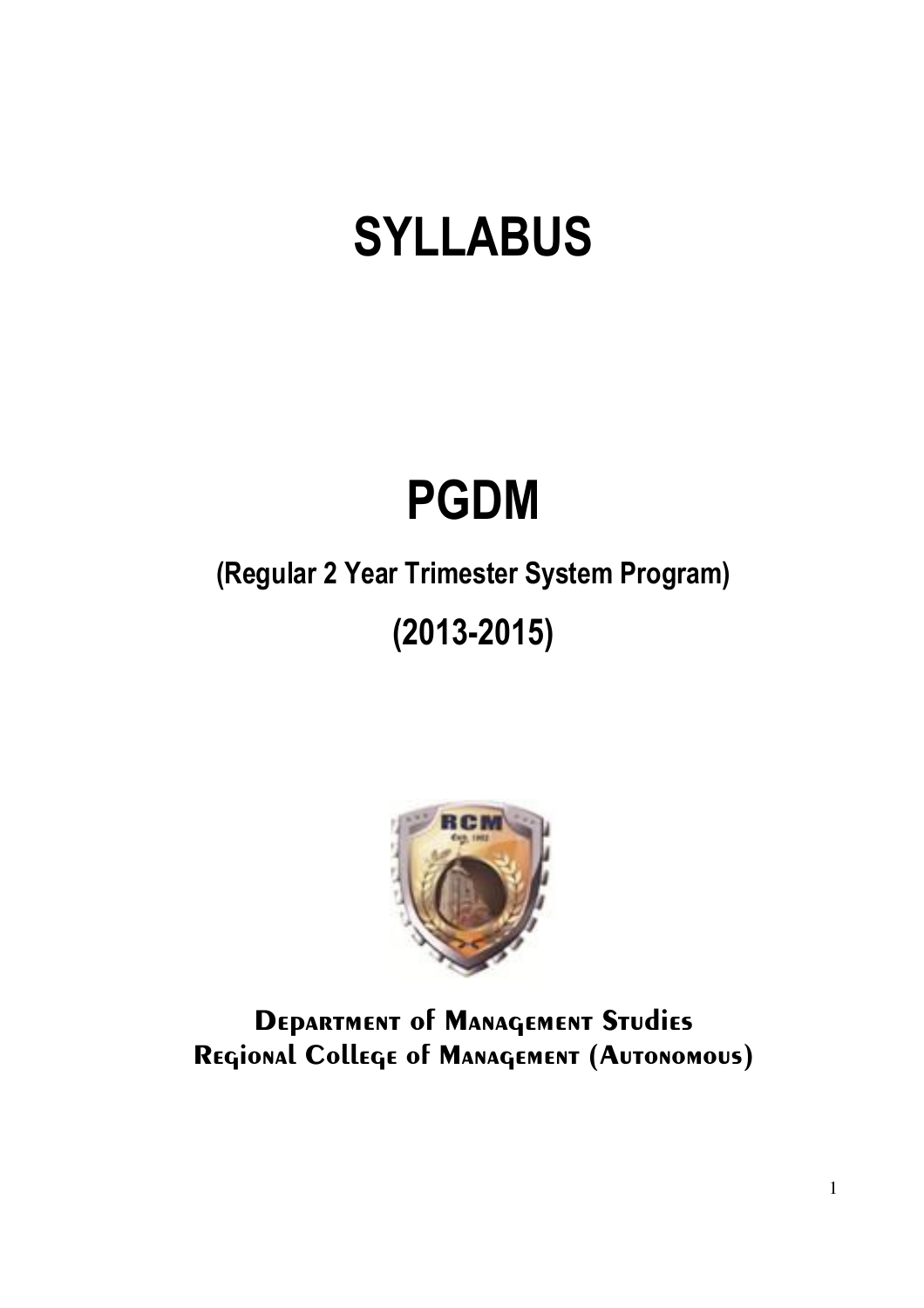# **DETAIL SYLLABUS FOR 1ST YEARS PGDM PROGRAMME**

1<sup>st</sup> Trimester

| ,,,,,,,,,,,     |                                               |               |  |
|-----------------|-----------------------------------------------|---------------|--|
| Code            | Theory                                        | <b>Credit</b> |  |
| <b>PGDC-101</b> | Organizational Structure & Design             | 2.0           |  |
| <b>PGDC-102</b> | Individual and Group Behavior in Organization | 3.0           |  |
| <b>PGDC-103</b> | Marketing Management-I                        | 4.0           |  |
| <b>PGDC-104</b> | Micro Economics for Managers                  | 3.0           |  |
| <b>PGDC-105</b> | <b>Financial Reporting</b>                    | 2.0           |  |
| <b>PGDC-106</b> | <b>Financial Management</b>                   | 2.0           |  |
| <b>PGDC-107</b> | <b>Business Statistics</b>                    | 3.0           |  |
| <b>PGDC-108</b> | Managerial Computing                          | 3.0           |  |
| <b>PGDL-101</b> | <b>Business Communication Lab-I</b>           | 1.5           |  |
| <b>PGDL-102</b> | Managerial Computing Lab                      | 1.5           |  |
| Total           |                                               | 25            |  |

### 2<sup>nd</sup> Trimester

| Code            | <b>Theory</b>                        | <b>Credit</b> |
|-----------------|--------------------------------------|---------------|
| <b>PGDC-201</b> | Marketing Management-II              | 4.0           |
| <b>PGDC-202</b> | <b>Financial Statement Analysis</b>  | 2.0           |
| <b>PGDC-203</b> | <b>Strategic Cost Management</b>     | 2.0           |
| PGDC-204        | Human Resource Management            | 3.0           |
| <b>PGDC-205</b> | Research Methodology                 | 3.0           |
| <b>PGDC-206</b> | <b>Operations Research</b>           | 2.0           |
| <b>PGDC-207</b> | Macro-Economic Analysis & Policy     | 3.0           |
| <b>PGDC-208</b> | <b>Business Information System</b>   | 3.0           |
| <b>PGDL-201</b> | <b>Business Communication Lab-II</b> | 1.5           |
| <b>PGDL-202</b> | Data Analysis Lab                    | 1.5           |
| Total           |                                      | 25            |

#### 3rd Trimester

| Code            | <b>Theory</b>                           | <b>Credit</b> |
|-----------------|-----------------------------------------|---------------|
| <b>PGDC-301</b> | <b>Marketing Management-III</b>         | 3.0           |
| <b>PGDC-302</b> | <b>Banking Management</b>               | 3.0           |
| <b>PGDC-303</b> | <b>Capital Investment Decisions</b>     | 2.0           |
| <b>PGDC-304</b> | <b>Economic Environment of Business</b> | 3.0           |
| <b>PGDC-305</b> | Leadership and Team Building            | 3.0           |
| <b>PGDC-306</b> | <b>Business Negotiation Skills</b>      | 2.0           |
| <b>PGDC-307</b> | <b>Operations Management</b>            | 3.0           |
| <b>PGDC-308</b> | Basic of SAP                            | 2.0           |
| <b>PGDL-301</b> | <b>Business Communication Lab-III</b>   | 1.5           |
| <b>PGDL-302</b> | Research Lab                            | 1.5           |
| Total           |                                         | 24            |
|                 | <b>Grand Total</b>                      | 74            |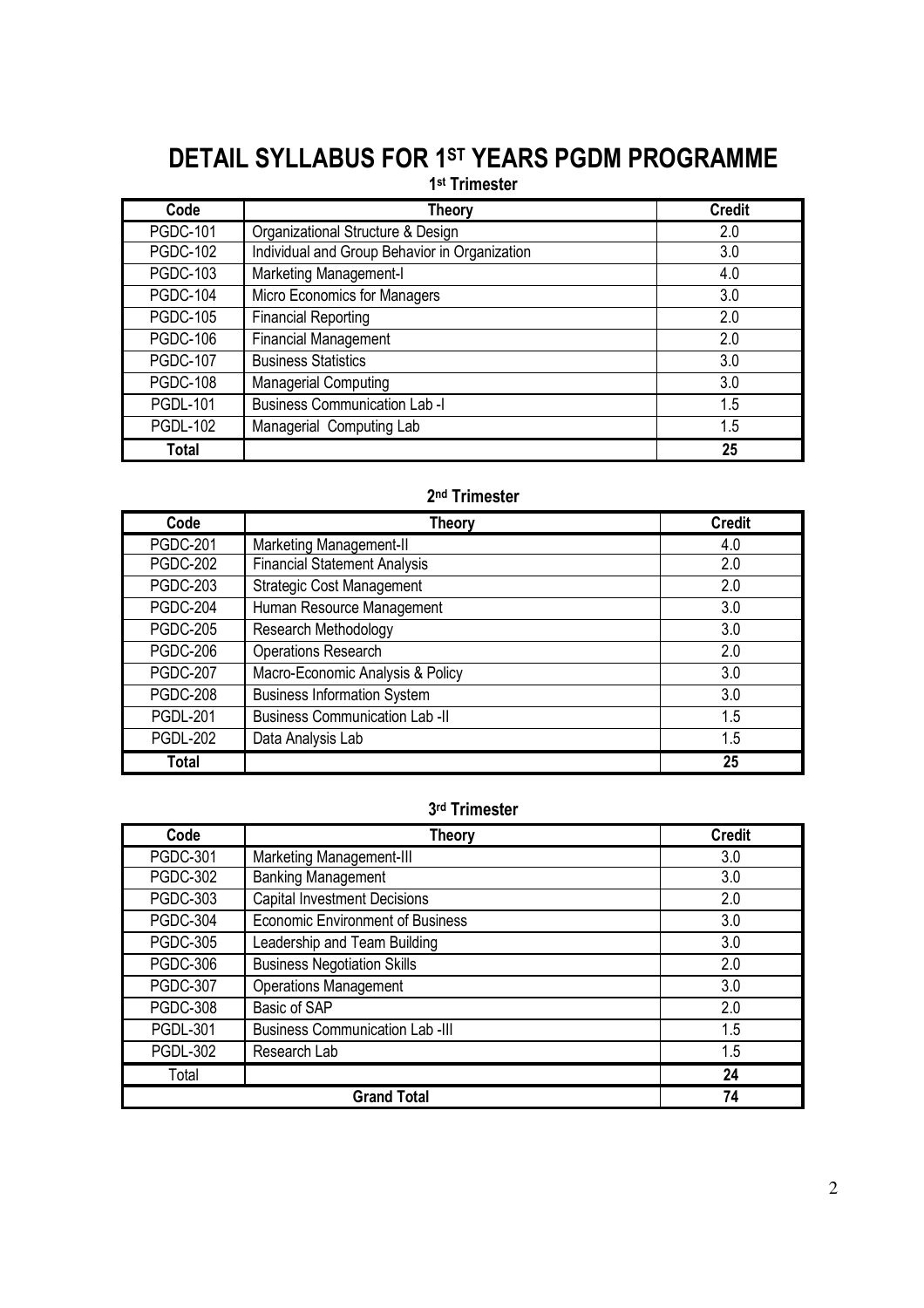# **CORE PAPERS** 1<sup>ST</sup> TRIMESTER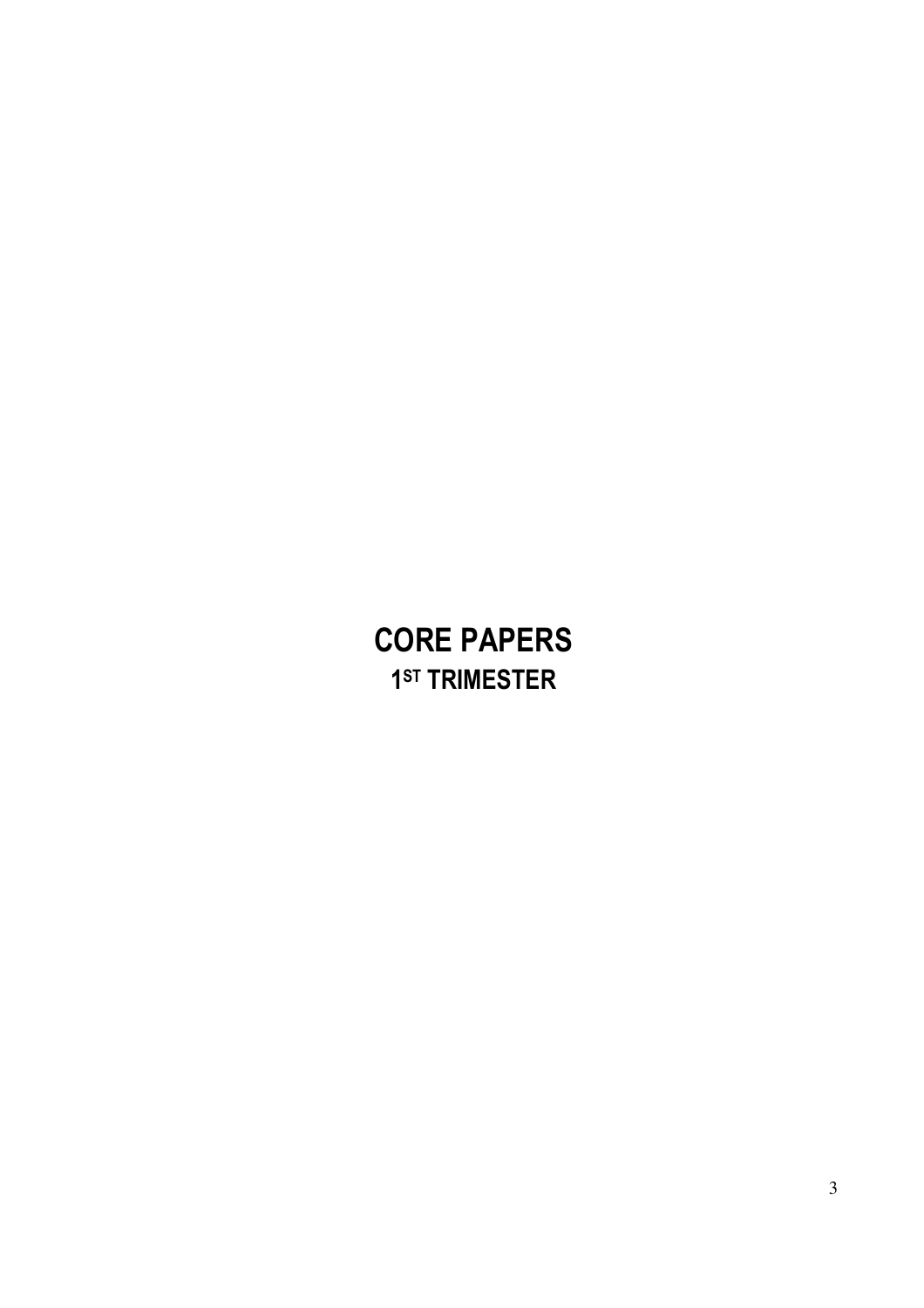#### PGDC-101: ORGANIZATION STRUCTURE AND DESIGN (2.0 Credit)

Course Objectives: The paper emphasizes on the integration and application of knowledge through analytical approaches developed by various disciplines. The manager's challenge is to seek coordination among these special approaches and to apply the important concepts in specific situations reflecting actions. The manager must be oriented to solve problems with management techniques tailored to the situations: yet he/ she must develop a unified framework of thought that encompasses the total and integrated aspects of the entire Organization.

#### **Course Contents:**

Foundations of Management: Concept and process of Management: Planning, Organizing, Coordinating and Controlling; Management Levels; Managerial Roles and Skills; Forms of Organizations; Evolution of Management thoughts: Different Schools of Thoughts; Classical; Behavioural Science Approach; Systems Approach; Contingency and Modern Theories.

Organization Structure and Design: Determinants of Organization Structure; Authority, Responsibility, Delegation, Centralization and De-centralization: Span of Control: Types of Organization Structures: Line, Line & Staff, Functional, Divisional, Matrix and Network: Contemporary Management: Corporate Social Responsibility, Creativity, Managing Global Environment: Purpose, Implications and Practices.

Case Study: Compulsory, Relevant Cases have to be discussed.

#### **Suggested Books:**

- 1. Weihrich, Cannice, Koontz: Management: A Global and Entrepreneurial Perspective, McGrawhill Companies, New Delhi.
- 2. Stonner, Gilbert, Freeman Management, Pearson Education, New Delhi, 6th edition.
- 3. VSP Rao, V. Hari Krishnan management Text and Cases, Excel BooksNew Delhi.
- 4. Hellriegel, Jackson and Slochan Management A contemporary based approach, Thomson Asia Pvt. Ltd., Bangalore.
- 5. Gereth R. Jones, Jennifer M. George Contemporary Management, Tata Mc Grow-Hill Edition.

#### PGDC-102: INDIVIDUAL AND GROUP BEHAVIOUR IN ORGANISATION(3.0 Credit)

**Course Objectives:** The objectives of this course are (a) to understand the dynamics of individual and interpersonal behaviour in organisational setting; (b) to develop students' knowledge and competence to deal with human problems of management; and (c) to provide an overview of the field of group dynamics and its relationship with organisational behaviour.

#### **Course Contents:**

Individual Behaviour - Concept, Nature and scope: Understanding of Human Behaviour: Personality: Determinants and Theories, Matching Personality with Job; Perception: Process and Distortions, Learning - Theories, Attitude: Formation, Types, and Components; Motivation -Concept, Nature and Process, Theories of Motivation: Content Theories and ProcessTheories.

Understanding Group Dynamics - Formation of groups, Group development, Types of groups, Group norms, Cohesiveness, Group effectiveness, Conflict and conflict resolution; Management of stress; potential sources, consequences and coping strategies, organizational culture, concept, types of culture, organizational climate Vs organizations culture, factor contributing towards creating and sustaining culture.

Case Study: Compulsory, Relevant Cases have to be discussed.

- 1. Aswathapa.K, Organisational Behavior, Himalaya. Publishing house.
- 2. Udai Pareek, Understanding Organisational Behaviour, Oxford
- 3. Robins & Sanghii, Organisational Behaviour, Pearson Education, New Delhi.
- 4. Luthans, Organisational Behaviour TMH
- 5. Hellriegel, Organisational Behaviour Thomson Learling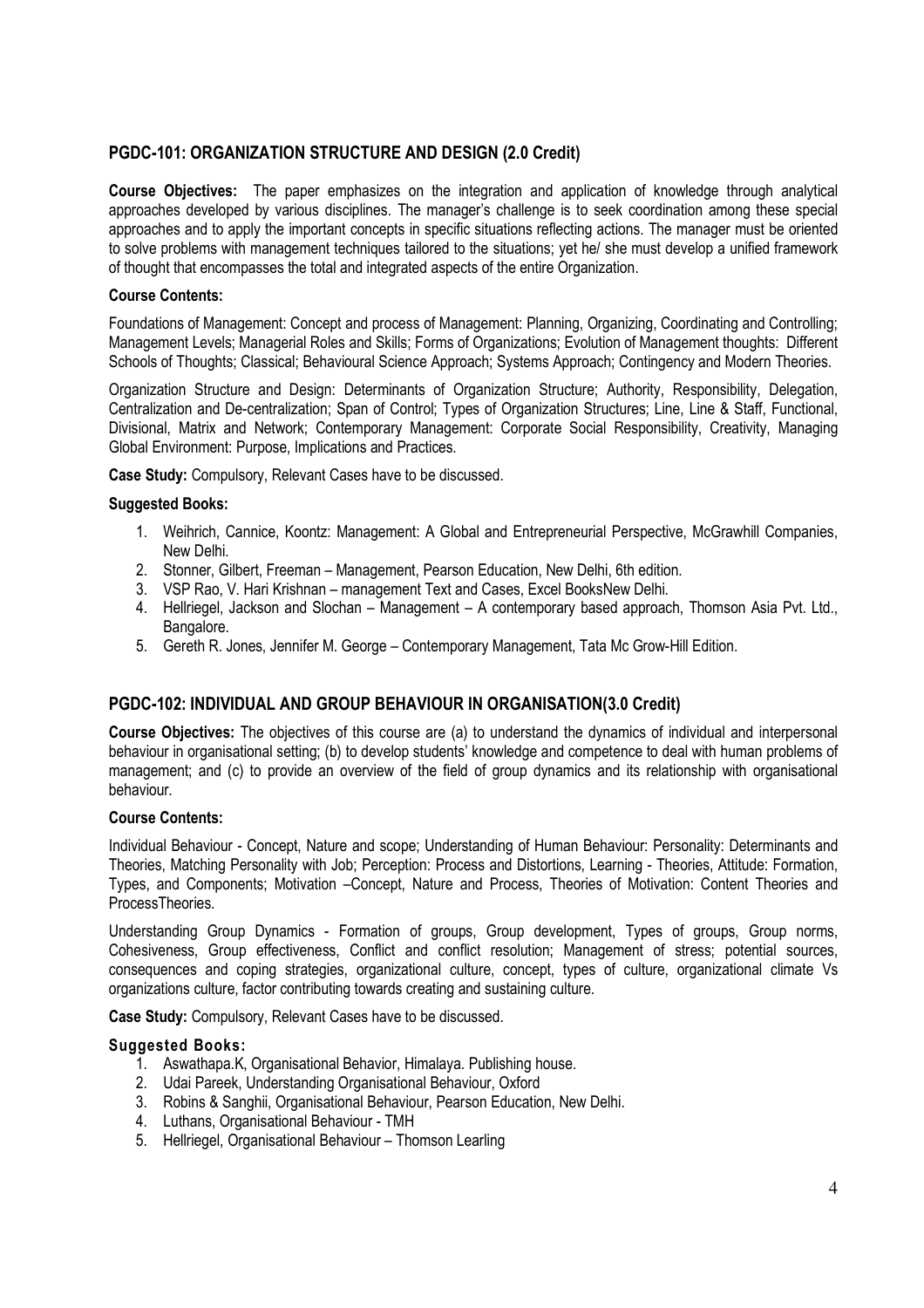#### PGDC-103: MARKETING MANAGEMENT-I (4.0 Credit)

Course Objectives: The Course will help participants to understand the major basic concepts and tools of Marketing. the environment and how emerging marketers take quick decisions, adapt with rapidly changing market conditions.

#### **Course Contents:**

Introduction to Marketing Management:-Introduction to Marketing Management, Core concepts of marketing, Selling Vs. Marketing, Functions of Marketing Manager, Marketing Process, Marketing Environment, Types of Marketing Organizations. Marketing Planning, Understanding Competition-Identification and Analysis of Competitor Movement, Competitive Strategies for Market Leader, Market Challenger, Market Follower and Market Nicher.Creating Customer Value, Measuring Marketing Productivity- Marketing Metrics, Marketing Control.

Analyzing Consumer Buving Behaviour and Basic Marketing Decisions: -Black Box Model, Buvers' Consumer Decision Making Process, Factors Affecting Consumer Behaviour. Market Segmentation, Targeting and Positioning - Concepts & Strategies, Marketing Information System (MIS): Sources and applications, Marketing Research and its application, Demand Forecasting

Case Study: Compulsory, Relevant Cases have to be discussed.

#### **Suggested Readings:**

- 1. Etzel, Walker, Stanton and Pandit, Marketing 14th edition, TMH
- 2. Stanton, Etzel, and Walker, Fundamentals of Marketing, 10th edition, Mc-grawhill Publishing Company Ltd.,
- 3. David J.Schwartz, Marketing Today, A Basic Approach, Harcourt Brace Jovanovich, INC
- 4. Kotler, Keller, Koshy&Jha, Marketing Management, Pearson Education
- 5. Biplab Bose Marketing Management, Himalaya Publishing house.
- 6. R. Saxena Marketing Management, Mc-grawhill Publishing Company Ltd.

#### PGDC-104: MICRO-ECONOMICS FOR MANAGERS (3.0 Credit)

Course objective: The course is mainly concerned with the micro economics principles to business decision making. It deals with factors underlying demand and supply, production and the behavior of Various market structures and price determination under different markets

#### **Course Contents:**

An introduction to economics and application of micro economic tools in decision making. Techniques of optimization in managerial decision making, concept of demand, types of demand, demand function, determinants of demand demand schedule, law of Demand and law of supply, equilibrium condtition, elasticity of demand and its measurement, demand forecasting, utility analysis: total utility marginal utility, law of diminishing marginal utility, law of Equi-marginal utility, indifference curves: meaning, properties, marginal rate of substitution, consumer's equilibrium

Introduction to production process, short run production function: law of variable Proportions, long run production function: law of returns to scale, production function with two variable inputs, producer's equilibrium, analysis of cost. Economics of scale. Dis-economics of scale, economics of scope. Break –even analysis, Pricing under different market structure- Perfect competition, Monopoly, Monopolistic competition and Oligopoly.

Case Study: Compulsory, Relevant Cases have to be discussed.

#### **Suggesting Reading:**

- 1. Economics Paul A Samuelson & William D Nordhaus, Tata McGraw Hill
- 2. Microeconomics for Business Satya p. Das, Sage Text
- 3. Managerial Economics Suma Damodaran, Oxford
- 4. Managerial Economics Dominick Salvatore
- 5. Micro economics for Managers R. Dholokia, Oxford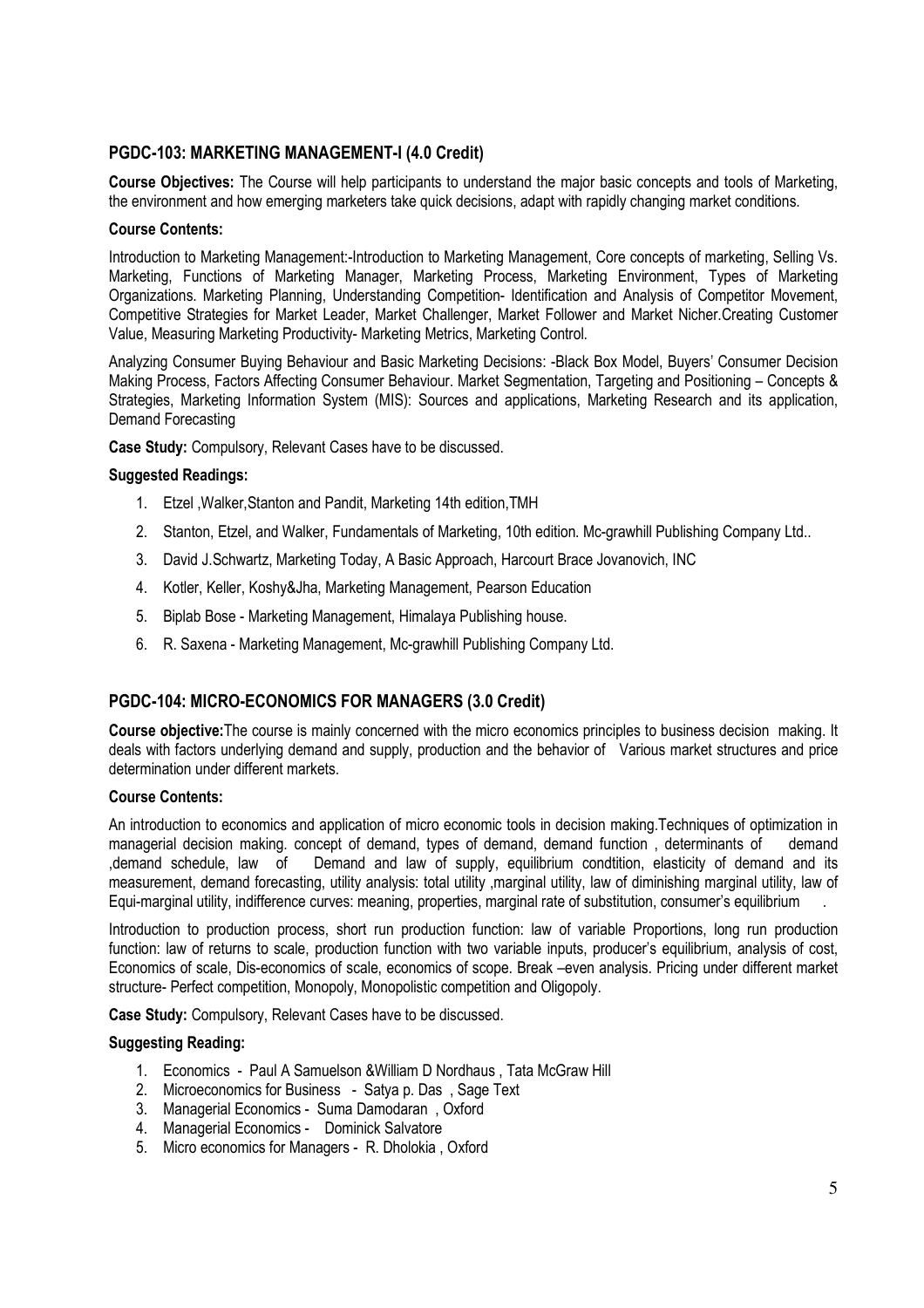#### PGDC-105: FINANCIAL REPORTING(2.0 Credit)

Course Objectives: The basic conceptual frame work of Financial Accounting, financial statement analysis and corporate reporting.

#### **Course contents:**

Introduction to Accounting: Accounting as a language of business: an information system, Branches of Accounting, Accounting cycles, GAAP, Users of Accounting information, IFRS.: capital and revenue transactions. Inventory Valuation.

Financial Statements: Understanding, Elaboration and Preparation of Income Statement, Balance sheet and Cash flow Statement; Corporate Reporting- Schedule- VI- Company: Income statement, Balance sheet and Cash Flow statement, contents of annual report.

Case Study: Compulsory, Relevant Cases have to be discussed.

#### **Suggested Readings:**

- 1. Narayanaswamy Financial Accounting: A managerial perspective (2nd Edn) PHI.
- 2. Ashok Banerjee: Financial Accounting: A Managerial Emphasis (Excel Books)

#### PGDC-106: FINANCIAL MANAGEMENT (2.0 Credit)

Course Objective: The purpose of this paper is to acquaint the students with different tools and techniques for managing the available financial recourses to ensure the fundamental objectives and long term decisions of financial management.

#### **Course contents:**

Nature and scope of financial management, objectives of financial management, Finance Functions, roles and responsibilities of the finance manager, Sources of finance: Long Term finance and Short Term finance, (Equity, preference capital, debenture and term loans).

Capital structure: Concepts of capital structure, determinants of capital structure, Leverage: operating, financial and combined leverage. Meaning, factors of dividend policy, types of dividend, bonus share, right issue, stock split, reverse split. Concept of working capital.

Case Study: Compulsory, Relevant Cases have to be discussed.

#### **Suggested Readings**

- 1. I M Pandey-Financial Management-Vikash
- 2. Prasanna Chandra- Financial Management-TMH
- 3. Khan and Jain-Financial Management-TMH
- 4. Sudhindra Bhatt- Financial Management-Excel

#### PGDC-107: BUSINESS STATISTICS (3.0 Credit)

Course Objectives: The objective of this course is to understand various quantitative approaches towards problem solving and decision making from the total system's perspective. The primary focus is on decision-making and under this approaches a manager makes conscious attempt to understand the relationships among various parts of the organization and their role in supporting the overall performance of the organization.

#### **Course Contents:**

Fundamentals of Statistics: Data Classification and Presentation, Measures of Central Tendency- Mean, Median, Measures of Dispersion- Range, Quartile Deviation, Mean Deviation, Standard Deviation and Quartile, and Mode: Coefficient of variation: Probability and Probability Distribution: Concept and Definition of Probability; Classical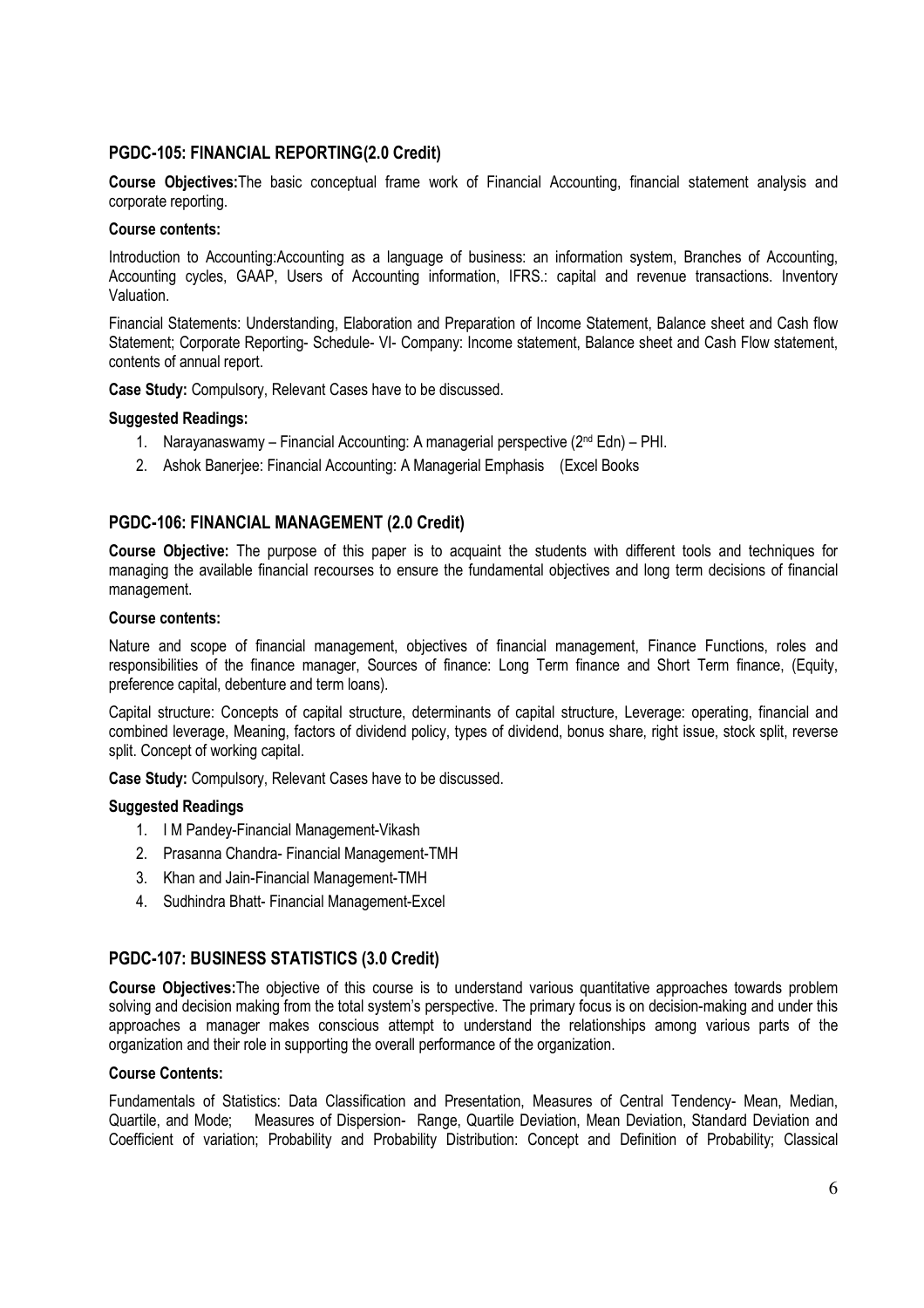approaches of probability: Rules of Probability - Addition. Multiplication and Conditional: Probability Distributions -Binomial, Poisson and Normal.

Decision Theory: Concept of Statistical Decision Theory- Certainty, Uncertainty and Risk; One Stage Decision Makingand Multistage Decision Making Problem; Business Forecasting: Concept of Forecasting- Qualitative and Quantitative; Forecasting Techniques-Time Series Analysis, Correlation and Regression Analysis, Exponential smoothing Techniques and MAD.

Case Study: Compulsory. Relevant Cases have to be discussed.

#### **Suggested Readings:**

- 1. J. K Sharma: Business Statistics : Pearson Education
- 2. S.P. Gupta: Statistical Methods: Himalava Publishing House.
- 3. R. I. Levin & D.S. Rubin: Statistics for Management: Prentice Hall/ Pearson Education
- 4. Gerald Keller: Statistics for Management: Cengage Learning

#### PGDC-108: MANAGERIAL COMPUTING (3.0 Credit)

Course Objective: This course introduces students to the most important concepts in modern IT, explains the computational methods that underlie all of IT, and explores the relationship between technological developments and societal phenomena.

#### **Course Contents:**

Basic Computing Concepts: Introduction to Computers, Applications of Computer in Business, Basic Computer Architecture: Systems Concept, CPU, Memory & Storage Devices, Input & Output Technologies; Operating System: Functions, Types: Multi-programming, Multiprocessing, Multitasking, Real-time OS; Problem Solving Techniques: Problem Solving, Steps of Problem solving, Tools and Techniques of problem solving, Algorithms & Flow Charts: Definition & Properties, Symbols, Importance, Flowcharting Rules & Conventions, Problem solving through Flow Charts. Exercises on problem solving. Programming Language: Classification. Generation, and Features & Selection of Programming Language.

Basic Network and Internet Concepts: Introduction to Networks: Data Communication Basics, Transmission Media & Infrastructure, Network Devices: Hub, Router, Switch, Repeater, etc, LAN, WAN, MAN; Introduction to Communication Protocols: TCP/IP, OSI Model, Communication Connectivity, Internet & its Applications: Evolution of Internet, Basics of Working of Internet, Services provided by Internet, Internet Challenges; Electronic Commerce: Overview of e-Commerce, Infrastructure & e-Commerce Support Services, Business Models, Legal & Ethical Issues :Database and Emerging Techniques: Fundamentals of DBMS: Basics of Data Arrangement & Access, Traditional File Environment, Databases: The Modern Approach; Fundamentals: Data Warehousing, Data Mining, ERP, Issues and Challenges in Implementation of the Emerging Technology.

Case Study: Compulsory, Relevant Cases have to be discussed.

#### **Suggested Readings:**

- 1. Introduction to Computers, Peter Norton, TMH Publication.
- 2. Introduction to Computer Science. ITL Education Solutions Ltd, Pearson Education.
- 3. D. Morley, Understanding Computing, Cengage / Thomson
- 4. Basundhara B. S., Computers Today, Galgotia Publication.
- 5. Fundamentals of Computers, V. Rajaraman, PHI Publication.

#### **PGDL-101: BUSINESS COMMUNICATION LAB - I(1.5 Credits)**

Course Objective: By the end of the course students will be able to communicate with minimal errors in words and action, with improved listening abilities enabling effective interpersonal communication.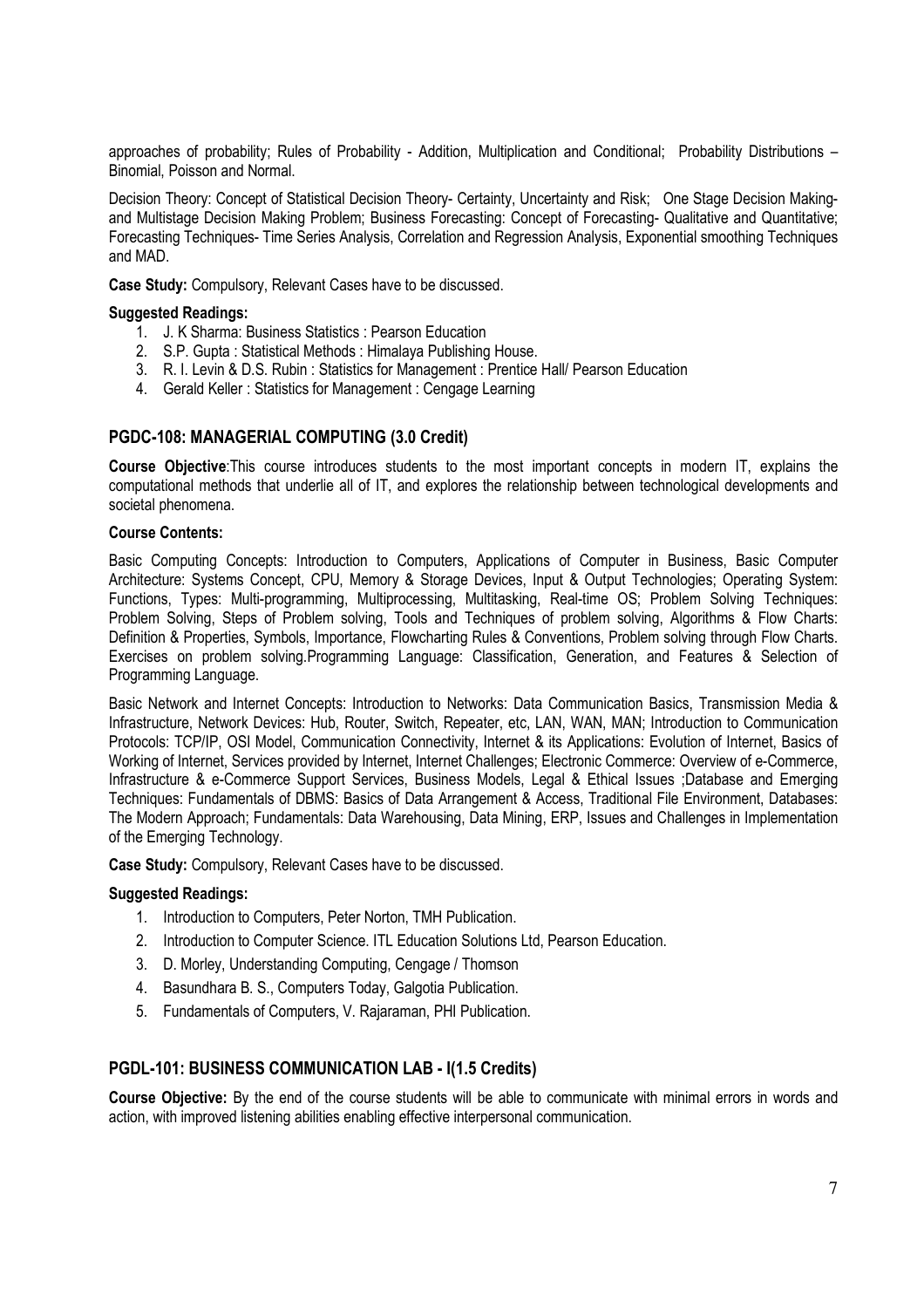#### Course Content:

Glimpses of Communication- Importance and Types of Communication; Listening Skills; Pronunciation- MTI Rectification: Effective Usage of Grammar in Sentences: Probing techniques: Time Management and Goal setting.

#### Activities:

Self Introduction focusing on present academic credential, strengths, interests and dreams.

Introducing each other in pairs- Building Rapport.

Hot Seat- Confidence Building and Opening Up.

Read the reading after your partner-Effective Listening Skills.

Pronouncing difficult and complex words.

Written test on Grammar-comprehension, synonyms, antonyms and prepositions.

Practice of Time Management through Group Discussion based on factual speech topics, controversial and argumentative issues, abstract discussion material and case studies.

Seminar on stress management

#### PGDL-102: MANAGERIAL COMPUTING LAB (1.5 Credit)

Course Objectives: In this course students will have a better understanding and awareness of the societal impact of technology, the physical features and functions of a computer operating system, computer troubleshooting and maintenance, knowledge of technology related vocabulary and terminology including copyright law and plagiarism, the ability to utilize Microsoft programs among other software programs, display proper and ergonomically correct keyboarding technique, efficiently navigate and conduct safe website searches on the World Wide Web, and more.

#### **Course Contents:**

Introduction to OS: Basic Computer Parts - Hardware, Input - Processing -Output - Storage, Windows, Working with files and folders; MS Office Practice: MS Word: word basics, mail merge etc., MS Excel: Spreadsheet basics, functions, Model Building and Analysis with spreadsheets etc., MS Power Point: Presentation basics. Animation effects, etc. use of Practical use of Internet applications: E-mail, Telnet, FTP, WWW, and Newsgroups etc.

Basics of Statistics with Excel: Compute mean, median, mode, and percentiles for grouped and ungrouped data; How to Create Chart, Table, and Graph.

#### **Lab and Attendance Policy:**

- Lab attendance is mandatory. Attendance will be recorded each week and one percentage point will be  $\bullet$ deducted from your final lab grade for each unexcused absence. It is your responsibility to sign the attendance sheet or give me a makeup slip. If you do not sign the attendance sheet you will be marked absent.
- A maximum of 2 labs can be made up. You must make up the lab during the same week you miss your regularly scheduled lab section.
- You are encouraged to work together in studying and doing homework. However, copying homework from someone else is STRICTLY prohibited.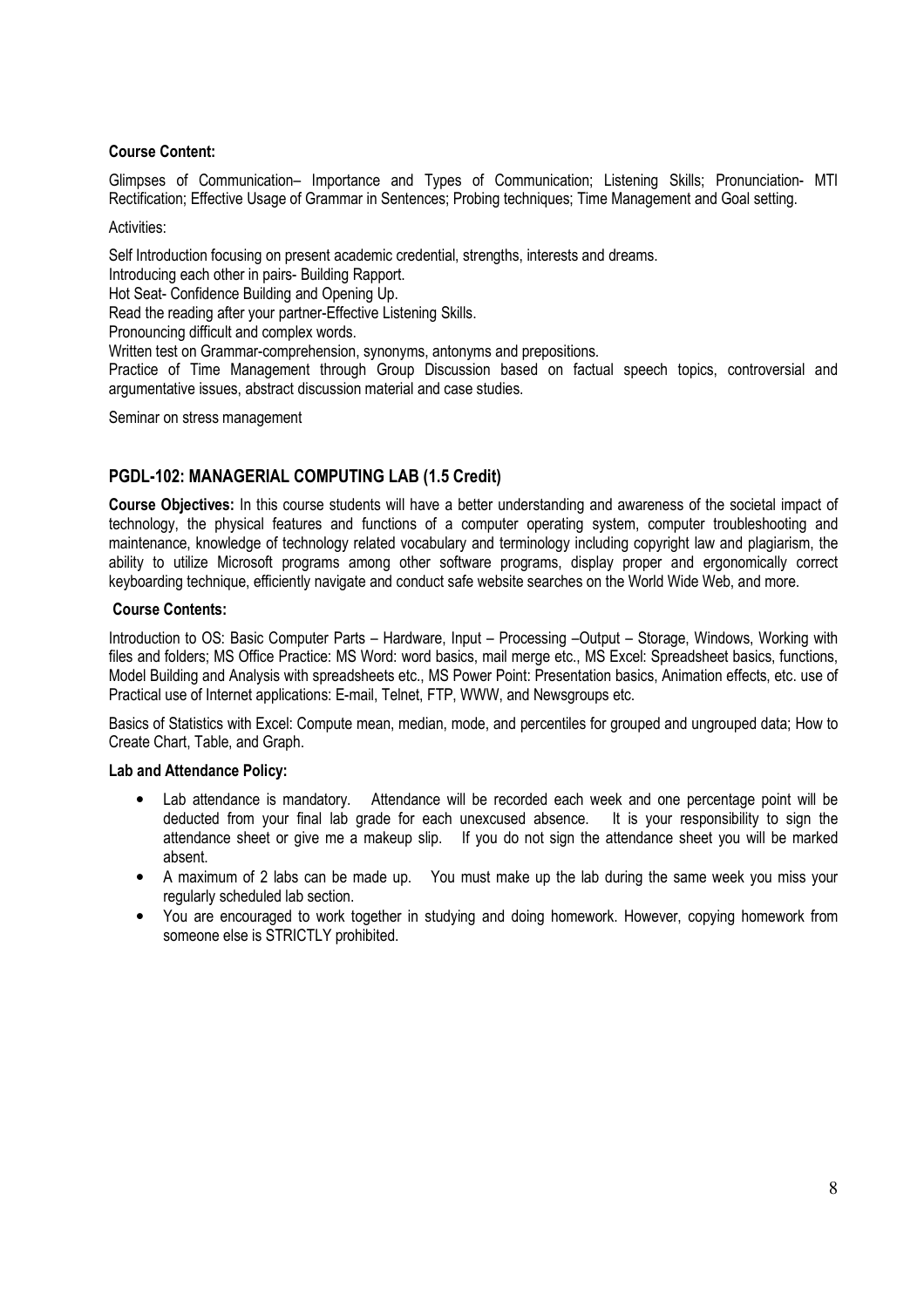# **CORE PAPERS** 2<sup>nd</sup>TRIMESTER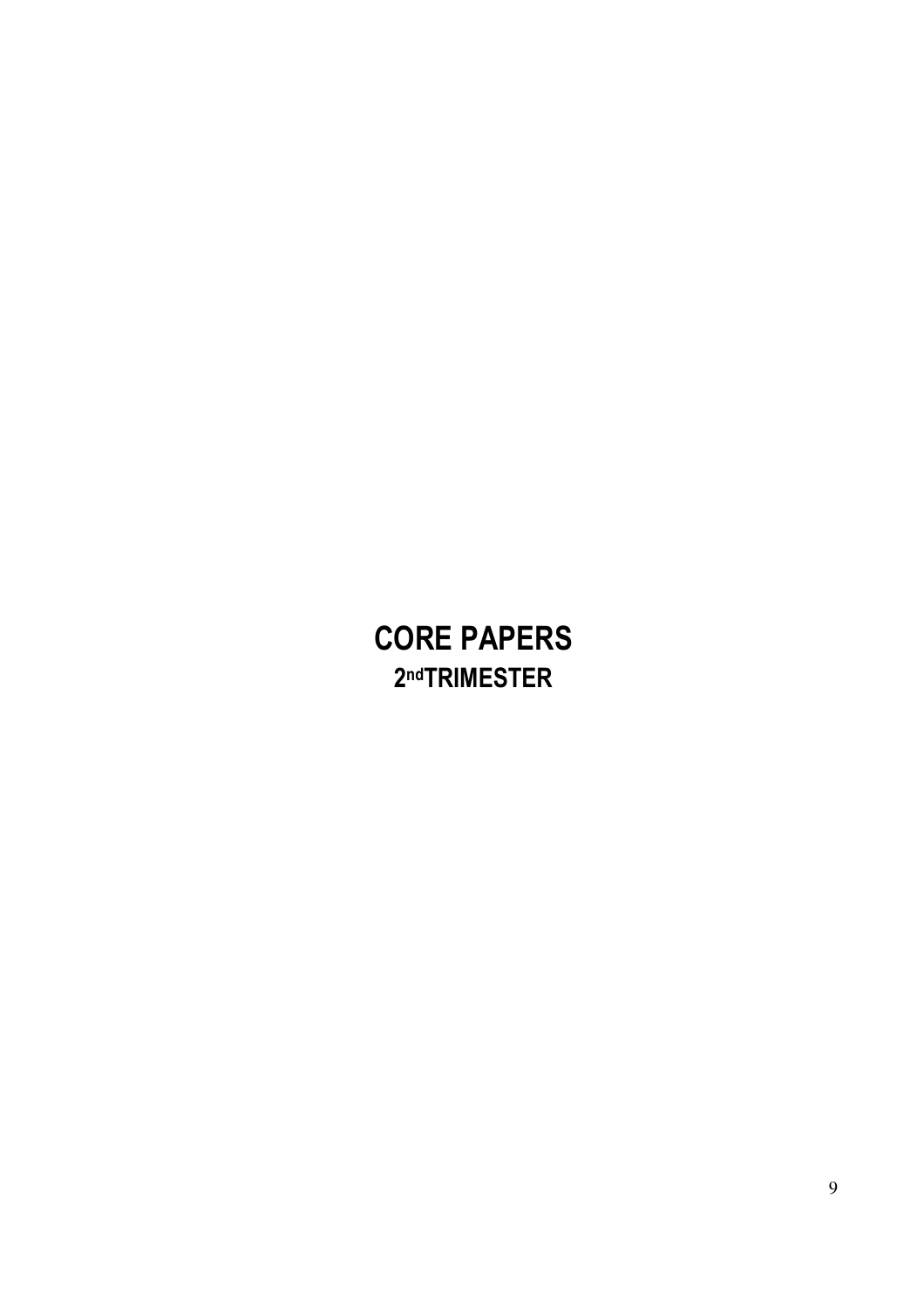#### PGDC-201: MARKETING MANAGEMENT-II(4.0 Credit)

Course Objective: The course will help the students to formulate marketing strategy for the corporate enterprise in relation to Product, Price, Place and Promotion. Also it will help the students to equip with some contemporary topics of Marketing Management.

#### **Course Contents:**

Product Decisions: Concepts of Product, Product Planning & Policy, New Product Development, Test Marketing, Product Life Cycle, Product Mix Decisions, Differentiation Strategy, Branding, Packaging and Labeling Decisions. Price Decisions: Objectives of Pricing, Pricing Policies, Pricing Methods, Managing Price Changes.

Promotion Decisions: Promotion Mix: Advertising, Sales Promotion, Personal Selling, Public Relations, Publicity and Propaganda, Distribution Decisions: Designing and Managing Marketing Channels - Concepts, Types, Selection, Design & cooperation, Channel Conflict Management, Intensity of Market Coverage, Physical Distribution System, Supply Chain & Logistic Management.

Contemporary Topics in Marketing: Retailing, Rural Marketing, Organisational Marketing, E-Marketing, Global Marketing, Services Marketing, Mobile -Marketing.

Case Study: Compulsory, Relevant Cases have to be discussed.

#### **Text Books:**

- 1. Kotler, Keller, Koshy & Jha Marketing Management, Pearson Education
- 2. V.S. Ramaswamy & S. Namkumari A Text Book of Marketing Mgmt., Macmillan
- 3. R. Saxena Marketing Management, Tata Mcgrawhill Publishing Company Ltd.
- 4. Arun Kumar, N Meenakshi Marketing Management, VIKAS Publishing House
- 5. Datta & Datta Marketing Management, Vrinda Publications (p) Ltd.
- 6. Drummond & Ensor Introduction to Marketing Concepts, Elsevier.
- 7. Paul Braines, Chris Fill, Kelly Page Marketing, OXFORD
- 8. Armstrong, Kotler Marketing Management, Pearson
- 9. Evans & Berman Marketing Management, Cengage Learning.

#### PGDC-202: FINANCIAL STATEMENT ANALYSIS (2.0 Credit)

Course Objectives: To enable the students to understand how to analyze and interpret the t financial statements for various decision making purposes

#### **Course contents:**

Financial Statement Analysis: Objectives of financial statement analysis and interpretation, methods of financial statement analysis: Comparative analysis, trend analysis and commoncise statement analysis.

Ratio Analysis: Financial ratios, Types of financial ratios: Balance sheet ratios, income statement ratios.

Case Study: Compulsory, Relevant Cases have to be discussed.

#### **Suggested Readings:**

- 1. Narayanaswamy Financial Accounting: A managerial perspective (2nd Edn) PHI.
- 2. Ashok Baneriee: Financial Accounting: A Managerial Emphasis (Excel Books)
- 3. Paresh Saha- Basic Financial Accounting for management-Oxford
- 4. Bhattacharya Financial Accounting for Business Managers PHI.
- 5. Jawaharlal & Srivastav: Financial Accounting (S.Chand)
- 6. Needles-: Financial Accounting-biztantra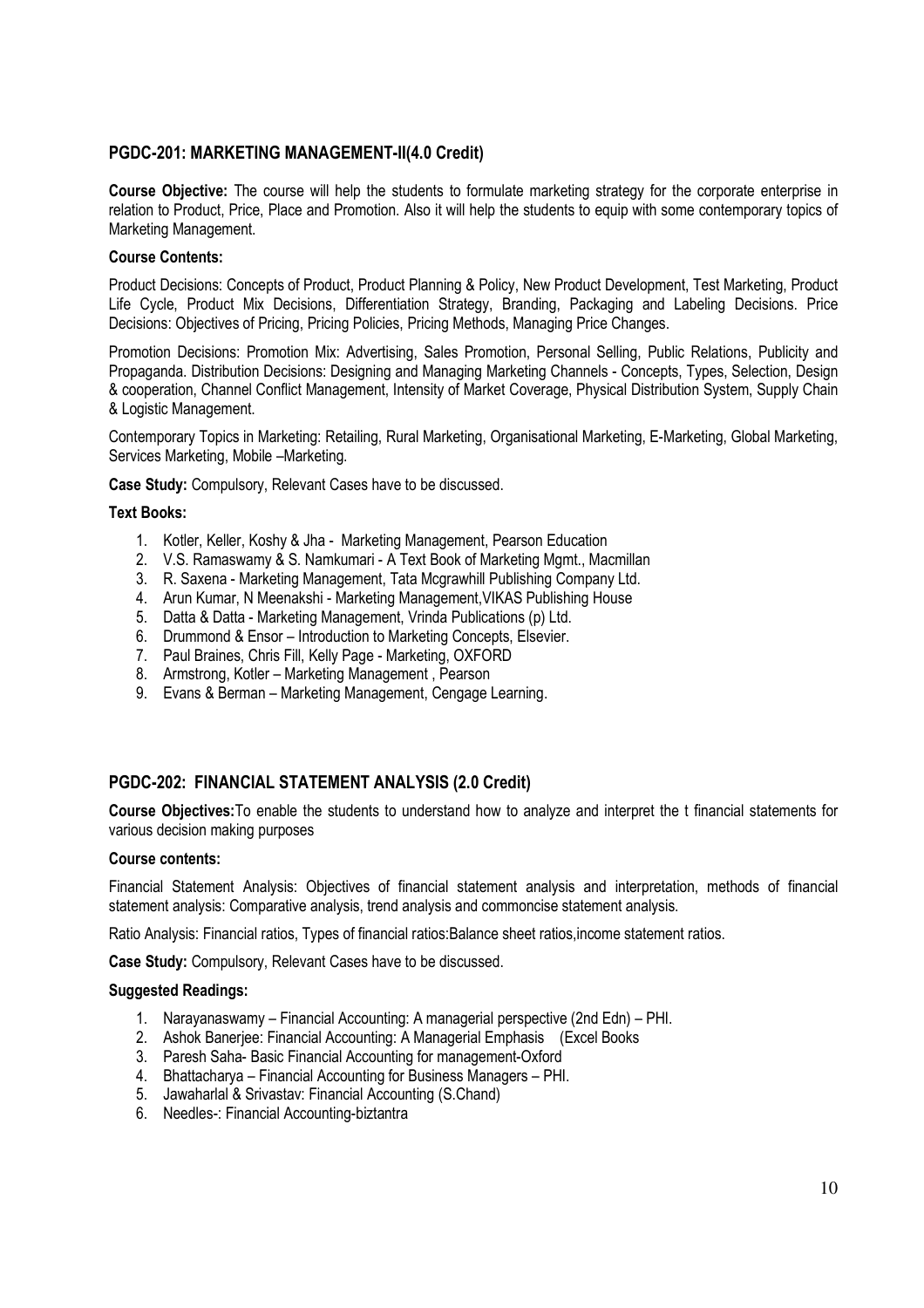#### PGDC-203: STRATEGIC COST MANAGEMENT (2.0 Credit)

Course Objectives: To equip the students with various concepts, tools and techniques of Cost accounting as well as Management accounting essential for managerial decision making process.

#### **Course contents:**

Cost Accounting, Management Accounting and Financial Accounting, Role of Management Accountant, Cost Concepts, Cost Classification, Preparation of Cost Statement; Marginal Costing- Marginal cost equation, Break Even Analysis, Cost-volume-profit analysis, Managerial applications of c-v-p analysis. Relevant cost and Decision making.

Budgetary control system: Meaning of budgetary control, Classification of budget, Cash budget and Master budget, Zero based budgeting, Standard Costing and Variance Analysis: Objectives of standard costing, Techniques of variance analysis: Material. Labor.

Case Study: Compulsory, Relevant Cases have to be discussed.

#### **Suggested Books:**

- 1. Horngren, Foster & Dater Cost Accounting: A Managerial Emphasis (Pearson)
- 2. M.N. Arora Cost and Management Accounting Theory and Problems Vikash
- 3. Paresh Saha- Basic Financial Accounting for management-Oxford
- 4. Khan and Jain- Management Accounting-TMH
- 5. Jain & Narang: Cost Accounting, Kalyani Pub.

#### PGDC-204: HUMAN RESOURCE MANAGEMENT (3.0 Credit)

**Course Objectives:** The objective of this course is (a) to sensitize students to the various facets of managing people and to create an understanding of the various policies and practices of human resource management; and (b) to acquire knowledge and a range of skills to deal with HRM-related issues in the workplace. The focus will be on systems, methods, procedures, and tools and techniques utilized in attracting, developing, utilizing and retaining, human resources

#### **Course Contents:**

Basics of Human Resources Management - Concept, Nature and scope of Human Resource Management, Functions and Practices of HRM, Role of HR Manager, Growth and development of Human Resource Management & Its Environment in India; Human Resources Planning - Concepts and Process, Job Analysis - Job Description and Job Specification. Recruitment: Concept & Objective. Concept of affirmative action (Reservation for priority categories). Selection: Procedure, Tests and Interviews, Placement and Orientation, Mobility of employees - Promotion, Transfer, Separations.

Training and Development- Concept, Training Vs Development, Learning Principle, Training need assessment, Types of training programmes, on-the-job and off-the-job methods. Evaluation of Training Programmes: Performance Appraisal – objectives, uses, methods, Traditional vs. Modern Methods; Compensation - Wages and Salaries, Components of wages. Wage Determination Process. Wage Payments: Emerging Issues in HRM - Human Resource Information System, Human Resource Accounting, Human Resource Audit, HR Score Card, e-HRM, Outsourcing, Quality of work life, Work-Life Balance.

Case Study: Compulsory, Relevant Cases have to be discussed.

- 1. V.S.P. Rao, Human Resource Management. Excel Books
- 2. Aswathapa, Human Resource & Personnel Management, TMH
- 3. Jyothi Venkatesh, Human Resource Management Oxford
- 4. Garry Dessler, Human Resource Management, Pearson / PHI
- 5. W.F.Cascio, Managing Human Resources, TMH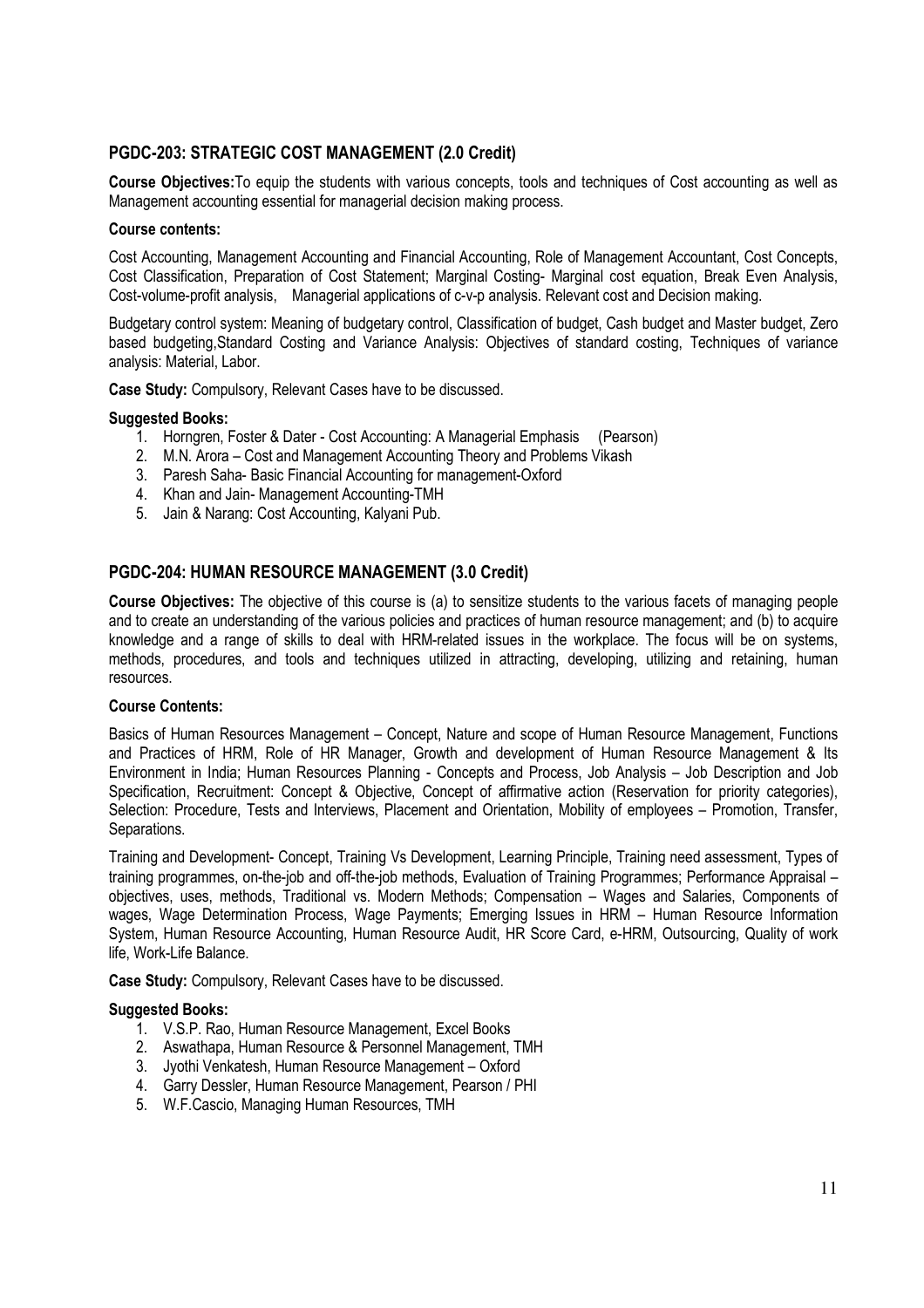#### PGDC-205: RESEARCH METHODOLOGY (3.0 Credit)

Course Objectives: To Acquaint the students with different Research Methods and impart basic skills to use Research as an avenue of quest and Investigation and to upgrade managerial skill for solving managerial dilemma in real life situation of business and act as an useful tool for long term and short term decision making.

#### **Course Contents:**

Meaning and Significance of Research; Current Status of business Research in India; Research Vs Research Methodology; Research Problem: Identification, Characteristics of Good Research; Research Problem; Preliminary stages of Research Process; Types of Research Process; Research Designs; Sampling Methods - Probabilistic & Non -Probabilistic Sampling. Sample Design & Procedures: Questionnaire Design: Measurement & Scaling - Attitude Measurement. Data Collection Methods.

Tabulation and Cross Tabulation, Editing, Coding, Data Classification and Graphical Presentation; Hypothesis Testing: Univariate ('t' & 'z'), Bivariate (ANOVA, Chi-square), Multiple regression, Factor analysis, Multi-Dimensional Scaling; Basic Concepts of SPSS; Data analysis with SPSS; Different Types of Research Report, Characteristic of Research Report: Structure of Research Report, Meaning of Report Writing, Different steps of report writing.

Case Study: Compulsory, Relevant Cases have to be discussed.

#### **Suggested Readings:**

- 1. Majhi, Priti R and Khatua Prafull K., Research Methodology for Management, Himalaya Publishing House.
- 2. Kothari, C.R., Research Methodology, New Age International Publishers,
- 3. Cooper & Schindler "Business Research Methods:, Tata McGraw Hill,
- 4. Zikmund: "Business Research Methods" Cengage /Thomson.
- 5 J. K. Sharma: Business Statistics: Pearson

#### PGDC-206: OPERATIONS RESEARCH (2.0 Credit)

#### **Course Objectives:**

The primary focus of this paper is Model building, decision-making and mathematical solutions which provide the methodology for the key contribution of Quantitative Techniques. Under this approaches a manager makes conscious attempt to understand the relationships among various parts of the organization and their role in supporting the overall performance.

#### **Course Contents:**

Concepts of Linear Programming; Mathematical Formulation of Linear Programming Problem (LPP), Graphical and Simplex Methods of LPP and Managerial Application; Transportation Problems- Rules of Transportation and MODI Method: Assignment Problems- Rules of Assignment and Hungarian Method: Managerial Application.

Rules of Network Analysis - Critical Path, Slack time and Float Time; Resource allocation and Trading of off resources; Programme Evaluation Review Techniques (PERT): Crashing (Time -cost Trade off) of Network. Project time and Cost Analysis; Managerial Application.

Case Study: Compulsory, Relevant Cases have to be discussed.

- 1. J. K. Sharma: Operations Research: Macmillion.
- 2. N D Vora: Quantitatiove Techniques: TMH
- 3. S. Kalavati "Operations Research" Vikash Publication.
- 4. Chandrasekharan, Operations Research Systems and Practice, Oxford.
- 5. P. K. Gupta, D. S. Hira: Operations Research: S. Schand.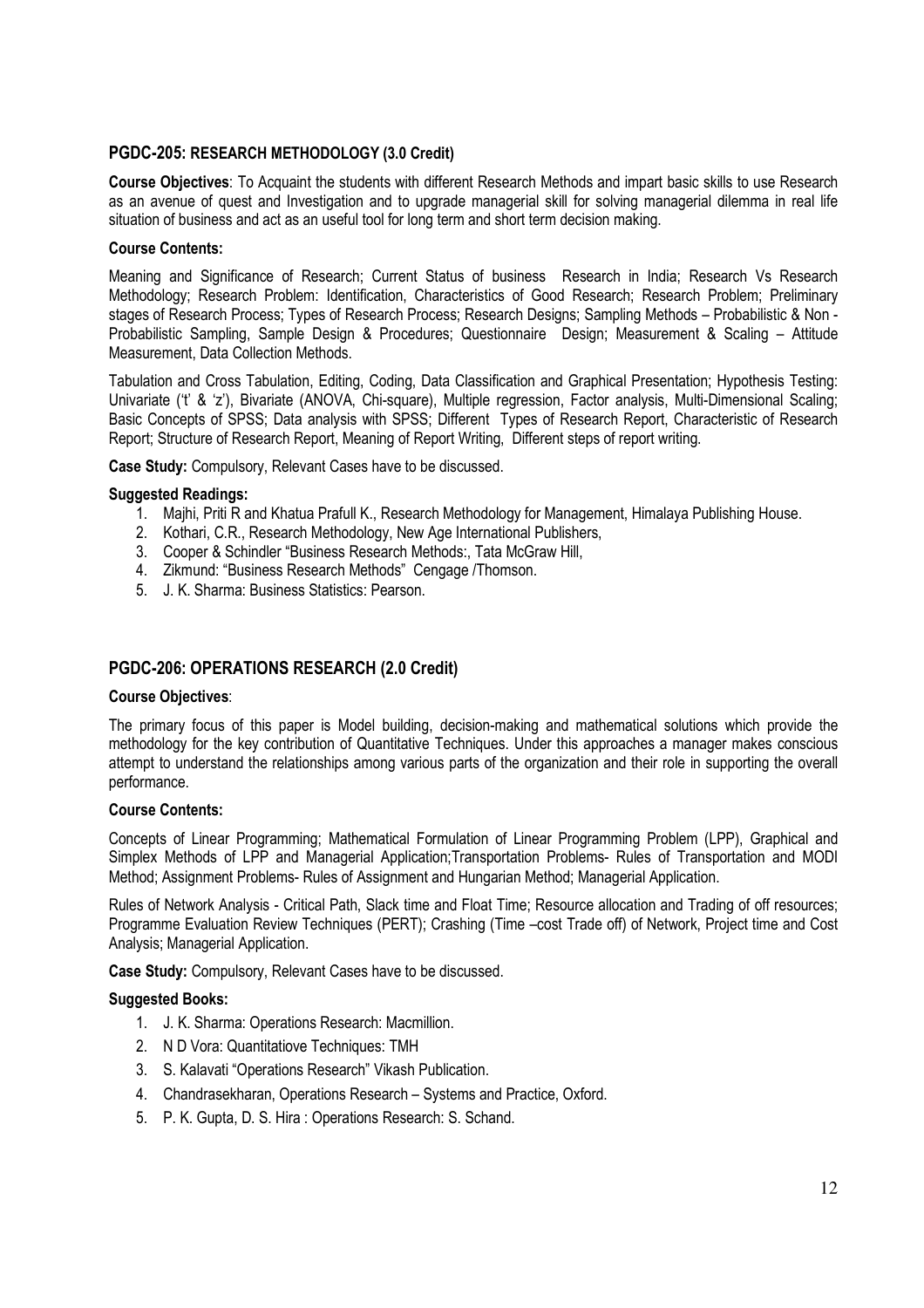#### PGDC-207: MACRO ECONOMIC ANALYSIS AND POLICY(3.0 Credit)

Course Objectives: This course provides a broad understanding of various macro-economic principles that affect the economy. This course an insight into various macro-economic parameters like Agaregate Output, employment .prices, interest Rate, Exchange Rate, Capital Inflows and various Macro Economic Policies. This would be an understanding how an economy interacts with the rest of the world.

#### Course Contents:

Circular flow of income, concept of National Income, Measurement of National Income; The Aggregate Demand and Aggregate Supply Functions, Consumption Function, Investment Function, Multiplier, Rate of Interest, the Classical Theory, the Loanable Funds Theory of Interest. Keynes Theory of Interest and IS-LM model of Income Determination.

Theory of Inflation, Business Cycle, Monetary Policy, Fiscal Policy, Short Run and Long Run Philips Curve, Concept of Balance of Payment, Trade and Exchange Rate Policy, Natural resources: soil, forest, water, air.

Case Study: Compulsory, Relevant Cases have to be discussed.

#### **Suggesting Reading:**

- 1. Macroeconomics Andrew B, Able & Ben S. Bernanke & Dean Croushore, Pearson
- 2. Macro Economic Theory M C Vaisha, Vikas
- 3. Macro Economics Edward Shapiro, Harcourt Publisher Ltd
- 4. Macro Economics Sandhu and Jain
- 5. Macro Economics C B Gupta.

#### PGDC-208: BUSINESS INFORMATION SYSTEMS (3.0 Credit)

Course Objectives: This course is designed to teach the fundamentals underlying the design, implementation, control, evaluation, and strategic use of modern, computer-based ISs for business data processing. While some of the effort will be devoted to make understand the impact of IT in different functional areas the major emphasis will be on the managerial and strategic aspects of information technology. Nevertheless the course attempts to make a clear understanding on current issues like data security, business process re-engineering and social and ethical concerns of IT industry.

#### **Course Contents:**

Business Information System: An Over View, Strategic Uses of Information System, Systems Approach to Problem Solving, Developing Information System Solution; Transaction Processing System, Decision Support System, Business Process Reengineering, Knowledge Management

Application of Information System to Functional Areas: Marketing Information System, HR Information System, Accounting & Financial Information System, Production Planning System; Planning, Implementing & Controlling Information Systems, Risks, Security & Disaster Recovery, Social & Ethical Issues and Information System.

Case Study: Compulsory, Relevant Cases have to be discussed.

- 1. Information Technology for Management, B Muthukumaran, Oxford.
- 2. Management Information Systems, O'Brein & Marakas, TMH Publication.
- 3. Management Information Systems, Effy OZ, Thomson Publication.
- 4. Management Information System, Jaiswal & Mital, Oxford University Press.
- 5. Management Information System, Arora and Bhatia, Excel.
- 6. Information Systems: Foundation of E-Business, Alter, Pearson.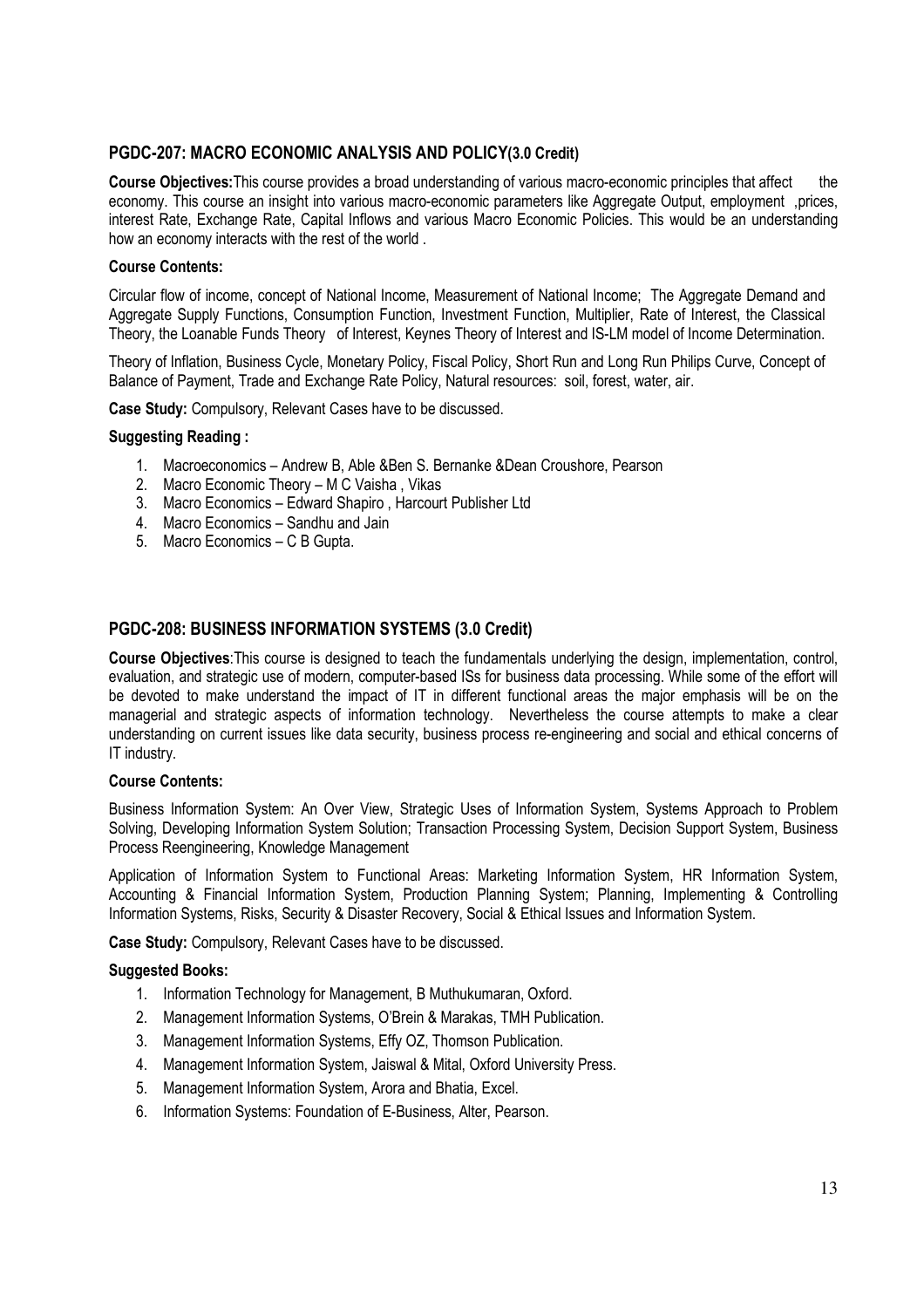#### PGDL - 201: BUSINESS COMMUNICATION LAB - II (1.5 Credit)

Course Objective: By the end of the course students will be able to write an effective cover letter along with appropriate industry based resume. They also would be able to combat public fear and communicate confidently.

#### **Course Content:**

Individual and Group Speech Activities, Letter writing, Report Writing, Electronic Communication and Resume Writing Skills.

Activities:

Extempore Word activities to enhance non-verbal communication and team spirit. Small talks about your interests in politics or television drama. Role plays in pairs or groups. Resume writing exercises. Individual Presentations on political, social, religious, biographies and current topics. Case Studies. Group Discussion based on factual speech topics, controversial & argumentative issues, abstract discussion material and case studies.

Seminar on PR/CRM Correspondence

#### PGDL - 202: DATA ANALYSIS LAB (1.5 Credit)

Course Objectives: This course will provide an introduction to the basic concepts and calculations used in descriptive and inferential statistics, with an emphasis upon their application to Management. The lab will involve applications of descriptive and inferential statistics via computers in the field of management, specifically using Excel and SPSS and evaluate scientific studies for correct and appropriate application of statistical techniques.

#### **Course Contents:**

Advance Statistics With Excel: Prepare frequency and cumulative frequency distributions for grouped and ungrouped data; Prepare frequency and cumulative frequency polygons for grouped and ungrouped data; Compute mean, median, mode, and percentiles for grouped and ungrouped data; Identify the most appropriate measure of central tendency for given data; Compute variance, standard deviation, and estimate of population standard deviation from a sample for grouped and ungrouped data.

Basics of SPSS: How to open/close SPSS; How to Input Data into SPSS; How to Handle the data on your own purpose; How to examine the basic statistics such as mean, median, frequency, percentage, variance, etc.; How to Create Chart, Table, and Graph; How to Conduct Various Inferential statistics

#### **Lab and Attendance Policy:**

- Lab attendance is mandatory. Attendance will be recorded each week and one percentage point will be deducted from your final lab grade for each unexcused absence. It is your responsibility to sign the attendance sheet or give me a makeup slip. If you do not sign the attendance sheet you will be marked absent
- A maximum of 2 labs can be made up. You must make up the lab during the same week you miss your regularly scheduled lab section.
- You are encouraged to work together in studying and doing homework. However, copying homework from someone else is STRICTLY prohibited.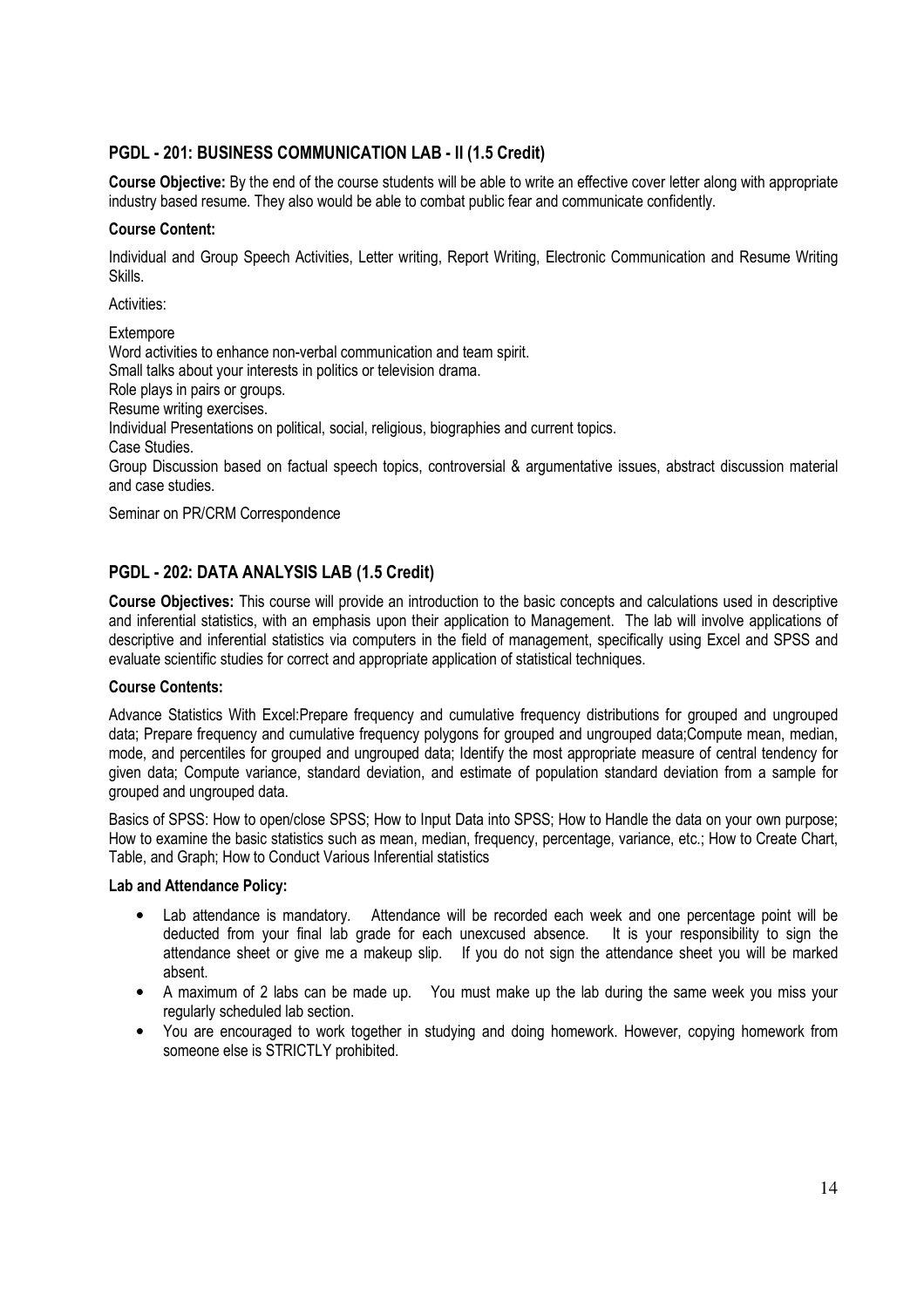# **CORE PAPERS** 3rdTRIMESTER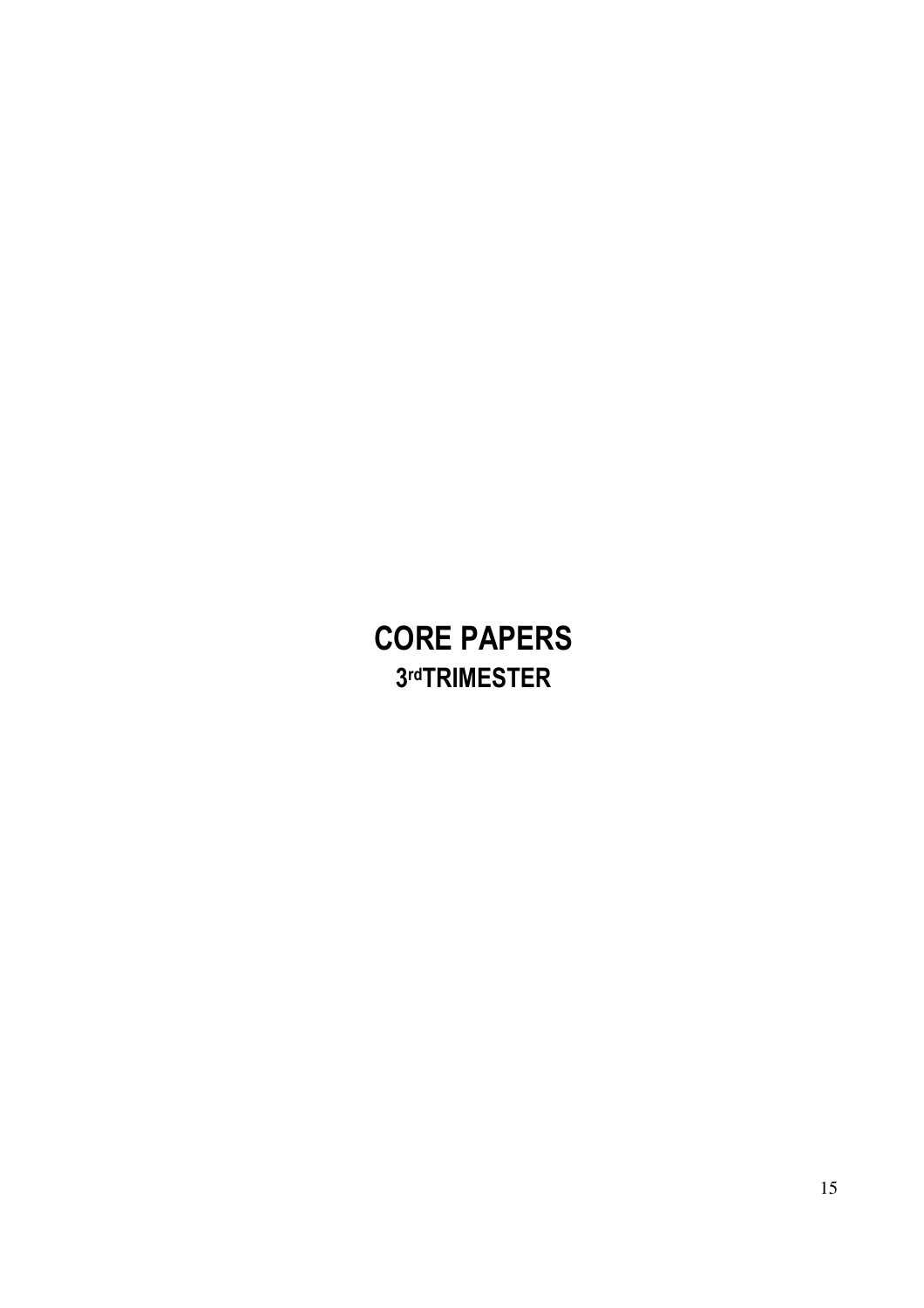#### PGDC-301: MARKETING MANAGEMENT-III (3.0 Credit)

Course Objectives: Focuses on development, implementation, and control of marketing strategies needed to attain and sustain an organization's competitive advantage. Techniques that assist in developing and evaluating the effectiveness of marketing strategies are introduced and contemporary issues in marketing practice are discussed. Instructional methods include the use of case studies and the development of a strategic marketing plan.

#### **Course Contents:**

Strategic Market Management-Characteristics and Trends, Creating a Vision for Business, Creating a Vision for Business, Customer Analysis, Competitor Analysis, Market Analysis, Environmental Analysis, Internal Analysis.

Obtaining a Sustainable Competitive Advantage, Differentiation Strategies, Low Cost, Focus and the preemptive Strategies, Growth Strategies, Diversification, Strategies in Declining and Hostile Markets, Global Strategies, Implementation, Formal Planning System

Case Study: Compulsory, Relevant Cases have to be discussed.

#### **Suggested Books:**

- $1<sub>1</sub>$ Strategic Market Management, David A Aaker, Willey Publication
- $2<sup>2</sup>$ Crafting and Executing strategy. Thompson. Strickland. Gamble and Jain. TMH

#### PGDC-302: BANKING MANAGEMENT (3.0 Credit)

Course Objectives: The attempt of this paper is to introduce the basic concepts of Banking and to acquaint students with the fundamentals of Indian financial System.

#### **Course contents:**

Indian Banking System, Central Banking Authority-Monetary and Credit Policy, Classification Of Banks-Commercial Bank, Role of Banks, Products and Services offered, Types of Individual Accounts, Types of Non-Individual Accounts, Account Operation, Banker Customer Relationship, Rights and Obligations of a Banker, Rights and Obligations of a Customer, Basic Banking Concepts- Prime Lending Rate, Base Rate, Deposit Rates, Non-Performing Assets, KYC Norms, Anti Money Laundering, Cibil, Wholesale Banking and Retail Banking.

Technology driven Banking services and products-(E-Payment and Settlement System- ECS, NEFT, RTGS, SWIFT, Debit/Credit Card, Travel Card, Charge Card), Alternative Banking Channels, Principles and Practices of Lending; Introduction to Financial System, Importance, Components and Functions of Financial System; Financial Markets Classification: Money Market, Capital Market, Debt Market, Primary and Secondary Market, Characteristics and Categories of Financial Institutions, Money Market Institutions, Capital Market Institutions, Financial Instruments, Stock Exchange; Constitution, control, functions, Listing of Shares, Depositories System. SEBI Regulations, NBFC: Role and Functions, Concept of Mutual Funds. Insurance: Meaning, Types of Insurance – Life Insurance and Non-Life Insurance, Objectives of Insurance, Risks and Hazards in Insurance.

Case Study: Compulsory. Relevant Cases have to be discussed.

#### **Suggested Reading:**

- 1. Varshey P.N- Banking Law and Practice, Sultan Chand & Sons.
- 2. Gordon-Natarajan- Banking theory Law & Practice, Himalaya Publishing House
- 3. Shekhar& Shekhar- Banking theory & Practice-19th Edition, Vikash Publishing House
- 4. M.Y. Khan, Financial Services, TMH
- 5. Dr. P. Pandian- Financial Service and Market- Vikas Publisher

#### PGDC-303: CAPITAL INVESTMENT DECISIONS (2.0 Credit)

Course Objectives: The purpose of this paper is to acquaint the students with different tools and techniques for managing the available financial recourses to ensure the fundamental objectives and long term decisions of financial management.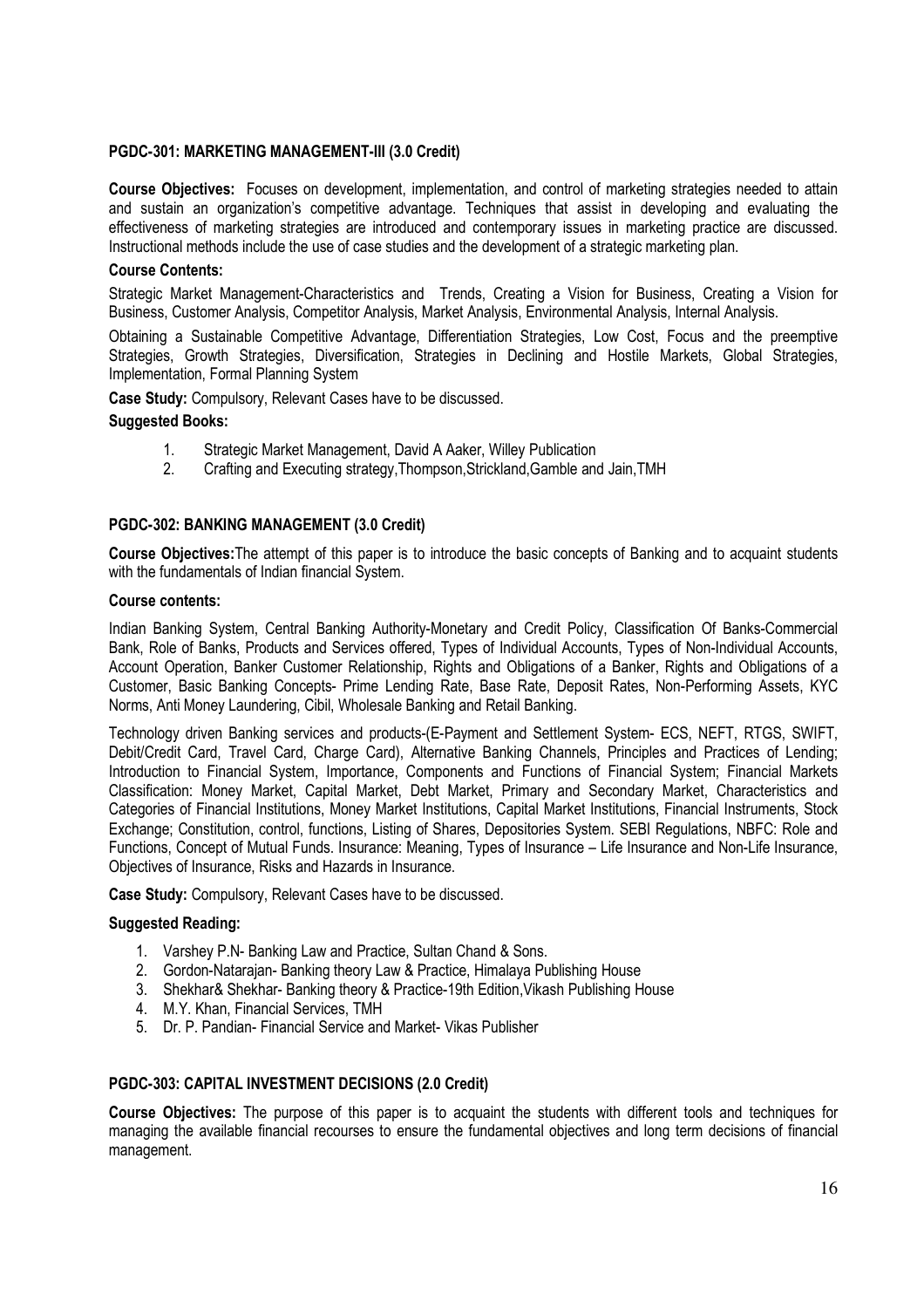#### Course contents:

Time value of money, Concepts of Present Value and Future Value, Cost of capital: meaning, cost of Debt, preference share capital, Equity share capital, cost of Retained Earnings, WACC and MCC.

Capital Budgeting:-Basic of capital budgeting, Process of Capital Budgeting, Tools and Techniques of capital budgeting; Risk Return Analysis: types of risk, Measure of risk and return.

Case Study: Compulsory, Relevant Cases have to be discussed.

#### **Suggested Books:**

- I M Pandey-Financial Management-Vikash  $1_{\cdot}$
- $2<sub>1</sub>$ Prasanna Chandra- Financial Management-TMH
- Khan and Jain-Financial Management-TMH  $3.$
- Sudhindra Bhatt- Financial Management-Excel  $\mathbf{4}$

#### PGDC-304: ECONOMIC ENVIRONMENT OF BUSINESS (3.0 Credit)

Course Objectives: To familiarize the students with Business Environment and Business Practices in day to day activities. The course enables the students to focus on the present economic policy and practices.

#### **Course contents:**

Meaning of business, nature of modern business, Environment of business, Economic system, Indian Economic Planning: features, objectives, neoliberal profile of the economy- liberalization, privatization Globalization, structural reforms of Indian Economy. Structure of Indian industries. Public sector in India. Private sector in India. Small scale industry, Industrial sickness and Industrial Policy.

India's foreign trade, India's balance of payment, Indian economy in the 21st century, foreign capital, MNC and collaborations. EXIM POLICY, WTO, Trading blocks. Role of Govt, in environmental regulations, urban development and environment. Global environmental issues. Sustainable development-Concepts, relevance in modern Business, World Business Council for Sustainable Development (WBCSD) Report, industrial ecology and pollution prevention

Case Study: Compulsory. Relevant Cases have to be discussed.

#### **Suggested Readings:**

- 1. Business Environment Francis Cherunilam, Himalayan Publications
- 2. Business Environment Vivek Mittal, Excell
- 3. Business Environment A c Fernando, Pearson
- 4. Business Environment Justin Paul, Text and Cases, Tata- McGraw Hill

#### PGDC-305: LEADERSHIP AND TEAM BUILDING (3.0 Credit)

Course Objectives: The objective of this course is (a) to help students objectively observe and analyse leadership styles and to assist them to develop appropriate leadership skills; and (b) to prepare future leaders for the business organizations how to build, develop and manage the teams.

#### **Course Contents:**

Leadership - Concept, Scope, Leader Vs. Manager, Types of Leadership, Leadership Styles, Leadership Traits, Theories of Leadership (Behavioural, Trait, Path-Goal and Contigency); Transactional Leadership, Transformational Leadership, Charismatic Leadership, Value Based Leadership, Spiritual Leadership, Power and Politics in Leadership, Leadership skill development and assessment.

Leadership Attributes of Dhirubhai Ambani, Kumar Mangalam Birla, J. R. D. Tata, Narayan Murthy, Azim Premii, Jack Welch, Bill Gates, Chanda Kochhar, Kiran Mazumdar Shaw, Ekta Kapoor; Team Building - Understanding Teams, Characteristics, Purpose of Teams, Group Vs. Teams, Types of Teams, 5 Ps of Team Building, Team Development, Ginnetts Team Model, Team Performance, Team Effectiveness, Basic Skills for Team Leader.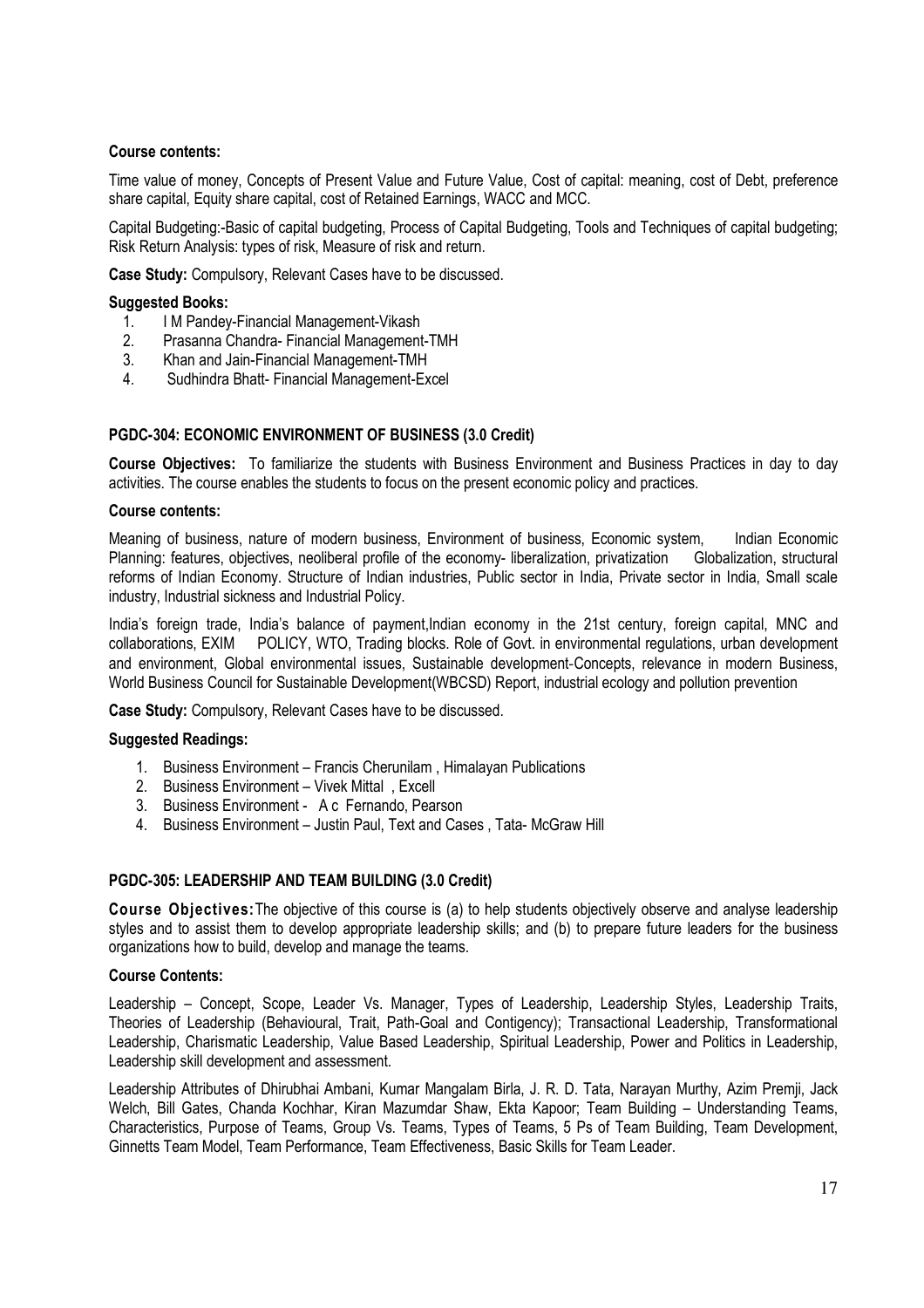Case Study: Compulsory, Relevant Cases have to be discussed.

#### **Suggested Books:**

- 1. Sundaray B K and Bhargay, N S, Leadership and Team Building, Himalaya Pub. House
- 2. Udav K Haldar. Leadership and Team Building, Oxford
- 3. Dr. G Vijayaragavan, High Performance Leadership, Himalaya Pub. House
- 4. Hugher, Ginnett, Curphy, Leadership, McGraw Hill
- 5. Lussier, Achua; Effective Leadership, Cengage Learning

#### PGDC-306: BUSINESS NEGOTIATION SKILLS (2.0 Credit)

Course Objectives: The objective of this course is to make the students understand the business negotiation process in general and the contexts which should be taken into consideration for negotiation purpose. At the same time this course will develop negotiating ability of the students which are mostly valued in corporate now days.

#### **Course Contents:**

Concept and Scope, Negotiation in Conflict Management, Types of Bargaining: Distributive bargaining, Integrative bargaining, Collaborative bargaining, Negotiation Architecture, Strategy and Planning Negotiations.

Negotiation Process: pre negotiation planning, Initiation, Negotiation Tactics, Price Negotiations, Closing Negotiations, Renegotiations, Agents, Coalition and Multiparty Negotiations Communication and Ethics in Negotiation. Environmental context, effects of culture on negotiation, negotiation across culture.

Case Study: Compulsory, Relevant Cases have to be discussed.

#### **Suggested Books:**

- 1. Lewicki, Swunders, Barry, Negotiations, Mc Graw Hill
- 2. Cellich; Global Business Negotiations, Cengage Learning

#### PGDC-307: OPERATIONS MANAGEMENT (3.0 Credit)

Course Objectives: The course is designed to acquaint the students with decision making in planning, scheduling and controlling of production and operation functions in both manufacturing and services, productivity improvement in operations through layout engineering and quality management.

#### **Course Contents:**

Overview of Operations Management: and its Competitive advantages: Operation Strategy; Rules and Responsibilities of Operations Manager; New Product design process, PLC (Product Life Cycle & Process Life Cycle), Productivity concept and Measures for Improvement, Facility Location: Objectives, Importance and Locational Techniques, Facility Layout: Objectives, Importance and Types of Layout, Facility Layout Planning, Computerized layout solutions, Materials management concept; Inventory, Types of Inventory, Concept of lead time, Safety Stock, Reorder point, P-System and Q-System, EOQ: Inventory Models: ABC & VED Analysis.

Work Measurement: Work study, Method Study; Time study; and its Techniques, Work sampling: concepts and techniques, Motion study; Capacity Planning; concepts; Determination of Capacity requirements, Capacity Alternatives, Economies and Diseconomies of Scale; Aggregate Planning: Need, Planning, Costs, Techniques, Strategy and Demand, Maintenance: objective, its type, Reliability and Availability; MTTF, TPM, Replacement Decisions; Concept of Quality & its importance: Statistical Quality control: Control Charts - Acceptance sampling: OC curve: Total Quality Management and its concepts; Principles of Quality Management- Juran, Deming and Crossby; KAIZEN; Six Sigmameaning and concept, Need for Six Sigma; ISO; JIT; KANBAN system, Lean manufacturing.

Case Study: Compulsory, Relevant Cases have to be discussed.

#### **Suggested Books:**

1. Chase, Jacob, Acquileno & Agarwal, Production and Operations Management, TMH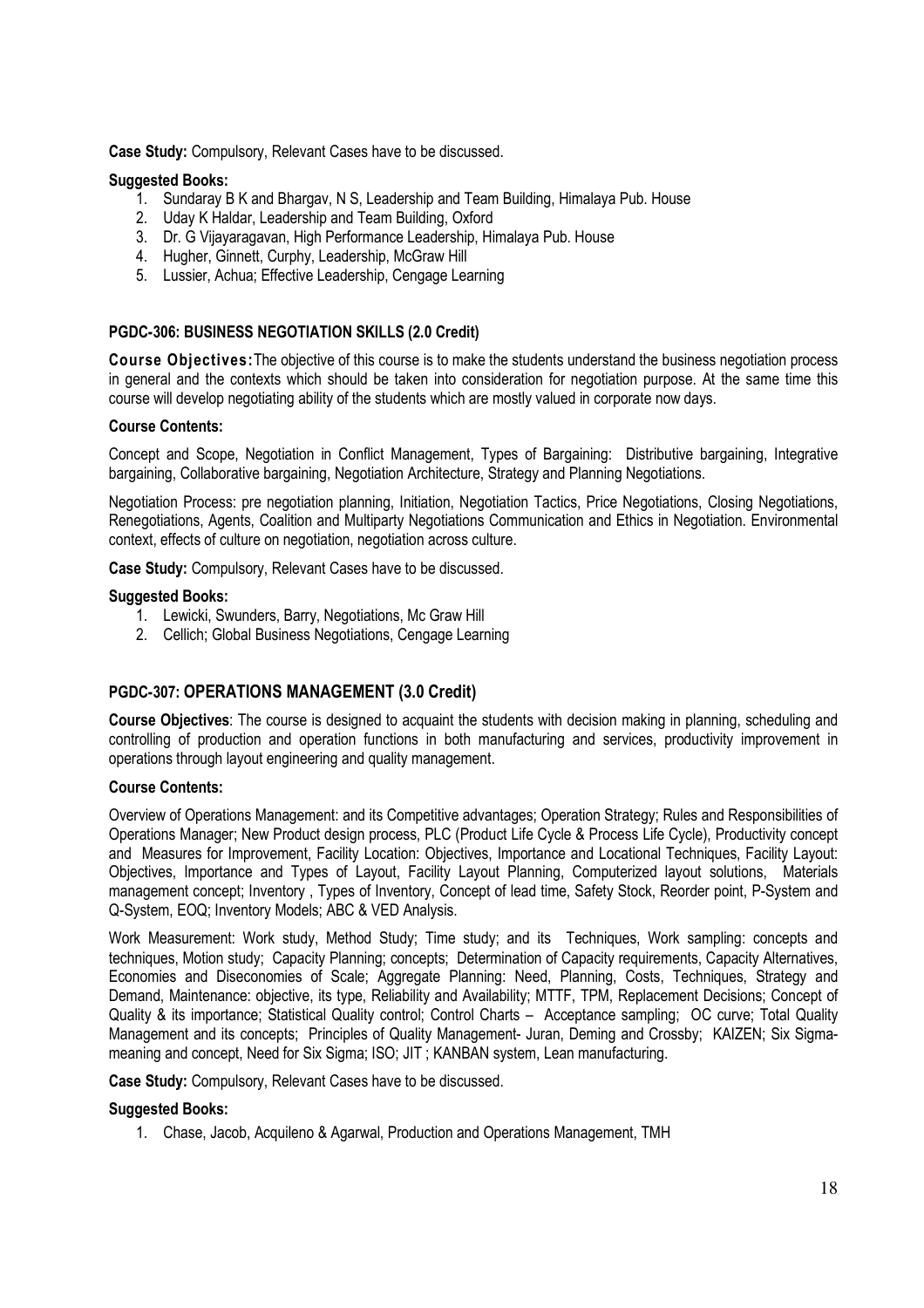- 2. Aswathappa & Sridhar Bhat, "Production and Operations Management", Himalaya Publishing.
- 3. Roberta S. Russell & Bernard W. Taylor III, "Operations Management", Pearson/PHI.
- 4. Everette. Adam Jr., Ronald J. Ebert, "Production and Operations Management", PHI
- 5. Krajewski, Ritzman, Malhotra "Operations Management", Pearson.

#### PGDC-308: BASICS OF SAP (2.0 Credit)

Course Objectives: The course will enable the students to use the resource planning and process activities through SAP tool. The tool coordinates the different managerial activities as a single entity.

#### **Course Contents:**

What is ERP?, Why we need ERP?, Advantages of ERP, Major ERP Packages; What is SAP?, History & Features of SAP, SAP R/2 Architecture (Limitations of R/2 Architecture), SAP R/3 Architecture (Types of work processes), SAP R/3 Application Modules, SAP Landscape; MPP Introduction, Relationship between Screen, Flow Logic and Program, Flow Logic Events - Process Before Output (PBO), Process After Input (PAI), Process On Value Request (POV), Process On Help Request (POH); Include Programs in MPP - Include TOP, Include 101, Include 001, Include F01; Dynamic Screens - Leave Screen, Leave to Screen, Call Screen, Set Screen; Processing of List from Transaction and Vice Versa, Elements in Screen Layout.

BDC Introduction, Recording, BDC Methods - Call Transaction Method, Session Method; Handling Table Controls in BDC, Legacy System Migration Workbench - Different Methods, Flat file creation, Uploading data: File Handling-Application Server, Presentation Server; SAP Scripts Introduction; Components of SAP Scripts - Layout Set, Standard Text, Out Put Program; Modifying Standard SAP Script Layouts; ALV Reports- ALV Reports Introduction, ALV through Function Modules, ALV Types; Cross Applications- Introduction to Distributed Environment, Introduction to Cross Applications: RFC- Introduction to RFC, Creating RFC Destination between 2 Systems, Creating Remote Enabled Function Modules, Creating program using Remote Enabled Function Modules; EDI- EDI Basics Difference between ALE & EDI.

Case Study: Compulsory, Relevant Cases have to be discussed.

#### **Suggested Readings:**

- 1. Mary Sumner, "Enterprise Resource Planning", 2005, PHI Learning India Pvt. Ltd. / Pearson Education, Inc. New Delhi.
- 2. C.S.V. Murthy, Enterprise Resource Planning (ERP), Himalaya Publishing

#### PGDL - 301: BUSINESS COMMUNICATION LAB - III (1.5 Credit)

Course Objectives: By the end of the course students will be able to make impressive presentations, build and maintain good interpersonal relationships; work in team; conduct and participate in meetings effectively. They will be able to learn basic Interview Etiquettes and face Personal Interviews.

#### **Course Contents:**

Effective Public Speaking; Emotional balance; Creative thinking skills; Team Spirit; Interview Etiquettes; Rapport Building and Interpersonal Relationship.

Activities:

Group Presentations using audio visuals on political, social, religious, biographies and current topics, Completing a story-group activity. JAM sessions on politics, entertainment, current affairs, social and economical topics. Role plays in pairs and groups Practice Domain based GD sessions. Mock Personal Interviews Seminar on Press Interview and Talk Show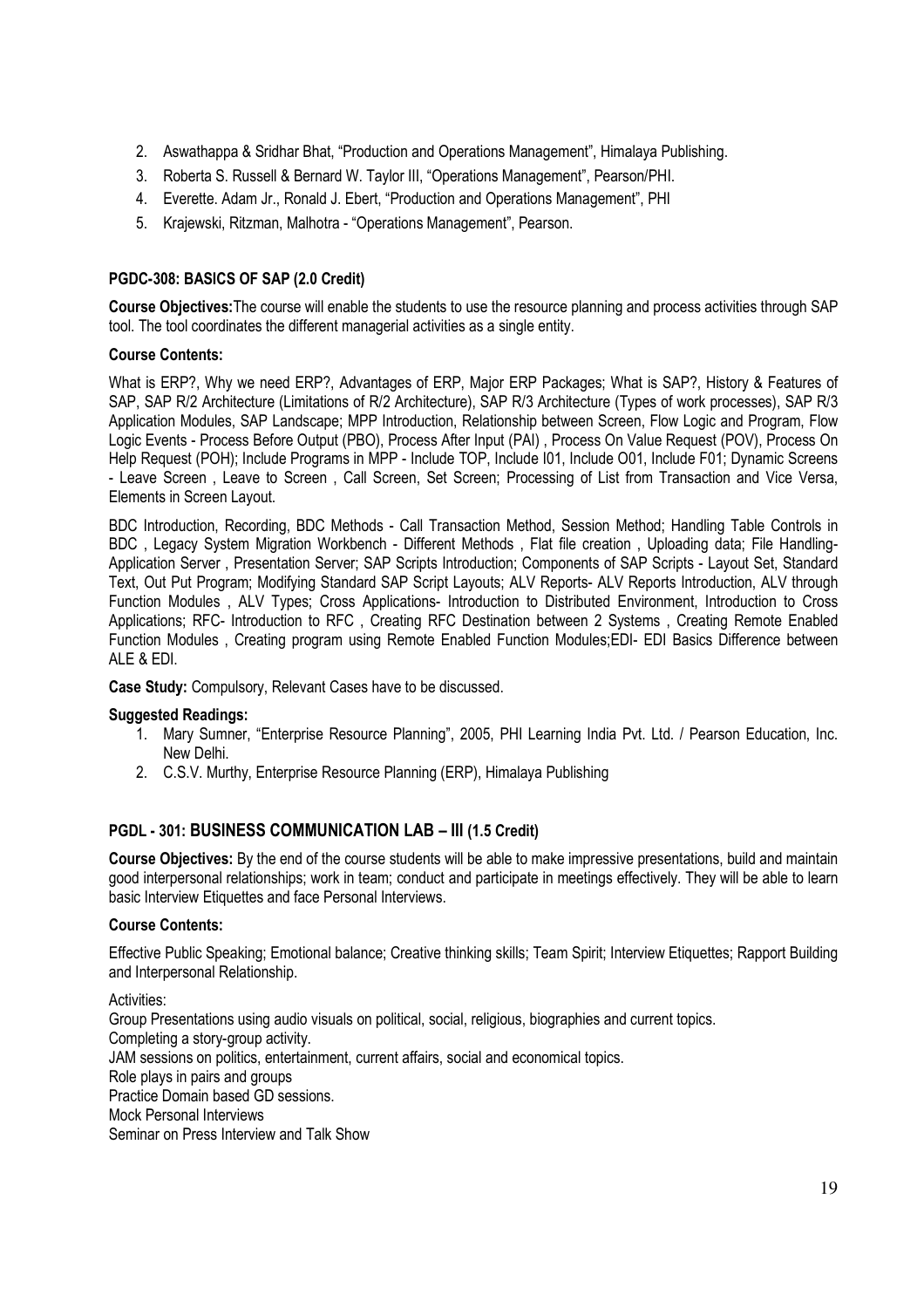#### PGDL-302: RESEARCH LAB (1.5 Credit)

Course Objectives: The purpose of this course is to make you a knowledgeable research a beginning practitioner. The focus will be on qualitative (exploratory) and quantitative research execution and the application of research findings and analysis in decision making. This LAB provides a range of practical research methods. Applications and drawbacks of each technique.

#### **Course Contents:**

Presenting Data in Graphic Form; Testing Research Hypotheses for Two Independent Samples; Testing Research Hypotheses about Two Related Sampled; Comparing Independent Samples with One-way ANOVA; Comparing related Samples with Two-way ANOVA: Measuring the Simple Relationship between Two Variables: Describing the Linear Relationship between Two Variables; Assessing the Association between Two Categorical Variables; Entering Data using Programs other than SPSS; Data Analysis with Multivariate Techniques.

#### Lab and Attendance Policy:

- Attendance will be recorded each week and one percentage point will be • Lab attendance is mandatory. deducted from your final lab grade for each unexcused absence. It is your responsibility to sign the attendance sheet or give me a makeup slip. If you do not sign the attendance sheet you will be marked absent
- A maximum of 2 labs can be made up. You must make up the lab during the same week you miss your reqularly scheduled lab section.
- You are encouraged to work together in studying and doing homework. However, copying homework from someone else is STRICTLY prohibited.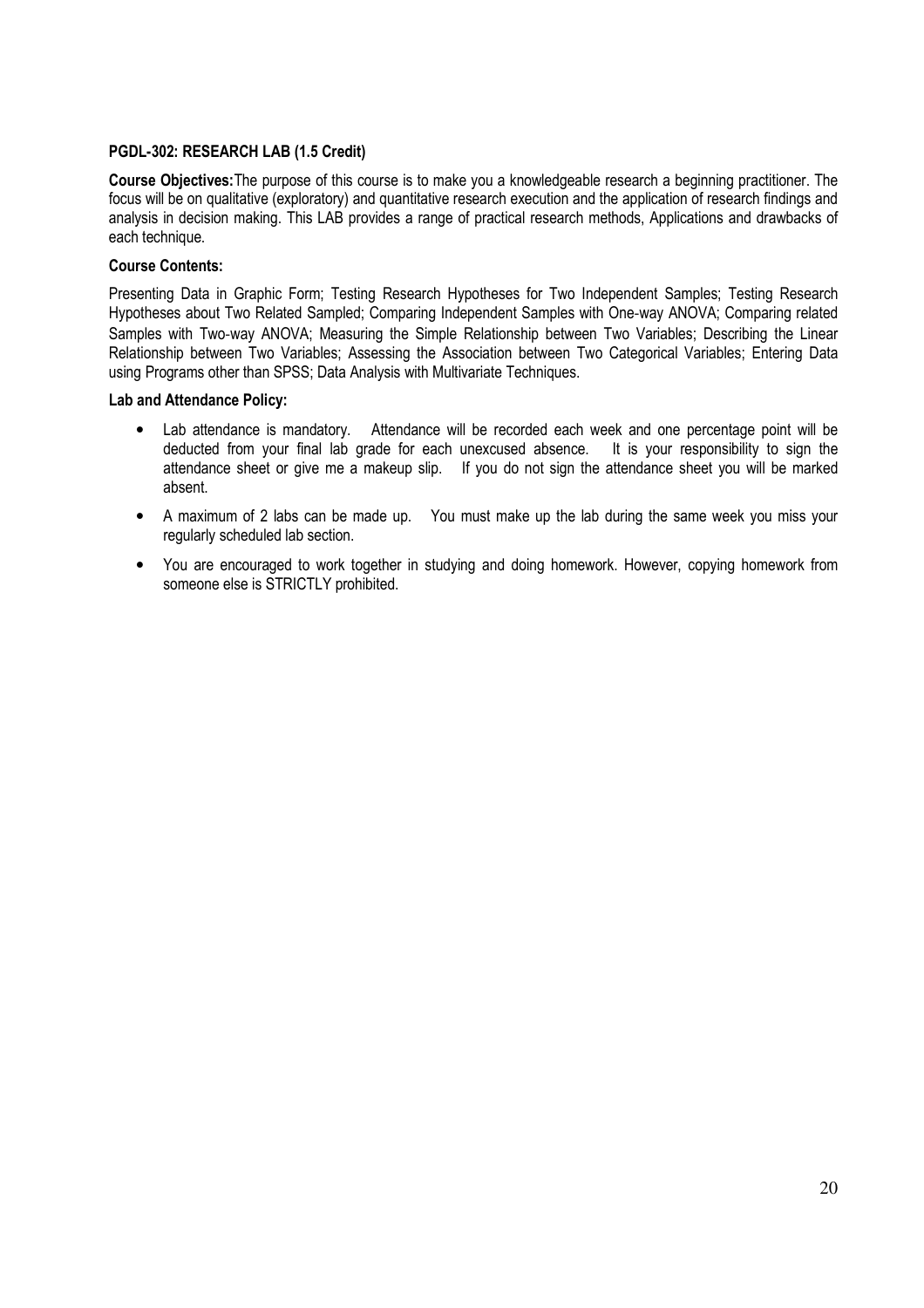# 2ND YEAR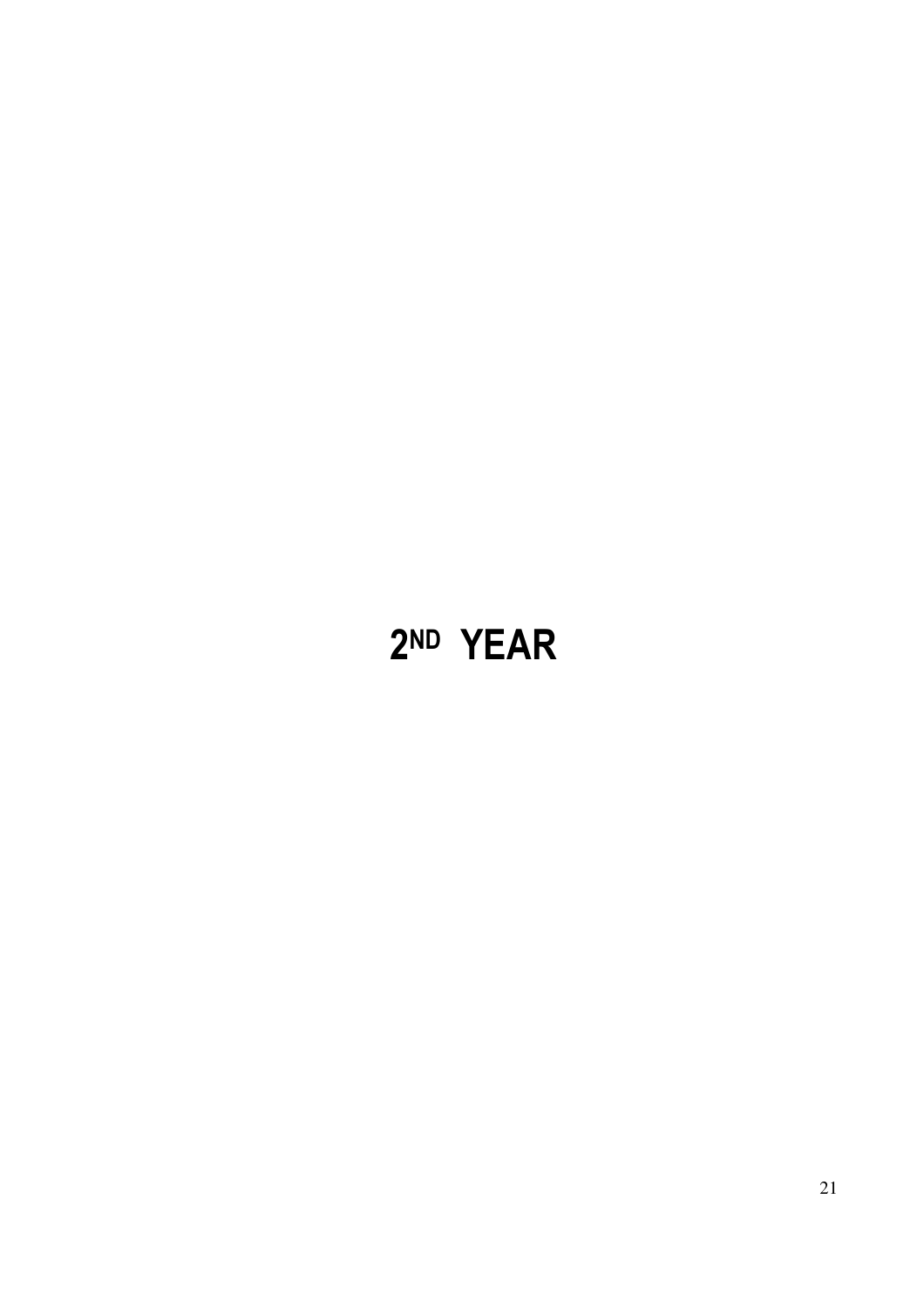# **DETAIL SYLLABUS FOR 2ND YEARS PGDM PROGRAMME**

### **OPTION - SINGLE SPECIALISATION**

#### 4<sup>th</sup> Trimester

| Code                  | <b>Theory</b>                          | <b>Credit</b> |
|-----------------------|----------------------------------------|---------------|
| <b>MBS-401</b>        | Summer Internship Project Presentation | 3.0           |
| <b>PGDC-401</b>       | Strategic Management                   | 3.0           |
| <b>PGDC-402</b>       | Logistics and Supply Chain Management  | 1.5           |
| <b>PGDL-401</b>       | Managerial Communication Lab           | 1.5           |
|                       | Elective-I                             | 3.0           |
|                       | Elective-II                            | 3.0           |
| <b>Elective Group</b> | Elective-III                           | 3.0           |
|                       | Elective-IV                            | 3.0           |
|                       | Elective-VI                            | 3.0           |
|                       | Elective-VI                            | 3.0           |
|                       | <b>Total</b>                           | 27            |

#### 5th Trimester

| Code                  | <b>Theory</b>                                         | <b>Credit</b> |
|-----------------------|-------------------------------------------------------|---------------|
| <b>PGDC-501</b>       | <b>Business Law</b>                                   | 2.0           |
| <b>PGDC-502</b>       | Ethics, Corporate Governance and SocialResponsibility | 2.0           |
| <b>PGDC-503</b>       | <b>Spirituality Management</b>                        | 1.0           |
|                       | Elective-VII                                          | 3.0           |
|                       | Elective-VIII                                         | 3.0           |
| <b>Elective Group</b> | Elective-IX                                           | 3.0           |
|                       | Elective-X                                            | 3.0           |
|                       | Elective-XI                                           | 3.0           |
|                       | Elective-XII                                          | 3.0           |
|                       | <b>Total</b>                                          | 23            |

#### **6th Trimester**

| $\overline{\text{Code}}$ | <b>Theory</b> | <b>Credit</b> |
|--------------------------|---------------|---------------|
| <b>MBS-601</b>           | Dissertation  | -<br>ง.บ      |
|                          | Total         | 5.0           |

| TOTAL CREDIT (1stYear MBA/ PGDM)      |     |
|---------------------------------------|-----|
| TOTAL CREDIT (2nd Year MBA/ PGDM)     | 55  |
| <b>GRAND TOTAL CREDIT (MBA/ PGDM)</b> | 129 |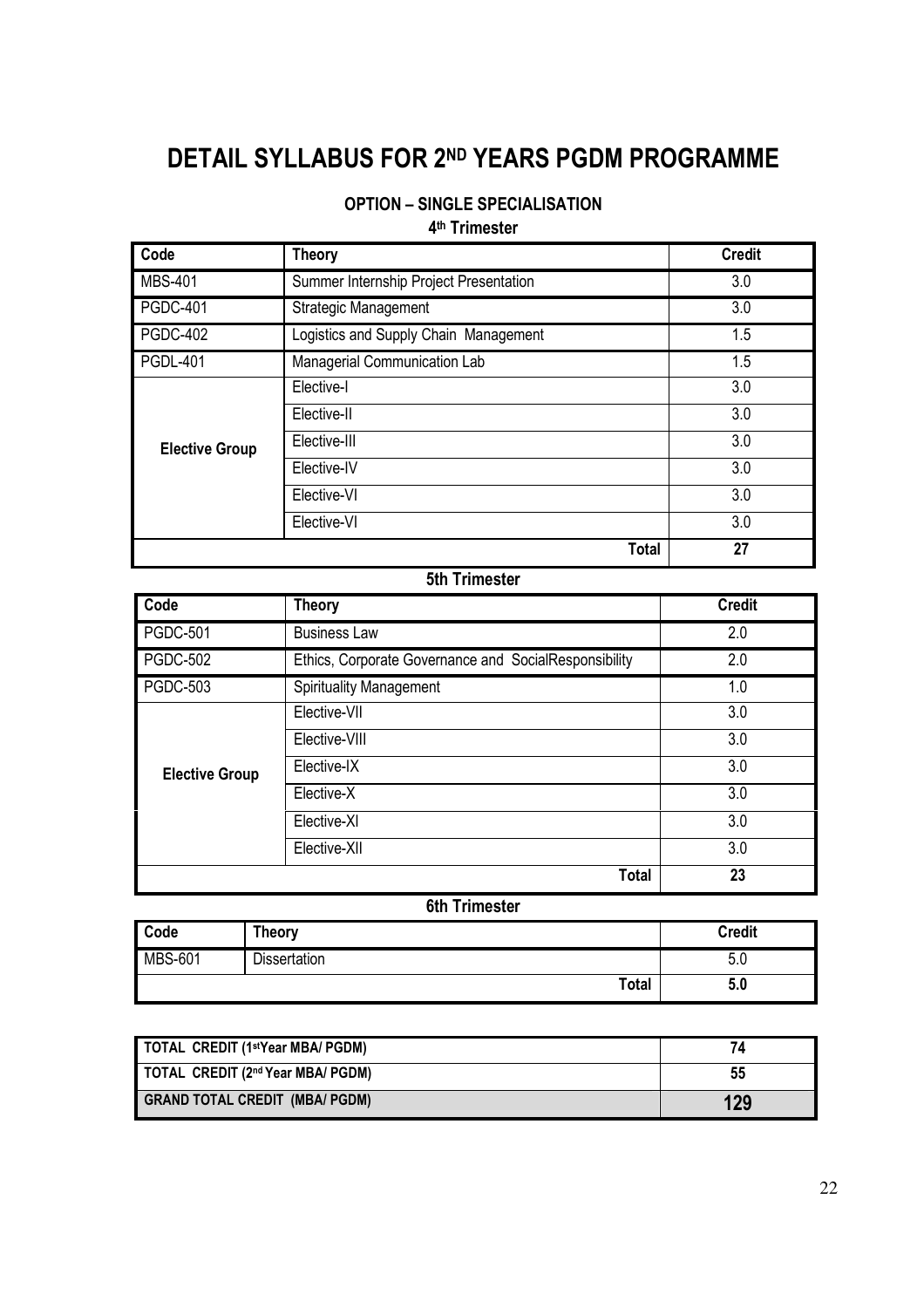# **DETAIL SYLLABUS FOR 2ND YEARS PGDM PROGRAMME**

### **OPTION - MAJOR AND MINOR SPECIALISATION**

4<sup>th</sup> Trimester

| Code                    | <b>Theory</b>                          | <b>Credit</b> |
|-------------------------|----------------------------------------|---------------|
| <b>MBS-401</b>          | Summer Internship Project Presentation | 3.0           |
| <b>PGDC-401</b>         | Strategic Management                   | 3.0           |
| <b>PGDC-402</b>         | Logistics and Supply Chain Management  | 1.5           |
| <b>PGDL-401</b>         | Managerial Communication Lab           | 1.5           |
|                         | Elective-I                             | 3.0           |
| <b>Elective Group-A</b> | Elective-II                            | 3.0           |
|                         | Elective-III                           | 3.0           |
|                         | Elective-IV                            | 3.0           |
| <b>Elective Group-B</b> | Elective-I                             | 3.0           |
|                         | Elective-II                            | 3.0           |
|                         | <b>Total</b>                           | 27            |

#### 5th Trimester

| Code                    | <b>Theory</b>                                         | <b>Credit</b> |
|-------------------------|-------------------------------------------------------|---------------|
| <b>PGDC-501</b>         | <b>Business Law</b>                                   | 2.0           |
| <b>PGDC-502</b>         | Ethics, Corporate Governance and SocialResponsibility | 2.0           |
| <b>PGDC-503</b>         | <b>Spirituality Management</b>                        | 1.0           |
|                         | Elective-V                                            | 3.0           |
| <b>Elective Group-A</b> | Elective-VI                                           | 3.0           |
|                         | Elective-VII                                          | 3.0           |
|                         | Elective-VIII                                         | 3.0           |
| <b>Elective Group-B</b> | Elective-III                                          | 3.0           |
|                         | Elective-IV                                           | 3.0           |
|                         | <b>Total</b>                                          | 23            |

#### **6th Trimester**

| Code           | <b>Theory</b>       | <b>Credit</b> |
|----------------|---------------------|---------------|
| <b>MBS-601</b> | <b>Dissertation</b> | ∽<br>ບ.ບ      |
|                | <b>Total</b>        | 5.0           |

| TOTAL CREDIT (1stYear MBA/ PGDM)      |     |
|---------------------------------------|-----|
| TOTAL CREDIT (2nd Year MBA/ PGDM)     | 55  |
| <b>GRAND TOTAL CREDIT (MBA/ PGDM)</b> | 129 |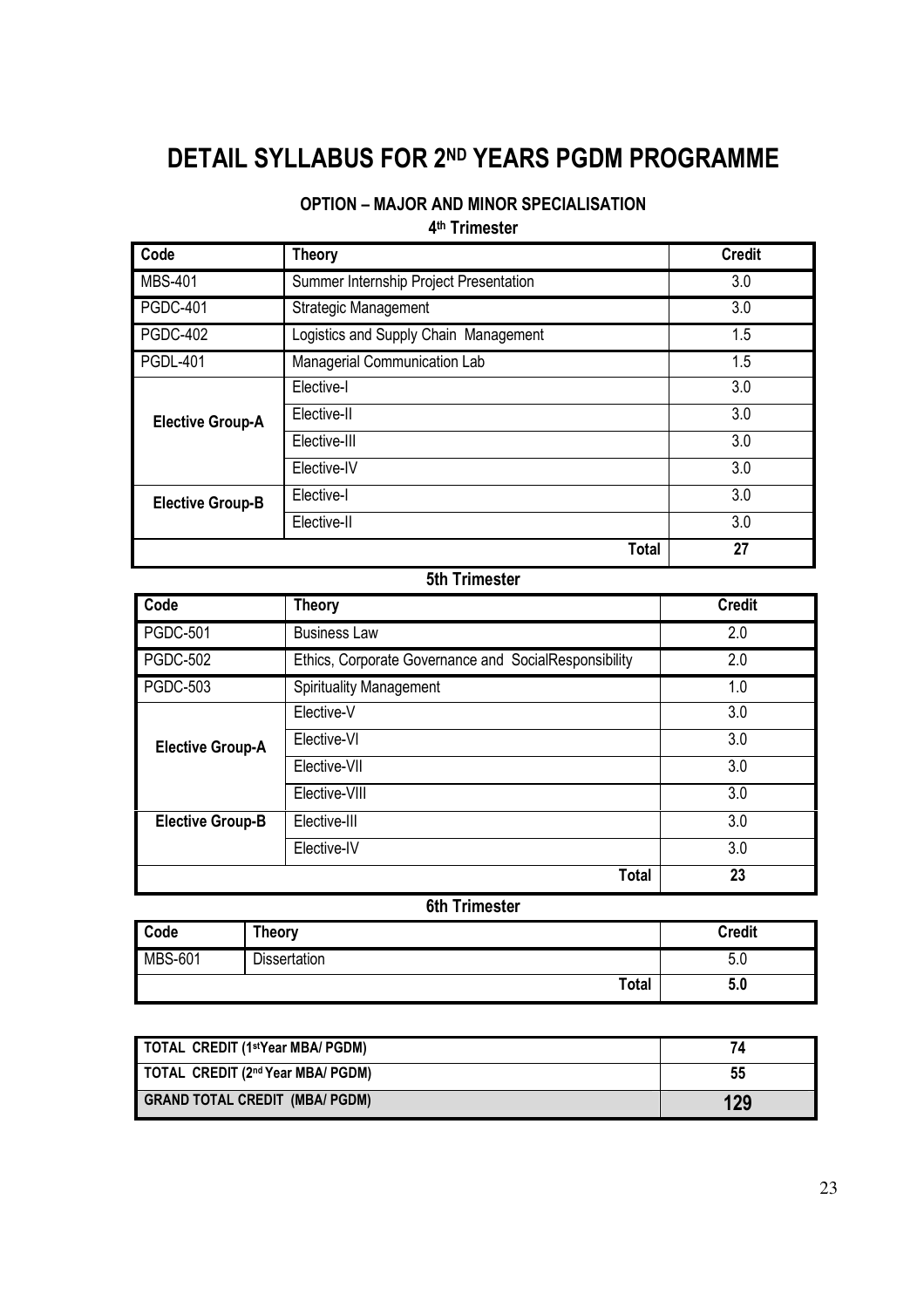# **ELECTIVES**

### 1. MARKETING MANAGEMENT

| CODE            | <b>4TH TRIMESTER</b>                                       | CODE                         | <b>5TH TRIMESTER</b>                    |
|-----------------|------------------------------------------------------------|------------------------------|-----------------------------------------|
| <b>PGDE-411</b> | <b>Consumer Behavior</b>                                   | <b>PGDE-511</b>              | Service Marketing                       |
| <b>PGDE-412</b> | <b>Advertising Management</b>                              | <b>PGDE-512</b>              | <b>Customer Relationship Management</b> |
| <b>PGDE-413</b> | Sales and Distribution Management                          | <b>PGDE-513</b>              | Rural and Agricultural Mktg.            |
| <b>PGDE-414</b> | <b>Retail Marketing</b>                                    | <b>PGDE-514</b>              | Marketing of FMCG/FMCD/HIGH             |
| <b>PGDE-415</b> | <b>Product and Brand Management</b>                        | <b>PGDE-515</b>              | Industrial marketing                    |
| <b>PGDE-416</b> | <b>International Marketing</b>                             | <b>PGDE-516</b>              | Sports And Entertainment Media          |
|                 | 2.                                                         | <b>FINANCIAL MANAGEMENT</b>  |                                         |
| CODE            | <b>4TH TRIMESTER</b>                                       | CODE                         | <b>5TH TRIMESTER</b>                    |
| <b>PGDE-421</b> | Investment Management                                      | <b>PGDE-521</b>              | Portfolio Management                    |
| <b>PGDE-422</b> | <b>Financial Services</b>                                  | <b>PGDE-522</b>              | <b>Project Planning and Control</b>     |
| <b>PGDE-423</b> | <b>International Finance</b>                               | <b>PGDE-523</b>              | <b>Financial Derivative and Risk</b>    |
| <b>PGDE-424</b> | <b>Financial Markets and Institutions</b>                  | <b>PGDE-524</b>              | Corporate restructuring                 |
| <b>PGDE-425</b> | Financial Planning & Wealth Management                     | <b>PGDE-525</b>              | <b>Business valuation and Financial</b> |
| <b>PGDE-426</b> | Corporate Tax Planning                                     | <b>PGDE-526</b>              | <b>Rural Finance</b>                    |
|                 | HUMAN RESOURCE MANAGEMENT<br>3.                            |                              |                                         |
| CODE            | <b>4TH TRIMESTER</b>                                       | CODE                         | <b>5TH TRIMESTER</b>                    |
| <b>PGDE-431</b> | <b>Industrial Relations</b>                                | <b>PGDE-531</b>              | <b>Recruitment and Selection</b>        |
| <b>PGDE-432</b> | Labour Laws                                                | <b>PGDE-532</b>              | Human Resource Development              |
| <b>PGDE-433</b> | Compensation Management                                    | <b>PGDE-533</b>              | <b>Talent Management</b>                |
| <b>PGDE-434</b> | Human Resource Planning                                    | <b>PGDE-534</b>              | Organisation Change & Development       |
| <b>PGDE-435</b> | Performance Management System                              | <b>PGDE-535</b>              | <b>HR Metrices</b>                      |
| <b>PGDE-436</b> | Strategic and International HRM                            | <b>PGDE-536</b>              | <b>Strategic HR Outsourcing</b>         |
|                 | 4.                                                         | <b>OPERATIONS MANAGEMENT</b> |                                         |
| CODE            | <b>4TH TRIMESTER</b>                                       | CODE                         | <b>5TH TRIMESTER</b>                    |
| <b>PGDE-441</b> | Materials Management                                       | <b>PGDE-541</b>              | <b>Managing Service Operations</b>      |
| <b>PGDE-442</b> | Project Management                                         | <b>PGDE-542</b>              | <b>Advanced Operations Management</b>   |
| <b>PGDE-443</b> | Air & Ocean Transportation Management                      | <b>PGDE-543</b>              | Six Sigma                               |
| <b>PGDE-444</b> | <b>Total Quality Management</b>                            | <b>PGDE-544</b>              | Product Design & Innovation             |
| <b>PGDE-445</b> | <b>Business Logistics &amp; Transport</b>                  | <b>PGDE-545</b>              | Management of Physical Assets           |
| <b>PGDE-446</b> | Demand Planning & Forecasting                              | <b>PGDE-546</b>              | <b>Technology Management</b>            |
|                 | 5.                                                         | <b>INFORMATION SYSTEM</b>    |                                         |
| CODE            | <b>4TH TRIMESTER</b>                                       | <b>CODE</b>                  | <b>5TH TRIMESTER</b>                    |
| <b>PGDE-451</b> | <b>RDBMS</b>                                               | <b>PGDE-551</b>              | <b>Enterprise Resource Planning</b>     |
| PGDE-           | <b>Business Functions &amp; Process</b>                    | <b>PGDE-552</b>              | <b>Business Modeling and Simulation</b> |
|                 | 6.                                                         | <b>BANKING MANAGEMENT</b>    |                                         |
| CODE            | <b>4TH TRIMESTER</b>                                       | CODE                         | <b>5TH TRIMESTER</b>                    |
| <b>PGDE-461</b> | Credit Analysis & NPA Management                           | <b>PGDE-561</b>              | Treasury Management & ALM               |
| <b>PGDE-462</b> | Retail Banking & Marketing of<br><b>Financial Products</b> | <b>PGDE-562</b>              | Customer Service Management in Bank     |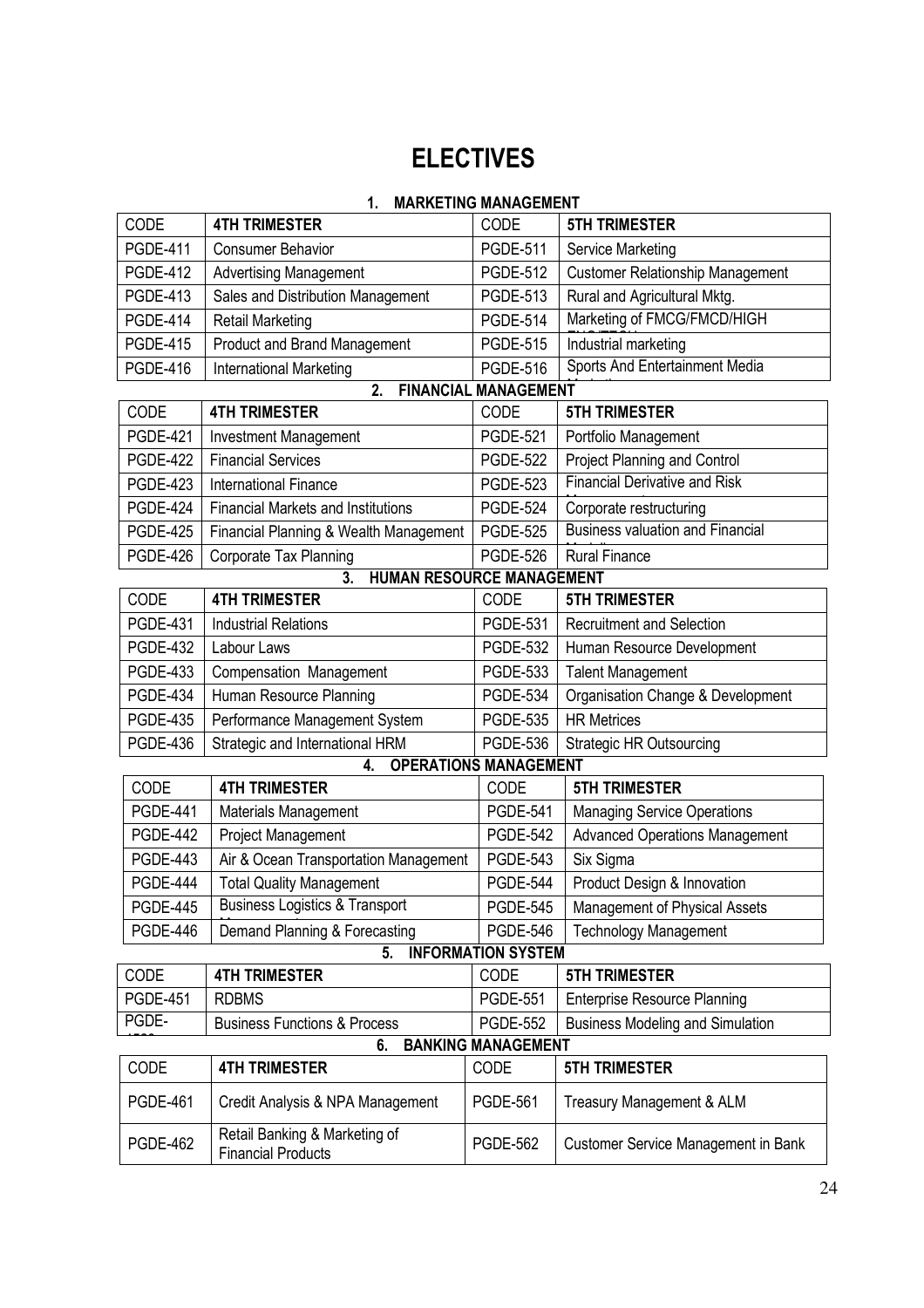$N.B:$ 1) A student will have to opt for total number of twelve elective papers in 4th and 5th trimester taken together from all the major and minor elective groups.

2) A student may opt for selecting all the Six Elective Courses in both the 4th and 5th Trimester from any one of the Four Major Elective Groups mentioned below. In that case the student will have a single specialization.

3) A student may opt for selecting any Four Elective Courses in both the 4<sup>th</sup> and 5<sup>th</sup> Trimester from any one of the Four Major Elective Groups mentioned below. In that case the student will have to opt for selection of another Two Elective Courses from any one of the Six Minor Elective Groups (ANNEX - II) mentioned below other than the Major Elective Group. Example: If a student selects four papers from group 1 (i.e. marketing), then he/she will have to select two papers from any other groups (other than group 1 i.e. marketing) in each of the 4<sup>th</sup> and 5<sup>th</sup> trimesters. The combinations are represented in the matrix form for the more clarification.

| <b>OPTION 1A</b>                                                                                                | <b>OPTION 1B</b>                                                                            |  |
|-----------------------------------------------------------------------------------------------------------------|---------------------------------------------------------------------------------------------|--|
| Six elective courses from one of Major Elective Groups each in<br>$4th$ and $5th$ Trimester                     | Six elective courses from one of Major Elective Groups each in<br>$4th$ and $5th$ Trimester |  |
| Marketing                                                                                                       | Finance<br>2.                                                                               |  |
| <b>OPTION 1C</b>                                                                                                | <b>OPTION 1D</b>                                                                            |  |
| Six elective courses from one of Major Elective Groups each in<br>4 <sup>th</sup> and 5 <sup>th</sup> Trimester | Six elective courses from one of Major Elective Groups each in<br>$4th$ and $5th$ Trimester |  |
| <b>HRM</b>                                                                                                      | OM                                                                                          |  |

#### **MATRIX FOR SINGLE SPECIALISATION**

| MATRIX FOR MAJOR AND MINOR SPECIALISATION                                                                                |                                                                                                                  |                                                                                                                          |                                                                                                                  |  |
|--------------------------------------------------------------------------------------------------------------------------|------------------------------------------------------------------------------------------------------------------|--------------------------------------------------------------------------------------------------------------------------|------------------------------------------------------------------------------------------------------------------|--|
| <b>COMBINATION-1</b>                                                                                                     |                                                                                                                  | <b>COMBINATION-2</b>                                                                                                     |                                                                                                                  |  |
| 4 elective courses out of 6<br>courses from one of Major<br>Elective Groups each in 4th<br>and 5 <sup>th</sup> Trimester | 2 elective courses from one<br>of Minor Elective Groups<br>each in 4 <sup>th</sup> and 5 <sup>th</sup> Trimester | 4 elective courses out of 6<br>courses from one of Major<br>Elective Groups each in 4th<br>and 5 <sup>th</sup> Trimester | 2 elective courses from one<br>of Minor Elective Groups<br>each in 4 <sup>th</sup> and 5 <sup>th</sup> Trimester |  |
| 1.<br>Marketing                                                                                                          | 2.<br>Finance<br>3.<br><b>HRM</b><br><b>OM</b><br>4.<br>5.<br>IT<br>6.<br><b>BM</b>                              | 2<br>Finance                                                                                                             | Marketing<br>1.<br>3.<br><b>HRM</b><br><b>OM</b><br>4.<br>5.<br>IT<br>6.<br>BM                                   |  |
| <b>COMBINATION-3</b>                                                                                                     |                                                                                                                  | <b>COMBINATION-4</b>                                                                                                     |                                                                                                                  |  |
| 4 elective courses out of 6<br>courses from one of Major<br>Elective Groups each in 4th<br>and 5 <sup>th</sup> Trimester | 2 elective courses from one<br>of Minor Elective Groups<br>each in 4 <sup>th</sup> and 5 <sup>th</sup> Trimester | 4 elective courses out of 6<br>courses from one of Major<br>Elective Groups each in 4th<br>and 5 <sup>th</sup> Trimester | 2 elective courses from one<br>of Minor Elective Groups<br>each in 4 <sup>th</sup> and 5 <sup>th</sup> Trimester |  |
| 3.<br><b>HRM</b>                                                                                                         | Marketing<br>1.<br>2.<br>Finance<br><b>OM</b><br>4.<br>5.<br>IT<br>6.<br><b>BM</b>                               | <b>OM</b><br>4.                                                                                                          | Marketing<br>1.<br>2.<br>Finance<br>3.<br><b>HRM</b><br>5.<br>IT<br>6.<br><b>BM</b>                              |  |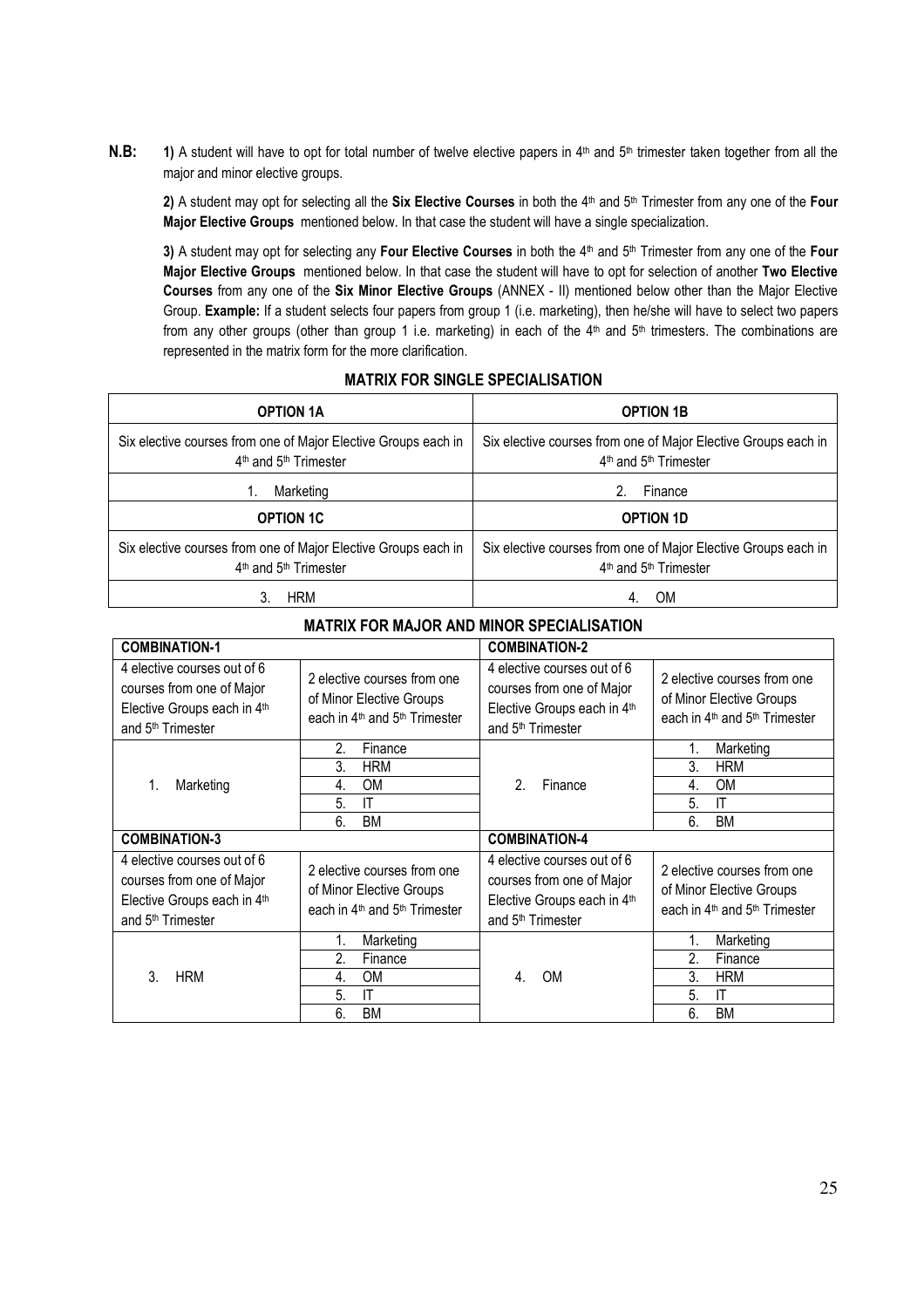# **CORE PAPERS**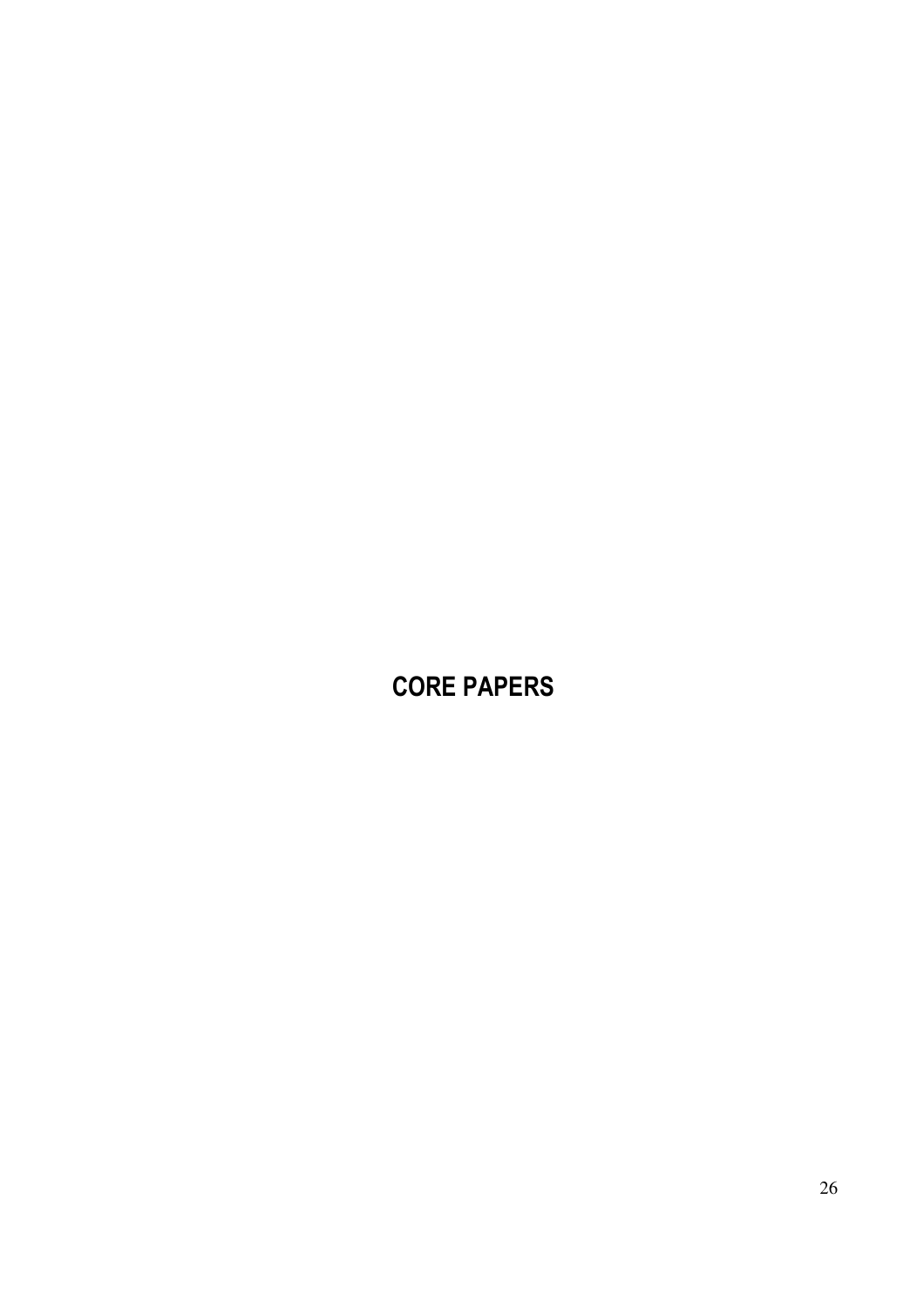# **4TH T R I M E S T E R**

#### PGDC-401: STRATEGIC MANAGEMENT (3.0 Credit)

Course Objectives: The objectives of the course will be to introduce core ideas and practices in the field of Strategic Management and lead the students to understand the business issues and problems for intelligent decision making. The paper further enhances the skills and abilities of the students under uncertainty conditions in the ever changing business landscape of today. Further in the long run through learning of the subject can always facilitate students in accomplishing competitive advantage and superior performance.

#### **Course Contents:**

Concept of strategy, levels of strategy, Mintzberg's model, Strategic management process, Vision-Mission-Objectives-Goals-Target. Environmental scanning. SWOT analysis. Porter's five-forces model. Value chain analysis. Growth strategies. Generic Competitive strategies: Cost, Focus and Differentiation, Corporate restructuring, Benchmarking

Issues in strategy implementation, Resource allocation, Structural considerations, Structure for strategies, Organizational design and change, Functional Strategies: Marketing, HR, Finance, Operations and R & D policies, Mc Kinsey's 7-S framework, Core competencies, Blue ocean strategy, Overview of Strategic evaluation, Strategic control, Techniques of strategic evaluation and control, Limitation and problem in evaluation, balanced Score card approach to strategy.

Case Study: Compulsory, Relevant Cases have to be discussed in each unit.

#### **Suggested Readings:**

- 1. Thompson, Arthur A. and Strickland, A. J., Strategic Management, Tata McGraw Hill, New Edition
- 2. David, Fred R., Strategic Management- Concepts and Cases, Pearson Education, 10<sup>th</sup> Edition
- 3. Kazmi, Azhar, Business Policy and Strategic Management, Tata Hill, 2<sup>nd</sup> Edition McGraw
- 4. Cherunilam, F., Strategic Management, Himalaya Publishing House
- 5. Nag, Strategic Management: Analysis-Implementation-Control, Vikas Publishing House Pvt. Ltd.

#### PGDC-402: SUPPLY CHAIN MANAGEMENT (1.5 Credit)

Course Objectives: SCM is an applied paper that tries to integrate the cross-discipline needs of marketing as well as operations students. SCM is a key functional focus area in industry today. The course aims at making students appreciate the importance of SCM modern business - Understanding the nature of supply chain, its functions and Supply Chain systems. Learn the function and role of Warehousing and Distribution centers. Knowledge related of selection of channel partners and transportation options including in global scenario and Contemporary techniques like Role of IT in supply chain, 3 Pl and 4 PL.

#### **Course Contents:**

Concept of Supply Chain, Decision phases in a Supply Chain, Process view of a Supply Chain, Logistic Management, Logistical Activities; Marketing and logistic interface, Customer reguirements analysis, Aligning supply chain to customer needs: Quick response logistics, Importance of logistics/Supply chain customer service, Cross docking, Packaging Innovations, Third Party and fourth party Logistic and Service concepts and applications.; The Strategic logistics plan, The changing Logistic Environment, Formulating Logistics Strategies, designing Logistic system.

Logistics Network design, Information flow for logistics, Managing Material flow and Transportation, Inventory Management, Warehousing, Material handling and Packaging; Logistics/Supply chain network Planning, Major locational déterminants, design of Channel of distribution, Physical Distribution Management : Logistic Cost, Customer Profitability Analysis, Logistic performance measurement.

Case Study: Compulsory, Relevant Cases have to be discussed.

- 1. K Shridhar Bhat Logistics and Supplychain Management, HPH
- 2. Jeremy F. Shapiro: Modelling The Supply Chain., Cengage Learning.
- 3. Sahah: Supply Chain Management: Pearson
- 4. Bozarth-Introduction to operations and Supply Chain Management-Pearson
- 5. Upendra Kachru: Exploring the Supply Chain theory and practice, Excel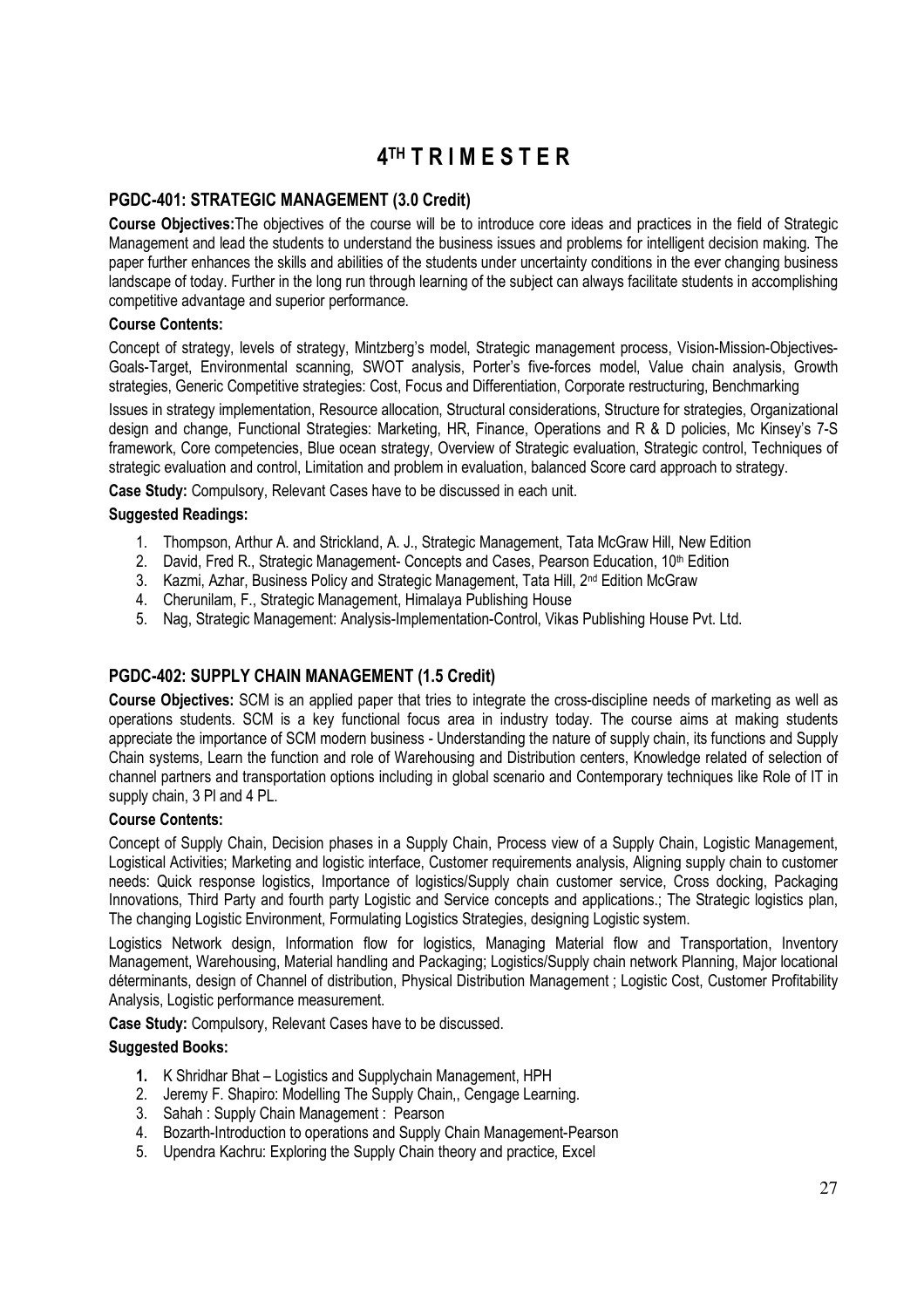#### PGDL - 401: MANAGERIAL COMMUNICATION LAB - I(1.5 Credit)

Course Objectives: By the end of the course students will be prepared with better focus for a job exhibiting favorable etiquettes. They will be able to perform effectively and confidently in Debates. Presentations. Group discussions and facing Domain and Personal Interviews.

#### **Course Contents:**

Debates; Presentations; Domain Based Group Discussions; Domain based Interviews; Company Analysis and Corporate Etiquettes.

Activities:

2 minute Self Introduction focusing on academic credentials, strengths, key skills and short term and long term goal.

Debates on politics, entertainment, current affairs, social and economical topics.

GD's on various domains like on politics, entertainment, current affairs, social and economical topics.

Group Presentations on Company Analysis

Mock Domain based Interviews and Personal Interviews

Seminar on Dining and Corporate Etiquettes

## 5TH TRIMESTER

#### PGDC - 501: BUSINESS LAW (2.0 Credit)

Course Objectives: To offer students a first-hand exposure to the legal aspects of business, so as to enable them to face the real-life world with a positive mind-set. This will also educate and familiarize students with actual legal situations regarding the following subjects listed below. Students will study actual Indian legal contracts, case law and hypothetical legal and business situations.

#### **Course Contents:**

Law of Contract: Contract Act: Offer and Acceptance, Consideration, Free consent, Legality of object and consideration, Performance and Discharge of contract, quasi contract, Contract of Guarantee, Bailment, Agency (various modes of creating agency, rights and duties of agents and principal).

Company Law:Definition, Characteristics and Kinds of Companies, Steps in Formation of Company. Memorandum of Association, Articles of Association and Prospectus. Shares: Kinds of Shares, Kinds of Debentures. Directors: Appointment, Power, Duties and Liabilities of Directors. Meeting and Resolutions: Types of Meetings.

Case Study: Compulsory, Relevant Cases have to be discussed.

#### **Suggested Books:**

- 1. Saravanavel, Sumathi & Samantaray Business Law, Himalaya Publishing House
- 2. M. C. Kuchhal & Deepa Prakash Business Legislation for Management, Vikas Publishing House.
- 3. S.S. Gulson- Marcantile Law, Excel Books.

#### PGDC - 502: ETHICS, CORPORATE GOVERNANCE AND SOCIAL RESPONSIBILITY (2.0 Credit)

Course Objectives: To educate the students with value driven teachings of great masters. Kindle the spirit of self discipline in the light of spiritual directions so as to govern in righteous way. To spread the awareness about the Ethical practices and its' benefits to individual, Organisation, Association, Social, & Global level, Corporate Governance of rights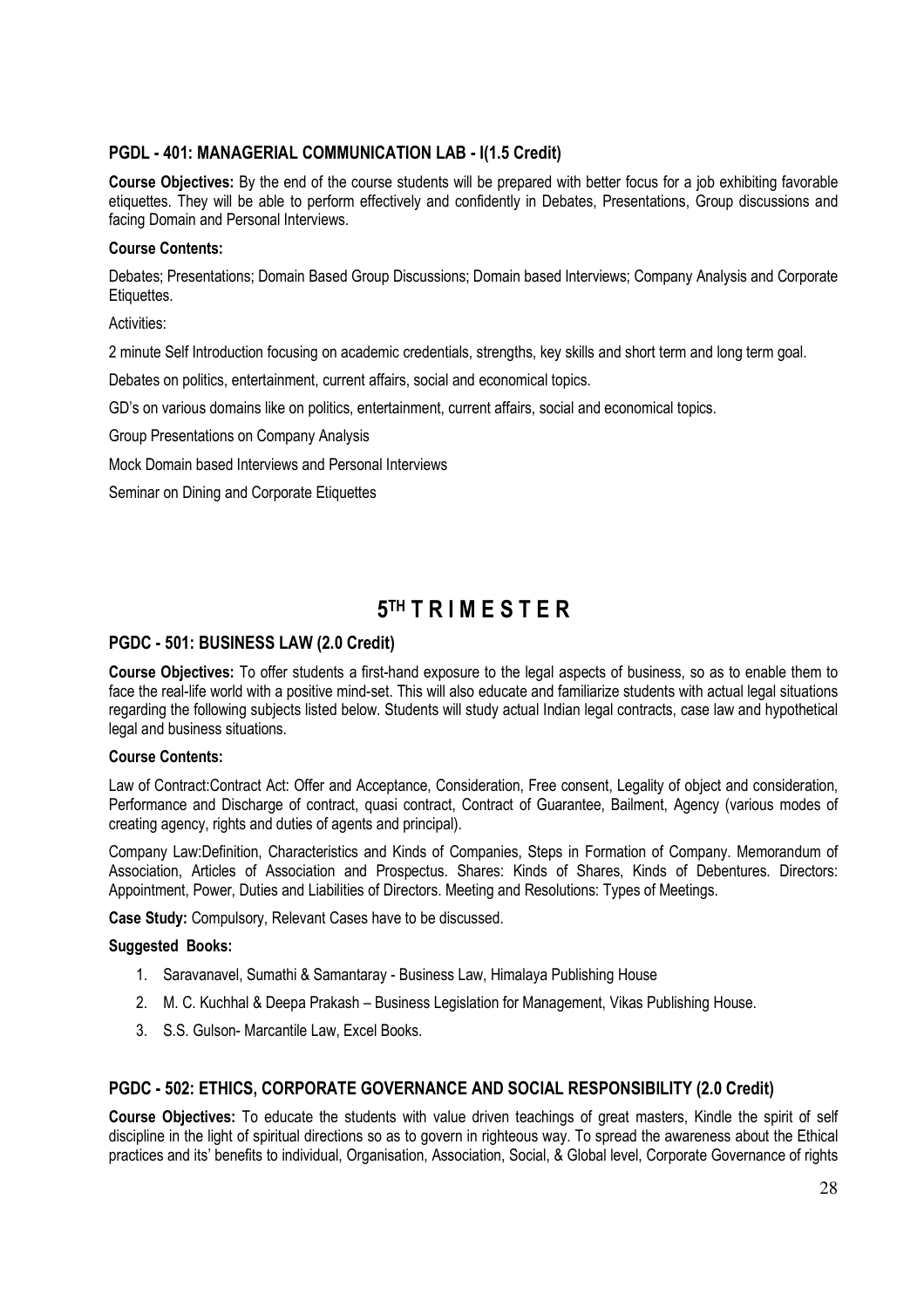& responsibilities of the Stakeholders. Discharging the responsibility to address Global Poverty. Global Food Security. Human Rights, Climate Change & Poverty through CSR

#### **Course Contents:**

What is Ethics?, Why does it matter?, Difference between Ethics & Moral, Process of practicing and monitoring Ethical Practices in an organisation, Relevance of Ethics in Governance, Ethical relativism & subjectivism, Business Ethics in changing Environment

What is Corporate Governance?, Analysis of Environmental forces and Stakeholders, Role of CEOs in Stakeholder analysis. NFCG(National Foundation for Corporate Goveranance, Ministry of Corporate Affairs, Government of India Guidelines), National Voluntary Guidance on Social Environmental and Economic responsibilities of Businees by NFCG, GOI. Role of MCA(Ministry of Corporate affairs, GOI & State Government). CII (Confederation of Indian Industry), ICAI (Institute of Chartered Accountants of India), ICSI (Institute of Company Secretaries of India), ICWAI(Institute of Cost & Works Accountants of India), NSC( National Stock Exchange of India Ltd)

Concepts of CSR, Its implementation, CSR Voluntary quidelines 2009 by Ministry of Corporate affairs GOI, UNCED(The United Nations Conference on Environment & development-EARTH SUMMIT (Global Poverty, Global Food Security, Human Rights, Climate Change & Poverty)

Case Study: Compulsory, Relevant Cases have to be discussed.

#### **Suggested Books:**

- 1. Business Ethics: by CSV Murthy (Magraw HILL Co. publication)
- 2. Corporate Governance" by A C Fernands, (Person publication)
- 3. Business Ethics & Corporate Governance" by R K Sharma, Punit Goel, Pooja Bhagwan (Kalyani Publication)

#### PGDC - 503: SPIRITUALITY MANAGEMENT (1.0 Credit)

Course Objectives: The primary objective will be to learn how to better relate one's spiritual values with the demands of work—whether you are self-employed, work for a large or small company or are in a non-profit organization, volunteer your time or work at home.

#### **Course Contents:**

What is spiritualism?, Its' relation with human life. How spiritualism influence human behavior in supporting the work life balance along with profit maximization in an organizational setup. Basic principles of grooming adding value to human behavior, bringing discipline in day-today activities through spiritual teachings of great masters of different faiths. (Sreemad Bhagavat Gita, Holy Bible, Holy Quran, Buddhism, Sikhism etc.), Practice of Work Ethics - -Purusharth (Karma Yoga- Karma, Dharma, Artha & Moksha)

Case Study: Compulsory, Relevant Cases have to be discussed.

- 1. "Percepts for practice" by Swami Shivananda
- 2. "Sreemad Bhagavat Gita" by Swami Chinmayananda
- 3. "Call of the Nation" by Swami Vivekananda
- 4. "Holy Bible Old & New Tesaments"
- 5. "Kashful Mahjoob" by Reynold A. Nicholson
- 6. "Buddhism for beginners" by Thuberton Chodron (Amazon publishers)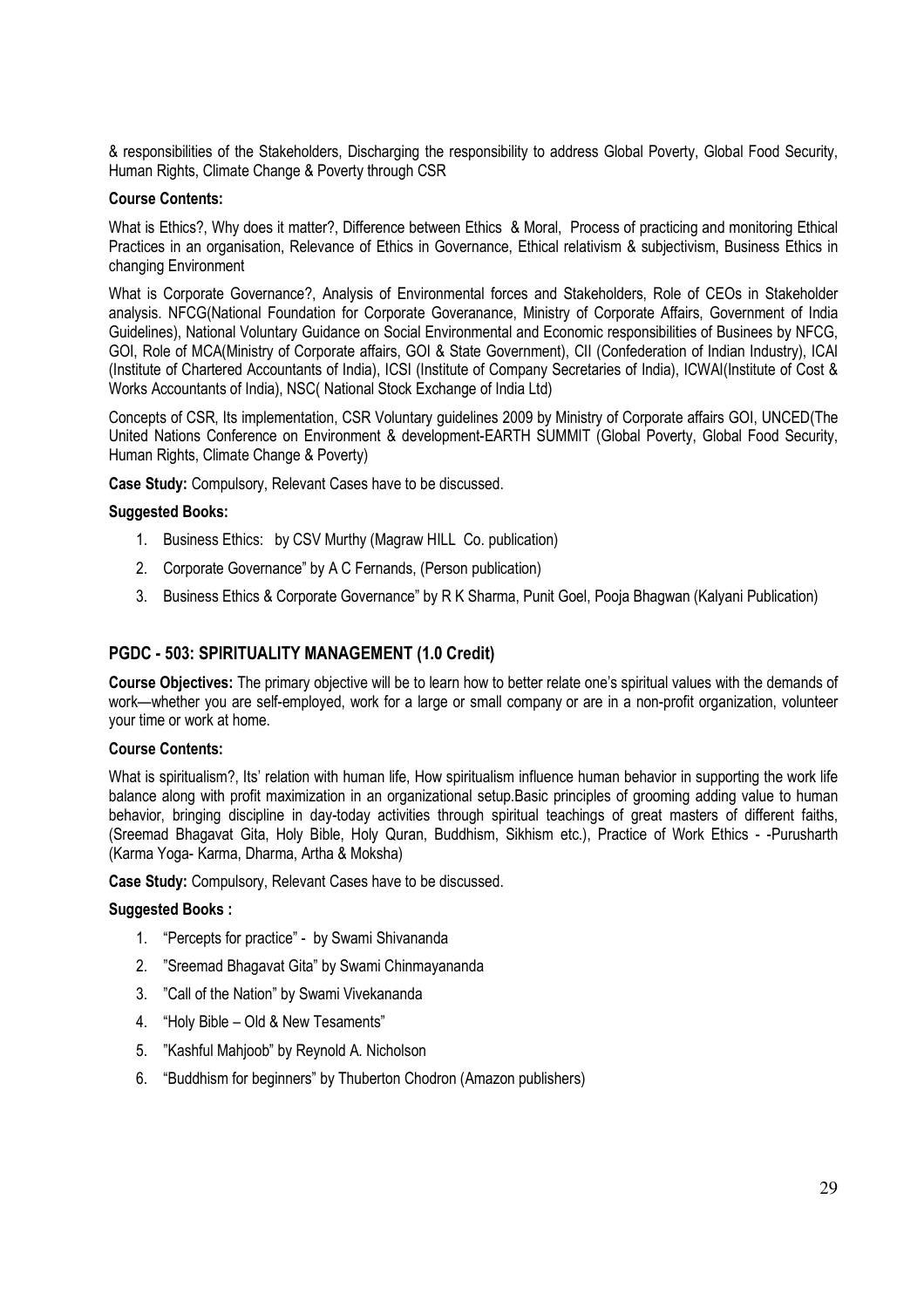# 4THT RIMESTER **ELLECTIVE PAPERS**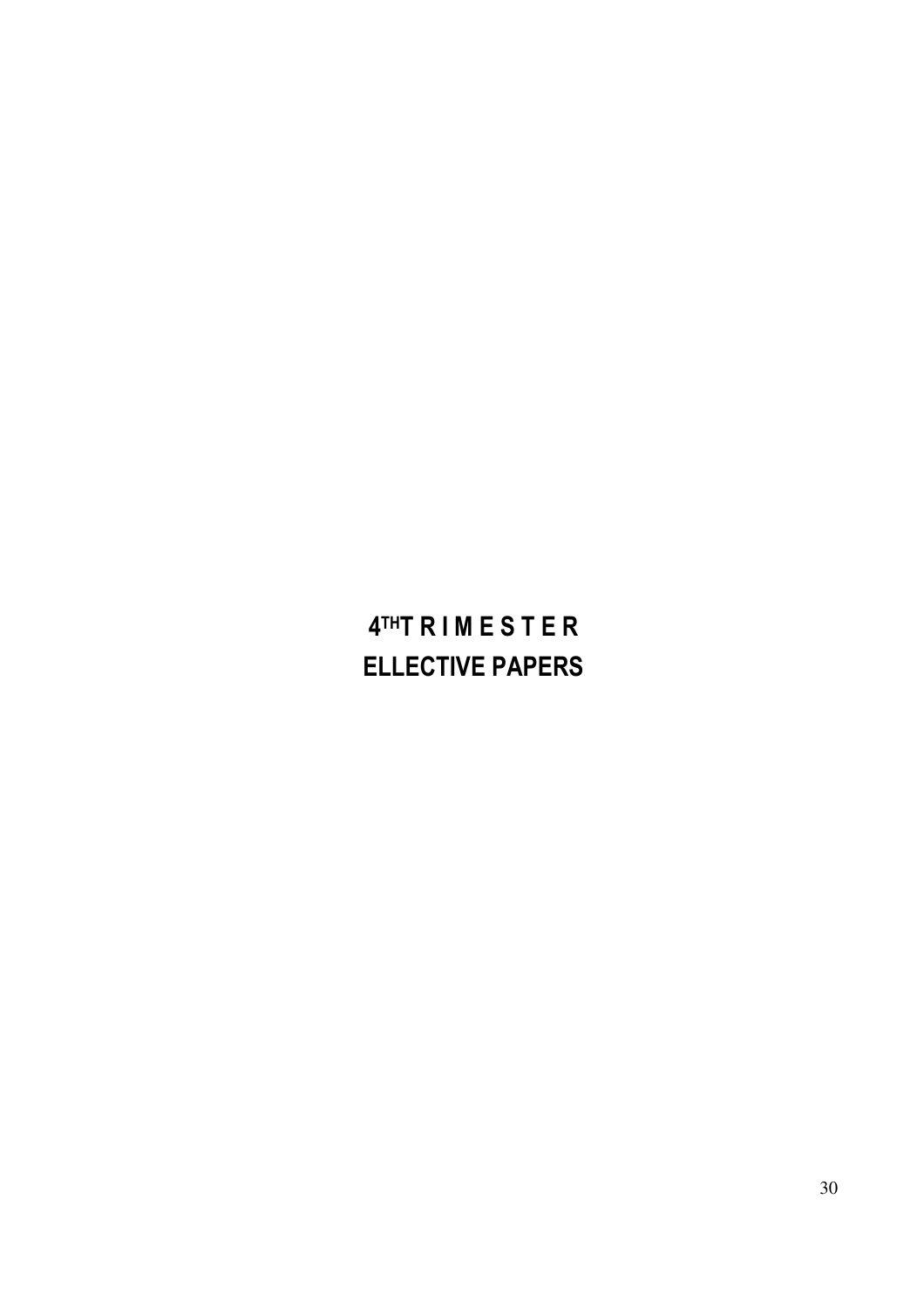# **1. MARKETING MANAGEMENT**

#### PGDE-411: CONSUMER VEHAVIOR (3.0 Credit)

Course Objective: This course particularly designed to help the students to know the buyers' motivation, and behaviour (pre-purchase, purchase and post purchase), impact of social and cultural variables on consumption decisions @quipped with frameworks to analyze consumers behaviour and use them in designing marketing strategies and in enhancing the effectiveness of marketing programmes.

#### **Course Contents:**

Basics of Consumer Behaviour: Nature and scope of consumer behavior, the application of consumer behavior principles to strategic marketing. Consumer Decision Making: four views of consumer decision making. Consumer Decision Making process, Comprehensive models of consumer decision making- Nicosia Model, Howard-Sheth model, Engel-Kollat-Blackwell model Sheth's Family decision making model.Individual determinants of Consumer Behaviour: Understanding Consumer Motivation, Personality and Self Concept, Perception, Attitudes, Learning, memory & behaviour modification.

Group influence on Consumer Behaviour: The influence of Culture & sub culture, Social Class, Lifestyle profiles of the social class, reference group and family, Family life Cycle (FLC), Consumer Opinion Leadership Process.Diffusion of Innovations: Innovation as a concept. The diffusion process, the adoption process, A profile of the consumer innovator, Industrial \ Organizational Buying Behavior: Buying decisions involved in industrial buying Consumer Research. process- Factors influencing Industrial \ Organizational buying behavior – Stages of Industrial \ Organizational buying process.

Case Study: Compulsory, Relevant Cases have to be discussed.

#### **Suggested Books:**

- 1. Leon G. Schiff man & Leslie Lazar Kanuk: Consumer Behavior, Pearson
- 2. Loudon & Della Bitta, Consumer Behavior, Tata McGraw Hill
- 3. Blackwell Consumer Behaviour, Cengage Learning.
- 4. Suja R. Nair Himalaya Publishing House
- 5. Batra & Kazmi, Consumer Behavior, Excel Books.

#### PGDE-412: ADVERTISING MANAGEMENT (3.0 Credit)

Course Objectives: It exposes the students to the principles and practice of advertising and sales promotion, develops conceptual clarity and provides analytical application skill of advertising and sales promotion as an IMC Perspective.

#### **Course Contents:**

Advertising: Role of advertising in a developing economy- a critical appraisal, functions and types of advertisement, Ethics & Social Responsibility in Advertising; Advertising Functions: advertising department, Advertising Agency and role of advertisement manager. Client agency relationship, Advertising budget – methods. Concepts on AIDA and DAGMAR.

Ad Strategies: Media Strategy: Characteristics, media selection, media scheduling, advertising researchMessage Strategy: Copy, Visual, Layout, Creation and production in advertising Advertising Campaign Planning; Advertising effectiveness: Pre-testing, post testing, experimental designs. Measuring advertising effectiveness; Sales Promotion: Consumer Promotion. Trade Promotion. Sales Force Promotion: Recent Trends.

Case Study: Compulsory, Relevant Cases have to be discussed.

- $1.$ Shah.D'Souza: Advertising and Promotion-An IMC Perspective. TMH.
- Batra, Mayer and Aakar: Advertising Management, Pearson Education.  $2.$
- Jethwaney, Jain: Advertising Management, OXFORD.  $\mathcal{S}$
- $4.$ Chunawalla and Sethia - Advertising Management, Himalay Pub. House.
- $5<sub>1</sub>$ Murty, Bhojana - Advertising-An IMC Perspective, Excel Books.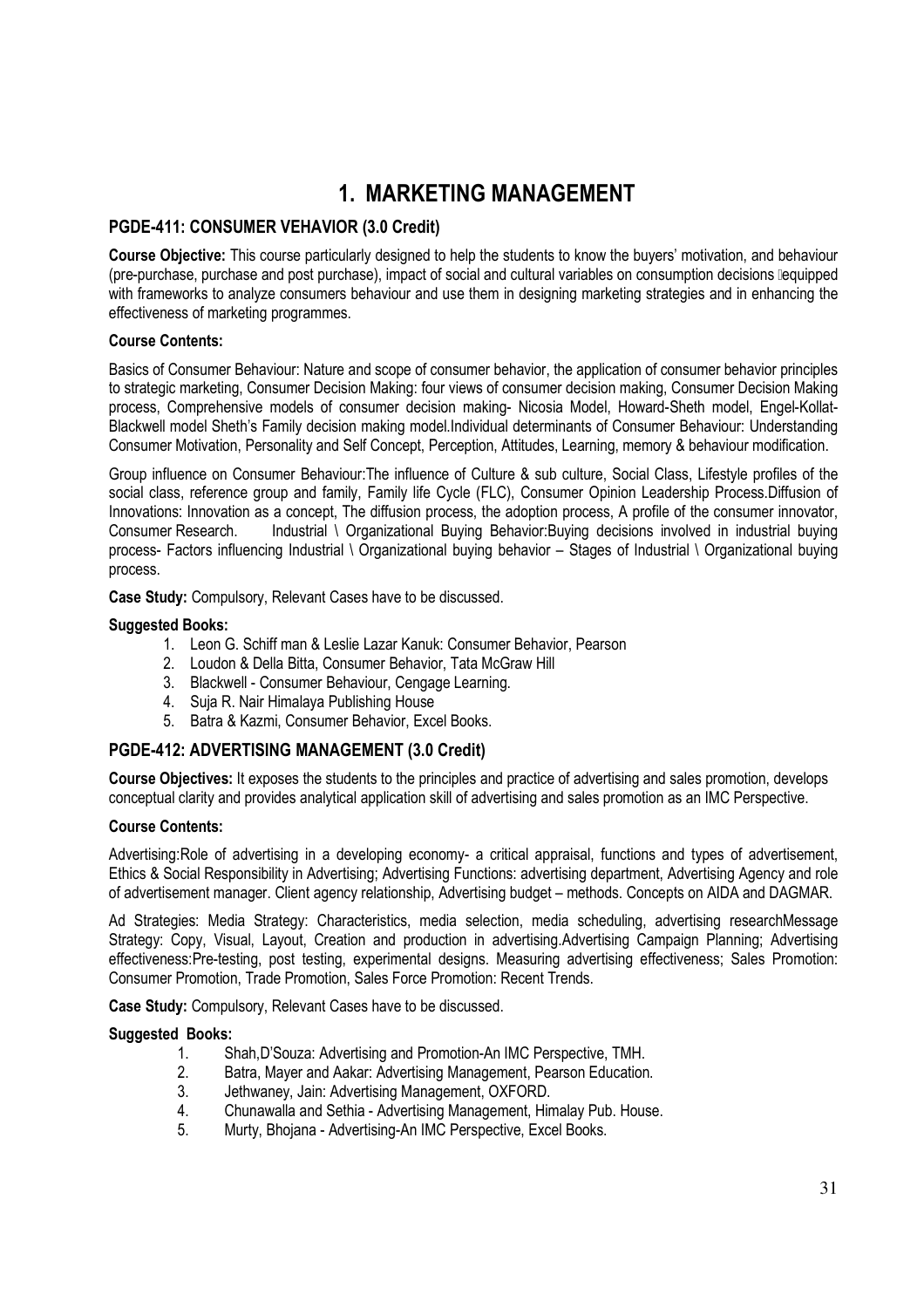#### PGDE-413: SALES AND DISTRIBUTION MANAGEMENT (3.0 Credit)

Course Objective: This course will offer in-depth exploration of concepts and practices in the fields of sales management and channel management. The perspective will be effective managerial decision making in these area.

#### **Course Contents**

Introduction to Sales Management - Nature, Role and Importance. Personal Selling-Industrial Selling, Retail selling and Service selling Sales Management Process. Selling Process. Selling skills and Strategies. The Sales Organization. Emerging trends in Sales management; Management of Sales Territory- Management of Sales Territory-Designing Sales territory. Beat planning- routing and scheduling. Determining the size of sales force and allocating sales territories. Sales Quota, Sales forecasting, Sales Budget and Budgeting procedures, Controlling the selling effort-Sales volume and Cost analysis.

Management of Sales Force: Recruitment and selection of Sales Force, Training the Sales Force, Sales Force Motivation, Sales Meetings and Contests, Compensating Sales Personnel, Evaluation and Supervising Sales Personnel, Sales Force Automation; Distribution:Design of Distribution Channel, Management of Channels (Co-operation, Conflict and Competition, Wholesaling, Retailing. Channel Evaluation-Channel Profitability Analysis-ROI; Physical Distribution-Objectives, Order Processing, Warehousing, Inventory, Transportation. Tackling Competition-Merchandising and self Space acquisition. Emerging trends in Distribution: Supply Chain management.

Case Study: Compulsory, Relevant Cases have to be discussed.

#### **Suggested Books:**

- 1. Panda & Sahdev Sales and Distribution Management, Oxford University Press
- 2. Havaldar & Cavale Sales and Distribution Management. TMH
- 3. Acharya and Govekar Marketing and Sales Management, Bombay: Himalaya Publishing House.
- 4. Still, Cundiff & Govoni Sales Management: Decision Strategies & Cases, Pearson
- 5. Rosenbloom Marketing Channels, Cengage Learning

#### PGDE-414: RETAIL MARKETING (3.0 Credit)

Course Objective: The course is designed to focus on the perspectives of manufacturers on retailers and understanding of retail business. It is further aimed at throwing more lighten the practice of retailing for the students.

#### **Course Contents:**

An introduction to the Retailing System, Retailing definition structure, different formats; Franchising, Direct Marketing / Direct Selling - Exclusive shops - Destination stores - Chain Stores - Discount Stores and other current and emerging formats - Issues and options; Concepts in retailing - Retailing mix; Retail Marketing Environment & Retail Consumer Behaviour: Social forces - Economic forces - Technological force - competitive forces, Consumer purchase behaviour -Cultural and social group influence on consumer purchase behavior: Merchandise Management: Managing Merchandise Management Process; Merchandise Management Process Overview, Forecasting Sales, Developing an Assortment Plan, Setting Inventory and product availability levels;

Merchandise Planning Systems: Staple Merchandise Management Systems, Fashion Merchandise Management Systems, Open - to- Buy System, Allocating Merchandise to stores, Analyzing Merchandise Management Performance; Buying Merchandise: Brand Alternatives, Buying National Brand Merchandise, Buying private level Merchandise, Support services for the buying process, Strategic relationships; Retail Pricing: A brief Discussion, Retail Communication Mix; Supply Chain Management: Warehousing, Wholesaling and market logistics, Role of IT in supply chain management; Retail Equity, Technology in Retailing - Retailing through the Internet, Consumerism & Ethics in retailing, Future of retailing.

Case Study: Compulsory, Relevant Cases have to be discussed.

- 1. Levy, Michael & Barton A. Weitz Retailing Management, TMH.
- 2. Gilbert David, Retail Marketing Management, Pearson.
- 3. Sinha & Uniyal Managing Retailing, Oxford University Press
- 4. Dr. Harjit Singh Retail Management, S. Chand
- 5. Zikmund Customer Relationship Management, John Wiley & Sons.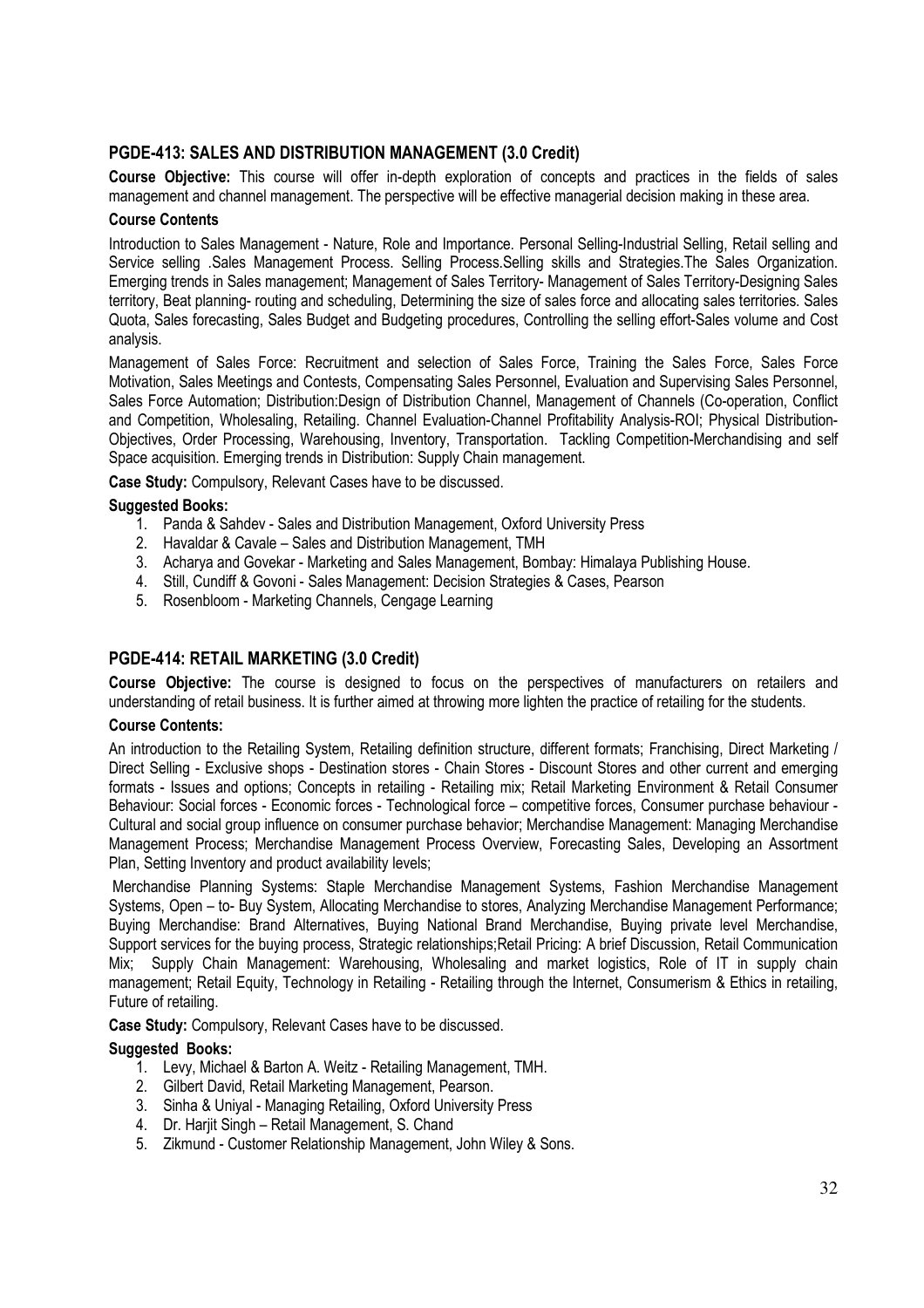#### PGDE-415: PRODUCT AND BRAND MANAGEMENT (3.0 Credit)

Course Objectives: The objective of this course is to acquaint the students to the uniqueness of the services characteristics and its marketing implications. The intent of the course is to discuss measure and analyze several facets in the area of services marketing essential for the success of a service sector firm.

#### **Course Contents:**

Product: Basic concept, Product Planning: - Defining the competitive set, Category Attractiveness analysis, Competitor analysis, Customer Analysis, Market Potential analysis; New Product Development:Development Process: Idea generation, Concept testing, Concept Evaluation, Product testing, Pre-test Marketing and Test Marketing, Launching strategies for new product. Product Portfolio Analysis and Management. Product line Management. Managing PLC.

Branding:Concepts, functions, Branding decisions, Brand identity, Brand identity system, Brand identity prism (Joel Noel) Kapferer), Brand Personality, Brand Image, Brand Equity- Brand Loyalty, Brand Awareness, Perceived Quality and Brand Association; Managing Brand Systems: Brand Architecture, Understanding Brand Roles. Leveraging the Brands Brand Extension Measuring Brand Equity, Brand positioning and Building Brands, Managing Global Brand, Brand Revitalization.

Case Study: Compulsory, Relevant Cases have to be discussed.

#### **Suggeted Books:**

- 1. Lehman Donald, Winer Russell, Product Management, TMH
- 2. Keller Kevin, Strategic Brand Management, Pearson Education
- 3. Brand Management, Kirti Dutta, Oxford Publication
- 4. YLR Moorthi Brand Management VIKAS Publishing House
- 5. David Aakers Managing Brand Equity, New York: Free press.
- 6. Jean Noel Kapferer Strategic Brand Management, New York: Free press.
- 7. Kahn New product planning, Sage
- 8. Tapan K. Panda-Branding-Paradigms and Prognostications, ICFAIUniversity press
- 9. Sengupta Subroto Brand Positioning, TMH
- 10. Gupta S.L Brand Management, Himalaya
- 11. R.K.Srivastav Product Management & New Product Development, Excel Books.

#### PGDE-416: INTERNATIONAL MARKETING (3.0 Credit)

Course Objectives: This course exposes the student to the environmental dynamics of international business and its impact on international business operations of a firm. This course would make the students understand the Globalization process from the perspective of Marketing, giving a managerial orientation to marketing on a Global scale by understanding operations in Global Marketing.

#### **Course Contents:**

Concept : Domestic to Transnational Business : Driving and Restraining Forces : Characteristics and role of MNCs. Advantages and Disadvantages of Free trade ;Globalization and its effects. Internationalization of Indian Organizations. The case for McDonald entering to India. The Global Marketing, EPRG Model, Domestic to Global-the transition: Global Environment. Challenges to Globalization. Classical trade theory: Theory of comparative costs in terms of money: Evaluation of comarative costs theory: General Equilibrium Approach: Hebkscher-Ohlin Factor – Price Equalization theory ; Influence of factor mobility on volume of trade ; country similarity theory Gains and terms of trade ; Balance of trade and Balance of payments.

International business environment - The economic environment; social and cultural environment, political, legal and regulatory environment, natural environment. Technological environment. Market Regions and their Characteristics, WTO, International Institution Systems - IMF, World Bank and WTO(all in brief), / Regional economic integration; impact of integration; European Union; NAFTA;ASEAN; SAARC; Strategy of International Business – Strategy, planning, organizational structure and process of control. Recent developments in the international business. STP strategy in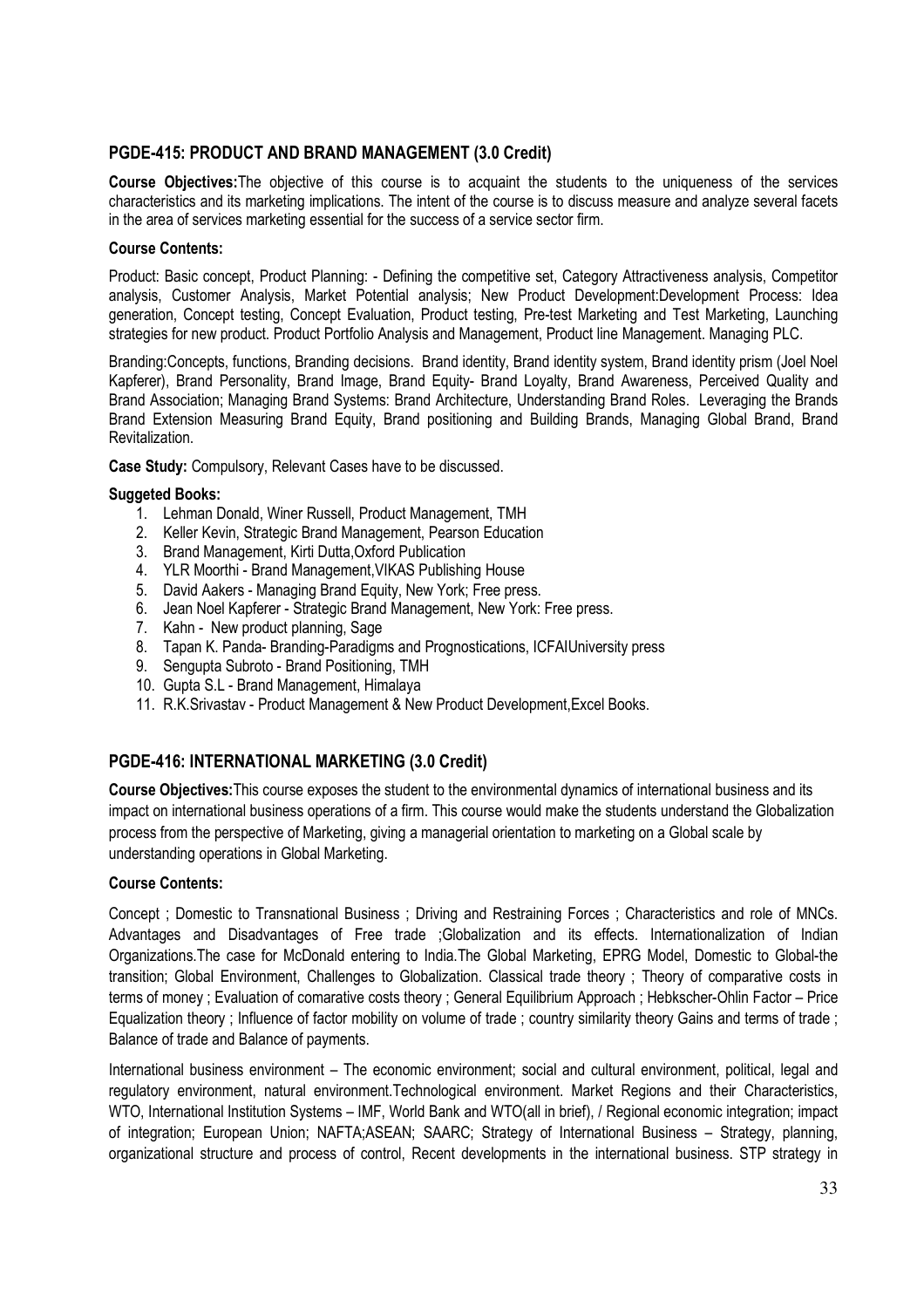Global Marketing, Geographic, Demographic and Psychographic segmentation, Product Design, Pricing Decisions, Global Marketing Channels, Global Promotions,

Case Study: Compulsory, Relevant Cases have to be discussed.

#### **Suggested Readings:**

- 1. Global Marketing Management by Warren J. Keegan.- PHI- 7th Edition
- 2. International Marketing Management: Rakesh Mohan Joshi, Oxford Publication
- 3. International Business: A Strategic Management Approach, Alan M. Rugman & Richard M. Hodgetts, 4th Edition, Prentice Hall, 2006
- 4. International Management, 5th edition, Helen Deresky, Prentice-Hall, 2006
- 5. International Marketing-David Hennessey, Gillespie, Jeannet Indian Edition (Cengage)

### 2. FINANCIAL MANAGEMENT

#### PGDE-421: INVESTMENT MANAGEMENT (3.0 Credits)

Course Objective: The objective of this course is to acquaint the students with the fundamentals of investment and the concept of equilibrium in the market.

#### **Course contents:**

Introduction: Fundamentals of Investment, Introduction to Securities, Risk and Return, CAPM, SML and CML, Calculation of alpha and beta. Bond Valuation: Valuation of Bonds, Bond Management Strategy & Duration, Convertible **Securities** 

Investment Analysis: Fundamental analysis: Economic analysis, Industry analysis and company analysis, Technical analysis: The Dow Theory, Market Indicators, Predicting the individual stock movement, Predicting the general market movement. Investment Strategy: Equity Management Strategy, Efficient market hypothesis: random walk, Weak form, semi-strong form, strong form and tests of various forms of efficiency.

Case Study: Compulsory, Relevant Cases have to be discussed.

#### **Suggested Books:**

- 1. Alexander, Sharpe & Bailey, Fundamentals of Investment, PHI
- 2. Fisher & Jordan, Security Analysis and Portfolio Management, Pearson.
- 3. P.Chandra, Security Analysis and Portfolio Management, TMH
- 4. D. K. Khatri- Investment Management and Security Analysis(Text and cases)-
- 5. V.K. Bhalla, Investment Management, S. Chand

#### PGDE-422: FINANCIAL SERVICES (3.0 Credits)

Course Objective: To familiarize the students with various financial services rendered to the beneficiaries by agencies authorized to render such services. And also Indian financial system so as to make them conversant with the details of the functioning of Indian Financial Markets and Institutions rendering financial services and their status.

#### **Course contents:**

Financial Services: Concept, Financial Services, Regulatory Framework, Types of Financial Services, Fund based and Non-fund based. Lease Financing - Meaning, types, leasing vs. Buy Decision. Hire Purchase and installment credit, Bills Discounting. Concept and details of Factoring. Forfeiting: Issue Management and its procedure:- Initial Public Offer. Book building process, Criteria of price band determination of issue, Role and functions of Merchant bankers.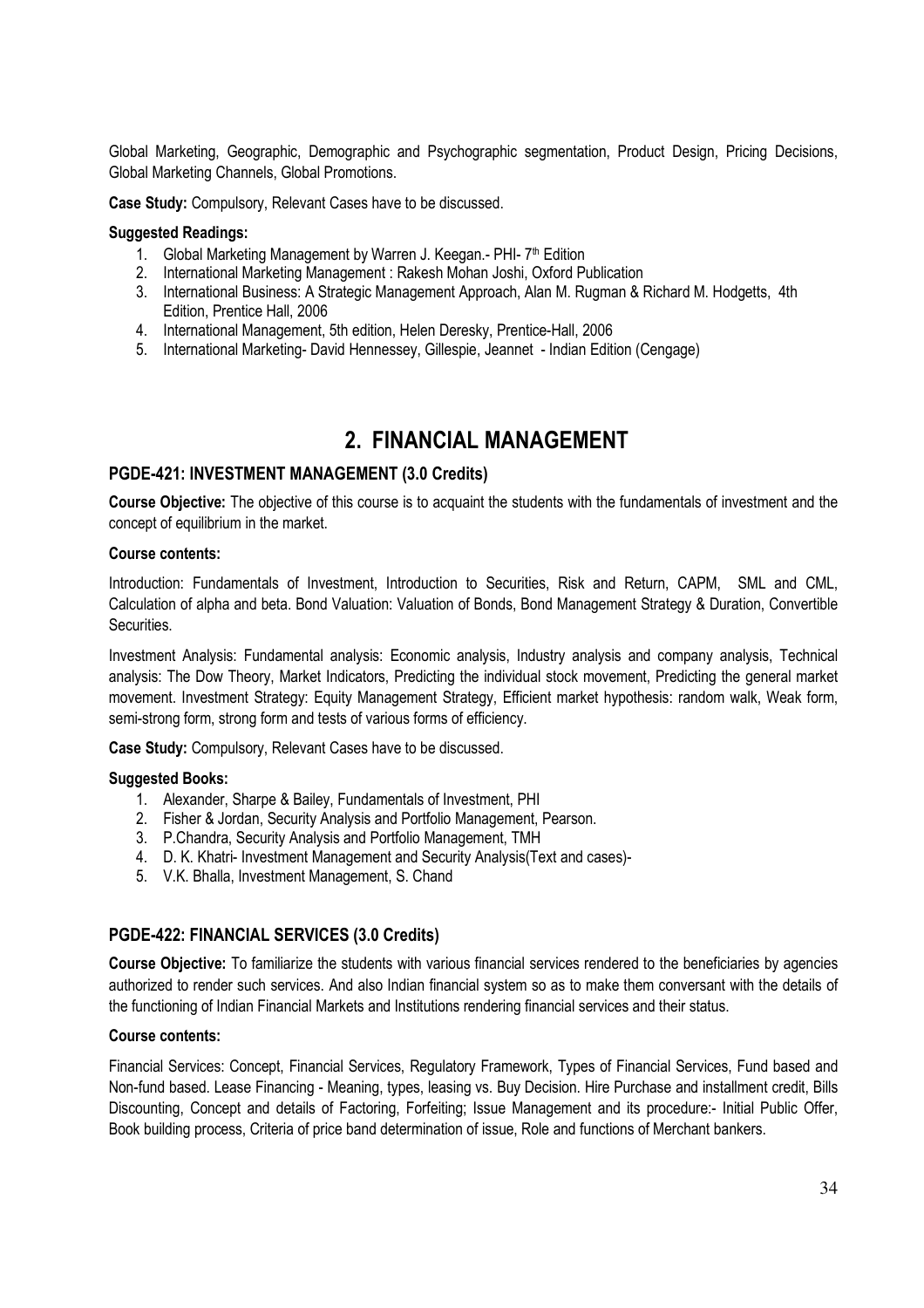Mutual Funds: Concept, different schemes, advantages, Functions, Mutual fund in India, Participant of mutual fund and Regulation of Mutual Fund; Credit rating - Concept, Importance of Credit rating, Credit rating agencies, Venture Capital -Concept and developments in India..

Case Study: Compulsory, Relevant Cases have to be discussed.

#### **Suggested Books:**

- 1. Gordon & Natrajan; Financial Markets and Services, Himalaya Publishing House
- 2. S Gurusamy, Merchant Banking and Financial Services, TMH
- 3. M.Y. Khan. Financial Services. TMH
- 4. V. A. Avadhani, Management of Financial Services-HP

#### PGDE-423: INTERNATIONAL FINANCE (3.0 Credits)

Course Objective: The topic intends to build a strong foundation on certain fundamental & conceptual issues international finance to enable the prospective managers to successfully face the challenges of operating in dynamic global business environment. Specific objective of the course is to give an in-depth & analytical view of foreign exchange markets, its operations and foreign exchange risk management.

#### **Course contents:**

Introduction to International Finance and Global Financial Environment, International Monetary System & Evolvement of Floating Rate Regime, Balance of Payments, IMF. An Introduction to Exchange Rates, Inter-Bank & Merchants Rates, Foreign Exchange Trading, Foreign Exchange Markets, Spot, Forward, Swap Markets, Determinants of Exchange Rates, Exchange rate theories, Purchasing Power Parity, Interest Rate Parity, Concept of Covered Interest Arbitrage.

Types of Foreign Exchange Exposure & Risk, Transaction Risk, Translation Risk & Operating Risk; Interest Rate Futures, Forward rate Agreements. Euro Currency Market: Financing the Global Firms, Sourcing Equity Globally, ADRs/GDRs, etc.; International Debt Market, Foreign Investment Decisions, FDI & Portfolio Investment.

Case Study: Compulsory, Relevant Cases have to be discussed.

#### **Suggested Books:**

- 1. International Financial Management, PG Apte, Tata Mc-Graw Hill.
- 2. International Financial Management, V.Sharan, Pearson
- 3. Madhu Vij, International Financial Management, Excel Books.
- 4. International Finance MD Levi, Mc-Graw Hill
- 5. International Finance-A case book, Mihir A Desai, Wiley India
- 6. International Financial Management-Text and Cases, V.K.Bhalla, Anmol Publications
- 7. Multinational Business Finance Eitman, Stonehill, Mofett Pearson
- 8. Srinivasan & Janakiram, International Financial Management, Biztantra.
- 9. Sathye- International Financial Management-John Wiley
- 10. International Finance, Thomas J O'Brien, Oxford
- 11 Avadhani-International Finance-HPH

#### PGDE-424: FINANCIAL MARKETS AND INSTITUTIONS (3.0 Credits)

Course Objective: The course enables the students to gain sound knowledge on financial markets and functioning of different financial institutions.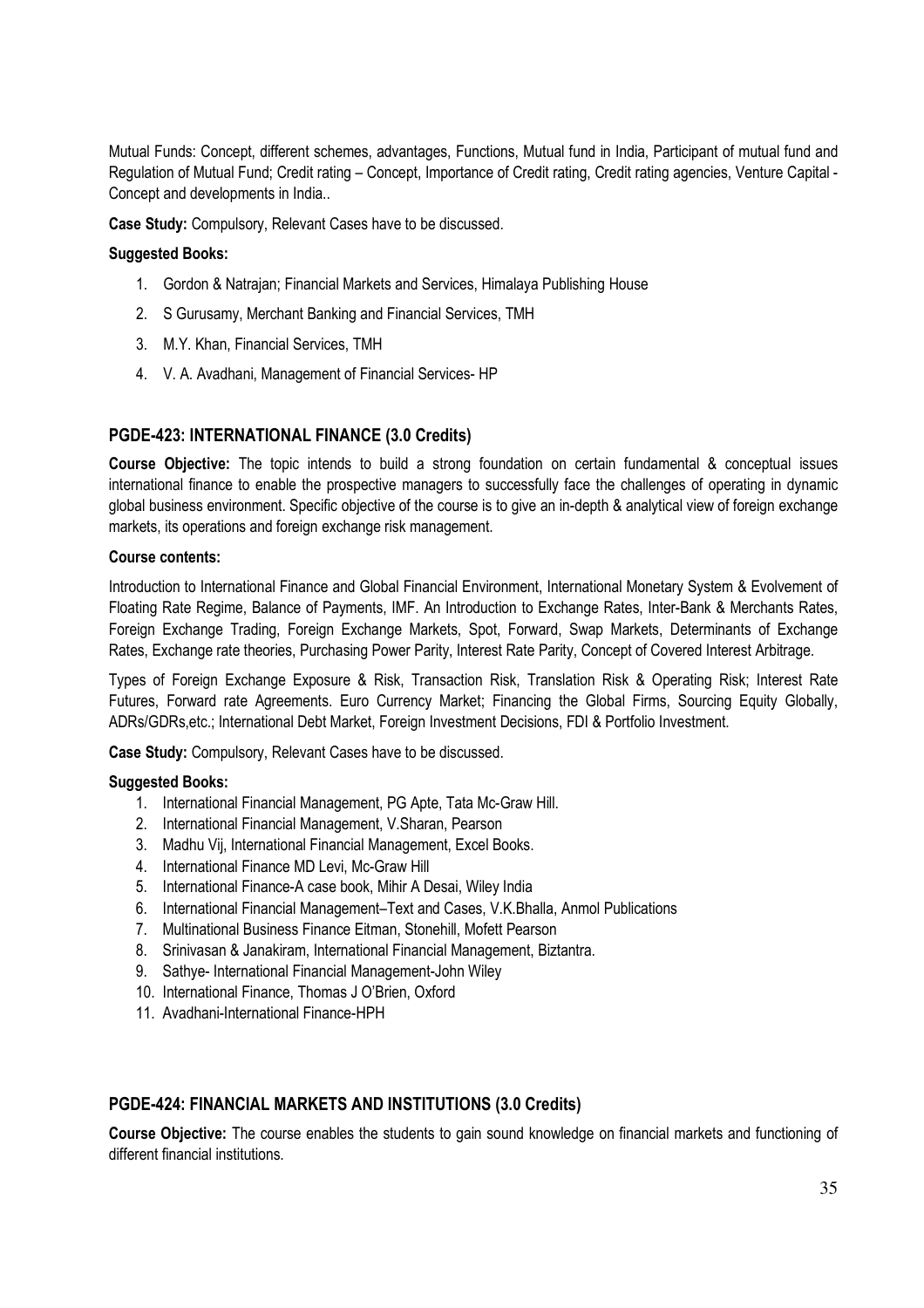#### **Course contents:**

Financial Markets: Financial System and Financial Markets- Meaning, Types, Classification of Financial Markets, Money Market, Call money Market, Govt. Securities Market. Capital Market, Debt Market, Primary and Secondary Market, Interlinking Financial Market-Indian and Global Financial Markets.

Financial Institutions: Money Market Institutions, Capital Market Institutions, Financial Services Institutions(Clearing Corporation of India Ltd, Discount and Finance House of India Ltd, National Securities Depository Ltd, Securities Trading Corporation of India Ltd. Credit Rating Institutions). Stock Exchanges: Constitution, control, functions, Prudential Norms, SEBI Requlations, Sensitive Indices, Listing of Securities. Financial Instruments: Money market and capital market instruments

Indian Financial Institutions: Commercial Banks, Development Banks: IFCI, IDBI, SFCs, NABARD, RRBs, SIDBI, IIBI, Non-Banking Financial Institutions, Insurance Companies- Public and Private, IRDA.

Case Study: Compulsory, Relevant Cases have to be discussed.

#### **Suggested Books:**

- 1. Financial Markets and Institutions, S Gurusamy, Thomson
- 2. Management of Indian Financial institutions, Srivastava, Nigam HPH
- 3. Financial Services in India, Kothari, Saga

#### PGDE-425: FINACIAL PLANNING & WEALTH MANAGEMENT (3.0 Credits)

Course Objective: To familiarize the students with various theories and practices of financial planning and wealth management.

#### **Course contents:**

Assessment of macroeconomic fundamentals of indian economy , Financial Planning Process; Planning for investment, Investing in Fixed Income Securities, Retirement Planning, Estate Planning;

Wealth management prognosis, Saving investment trends, Managing Risk in Wealth Management, Business Etiquette; Introduction to marketing of financial services, Marketing of mutual fund and portfolio management services

Case Study: Compulsory, Relevant Cases have to be discussed.

#### **Suggested books:**

- 1. Wealth Management-S K Bagchi
- 2. Wealth Management-suresh Goel
- 3. Wealth Management-Dun Bradstreet-Tata MC GRAW HILL
- 4. Financial planning by Uma Dutta-Mohit Publication.

#### PGDE-426: CORPORATE TAX PLANNING (3.0 Credits)

Course Objective: To familiarize the students with the basic concepts of corporate tax planning and management to be adopted in present scenario.

#### Course contents:

Income Tax: Definition:, Assessee, Income, Previous Year, Assessment Year, Tax Planning, Residential status and tax incidence – Individual and Corporate, Income exempted from Tax, Computation of taxable income of individual & Corporate.Deduction, Rebate, Relief

Tax Management: Rate of tax and surcharge, Tax rebate, Tax Management, Submission of return and procedure of assessment, PAN, TAN, Preliminary ideas of deduction and collection of Tax at source, Advance payment of Tax,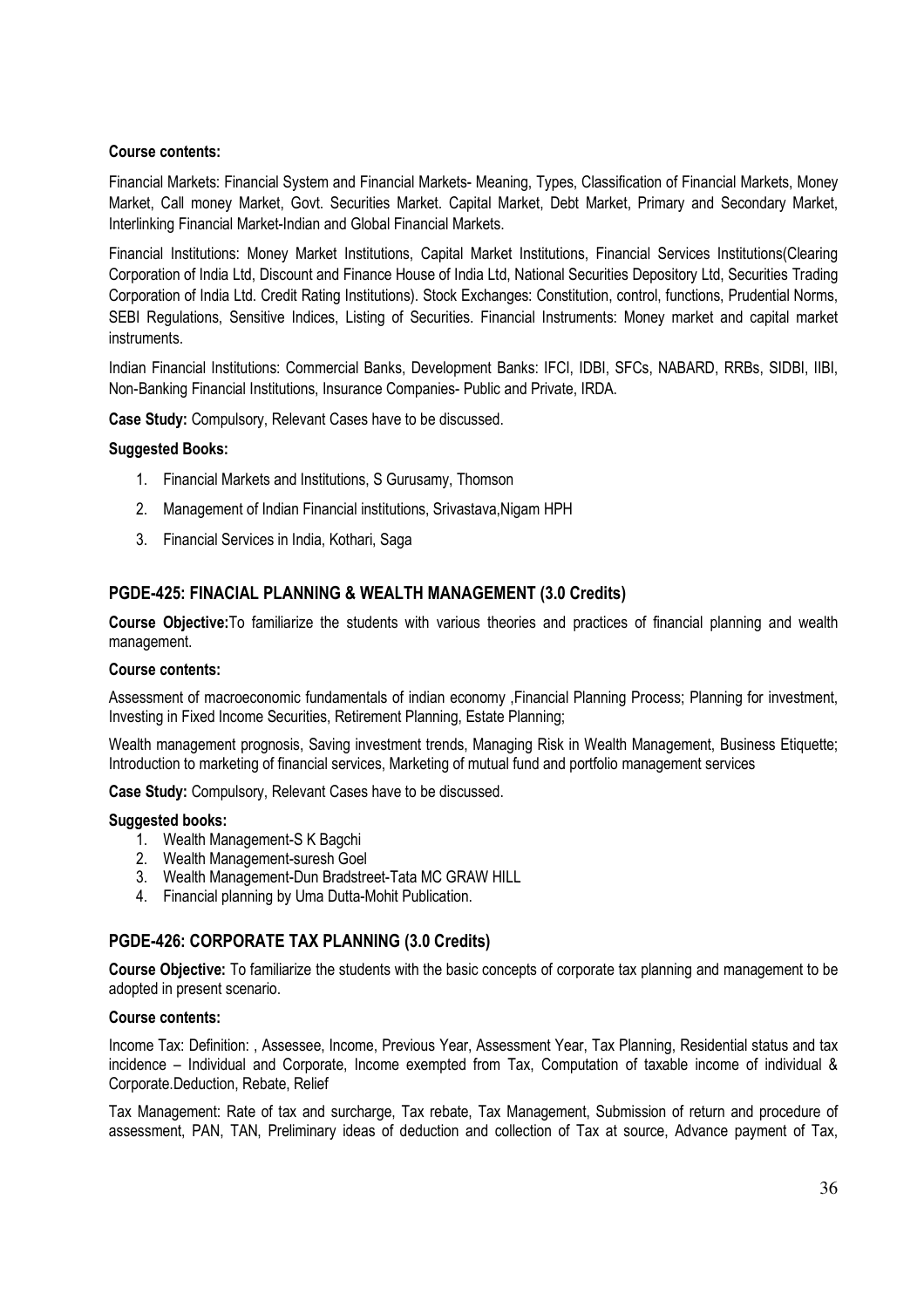Refund of Tax. Minimum Alternate Tax (MAT). Schemes of Tax Planning: salaries. Profits and gains of business on profession, Capital Gains.

Indirect Tax Management - Concepts of: Central Sales Tax Act, 1956, Customs Act, Central Excise Act 1944, Value Added Tax (VAT).

Case Study: Compulsory, Relevant Cases have to be discussed.

#### **Suggested books:**

- 1. Corporate Tax Planning, V K Singhania, TAXMAN Pub.
- 2. Corporate Tax Planning, P K Garg.

### **3. HUMAN RESOURCE MANAGEMENT**

#### PGDE-431: INDUSTRIAL RELATIONS (3.0 Credit)

Course Objectives: The objective of this course is to make student to understand industrial relations systems and expose to the issues involved in maintaining good employee relations. This will develop the understanding of role of trade union, union-management relationships and the dynamics of employment relationship in its integrated processes.

#### **Course Contents:**

Industrial Relations - Concept, values, scope and objectives, Actors in IR System, Approaches to Industrial relations: Unitary, Pluralistic, Radical and System; Role of Bipartism and Tripartism, Prerequisites for Successful Industrial Relations, Emerging Trends in Industrial Relations. Trade Unionism - Concept, function and structure, union registration and recognition, Managerial Unionism, Problems of Trade unions, Present trade unionism in India, Role and Future of trade Unions

Employee Discipline – Causes of indiscipline and Procedure of management, Hot Stove Rule, Domestic Enquiry Process, Grievances management, Model Grievance Settlement Procedure; Industrial Disputes: Concept, types, causes, and procedure for prevention and settlement of disputes.Collective Bargaining - Nature, scope and functions, Stages &Bargaining Process, recent trends in collective bargaining. Workers' participation in Management: Concept, scope and objectives, forms and levels of WPM. Workers' participation in Indian Industries.

Case Study: Compulsory, Relevant Cases have to be discussed.

#### **Suggested Books:**

- 1. Sinha, Sinha, & Shekar, Industrial Relations, Trade union and Labour legislation, Pearson
- 2. Mamoria and Mamoria. Dynamics of Industrial relations. Himalava.
- 3. C.S. Venkata Ratnam, Industrial Relations. Oxford
- 4. Arun Monappa, Industrial Relations, TMH
- 5. A M Sharma, Industrial relations, Himalaya Pub.
- 6. Pramod Verma, Management of Industrial Relations
- 7. K.M. Subramanian Labour Management Relations in India

#### PGDE-432: LABOUR LAWS (3.0 Credit)

Course Objectives: The objectives are to familiarize the students with various labour laws and their impact on Indian industries; and to stimulate thinking on rationale behind the laws and their enforcement; and to enable the student to appreciate the principles of equity, fairness and natural justice while dealing with employees. It would expose the students to a variety of situations that exist in the industrial establishment and to equip them with the necessary tools to deal the situations correctly and effectively.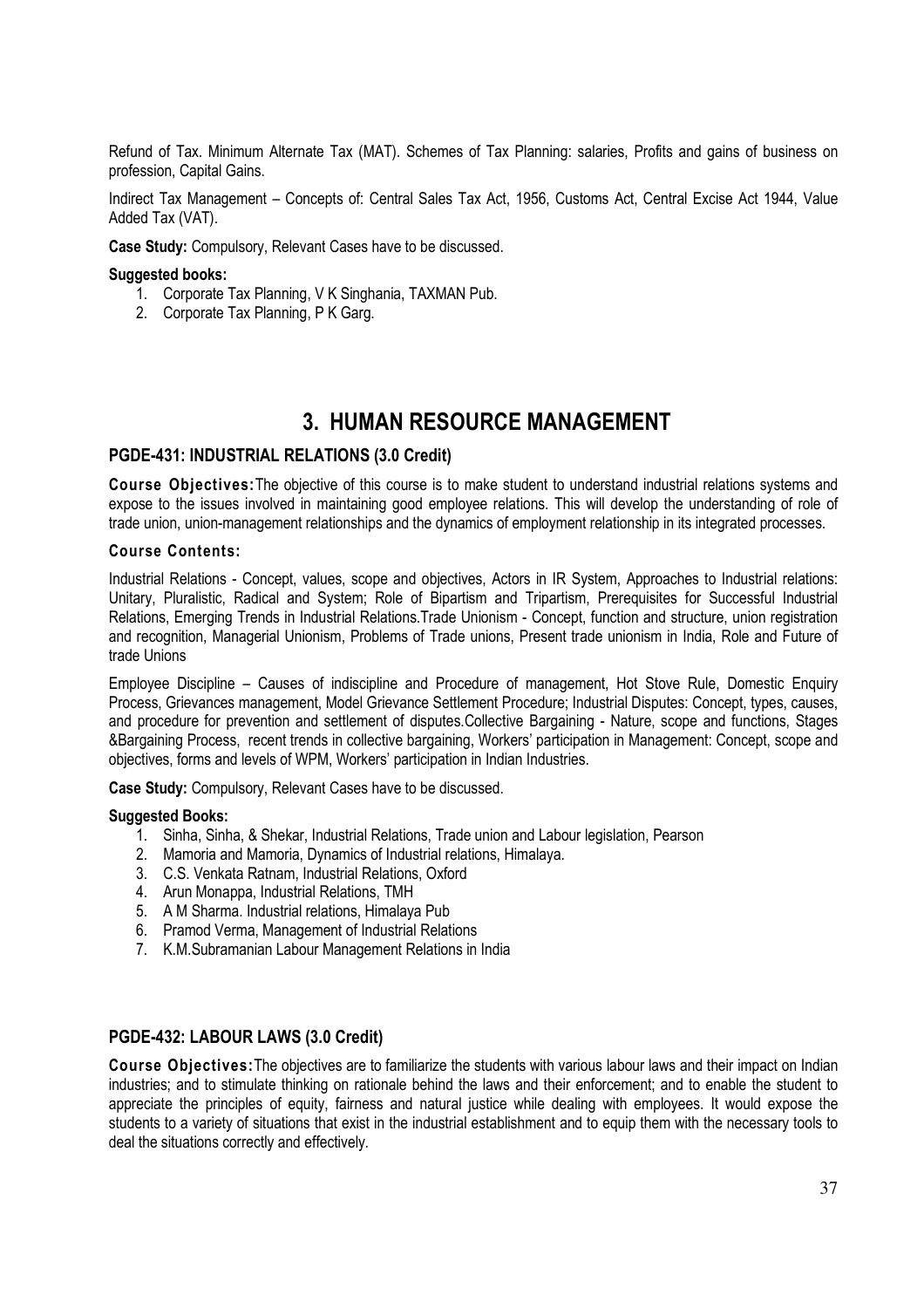#### **Course Contents:**

Introduction to Labour Legislation - Concept, need, objectives, scope & classification, principles of labour legislation, Impact of ILO on LL, Constitution and LL, Labour Administrative Machinery in India, Protective Labour Legislations : Factories Act 1948, Mines Act 1952, Orissa Shops and Commercial Establishment Act 1956, Contract Labour (Regulation and Abolition) Act 1970, Cases.Industrial Relations Legislations - Industrial Disputes Act 1947, Trade Union Act 1926, Industrial Employment (Standing Orders) Act 1946, Cases.

Wage Legislations - The Minimum Wages Act 1948. The Payment of Wages Act 1936. The Payment of Bonus Act 1965. The Equal Remuneration Act 1976, Cases Social Security Legislations - Workmen's Compensation act 1923, Employees State Insurance Act 1948, Employees Provident Fund and Miscellaneous Provisions Act 1952, Maternity Benefit Act 1961. Payment of Gratuity Act 1972. Cases.

Case Study: Compulsory, Relevant Cases have to be discussed.

#### **Suggested Books:**

- 1. Kapoor N.D. Labour Laws. Sultan chand.
- 2. Sahoo, Sundaray and Tripathy, Human Relations Legislations, Vrinda Publications
- 3. A.M. Sharma, Industrial Jurisprudence & Labour Legislation, Himalaya
- 4. B D Singh, Labour Laws, Excell
- 5. S.C. Srivastava, Industrial Relation and Labour Laws- Vikash Pubs
- 6. Mamoria and Mamoria, Dynamics of Industrial relations Himalaya.
- 7. Sinha, Sinha, & Shekar, Industrial Relations, Trade union and Labour legislation, Pearson

#### PGDE-433: COMPENSATION MANAGEMENT (3.0 Credit)

**Course Objectives:** The objectives are to promote understanding of issues relating to compensation for human resources; and to impart skills in designing, analyzing and restructuring reward management systems, policies and strategies.

#### **Course Contents:**

Introduction to Compensation - Compensation, dimensions, Conceptual Framework and components of Compensation programme, Wage vs. Salary; Fringe benefits, Salary Structure, Components, Time rate system, Piece rate System, Wage and salary administration. Payroll Administration. Wages Theories and Wage Determination - Theories of wages: Economic theories, Marginal Productivity theory, Bargaining theory, Equity theory, Tournament Theory, Agency Theory; Job Evaluation: Concept, Scope, Methods and techniques, Wage Survey, Wage Policy in India, Process of wage determination in India, Criteria for wage fixation, wage differentials.

Legal Framework of Compensation Administration - Definition of wages under various Legislations, The Minimum Wages Act 1948, The Payment of Wages Act 1936, The Payment of Bonus Act 1965, The Equal Remuneration Act 1976, Machinery for Wage settlement - Wage Boards, Legislations, The Pay Commission, Collective bargaining. Executive Compensation – Components, Contingent pay: Pay for performance: Knowledge based pay system & market based pay system, Incentive based pay systems and types of incentive plans, Profit Sharing and Stock Options, Compensation management and impact on job satisfaction, motivation and productivity.

Case Study: Compulsory, Relevant Cases have to be discussed.

- 1. Milkvich & Newman: Compensation TMH
- 2. Barry Gerhart, Sara L Rynes, Compensation, Sage
- 3. Henderson, Compensation Management in a Knowledge Based world- Pearson
- 4. Sinha P.R.N., Wage Determination in India
- 5. Martocchio Strategy Compensation, Pearson.
- 6. Bergess, Lenard R. Wage & Salary Administration, London, Charles Evami,
- 7. Micton, Rock. Hand Book of Wage & Salary Administration, Helen.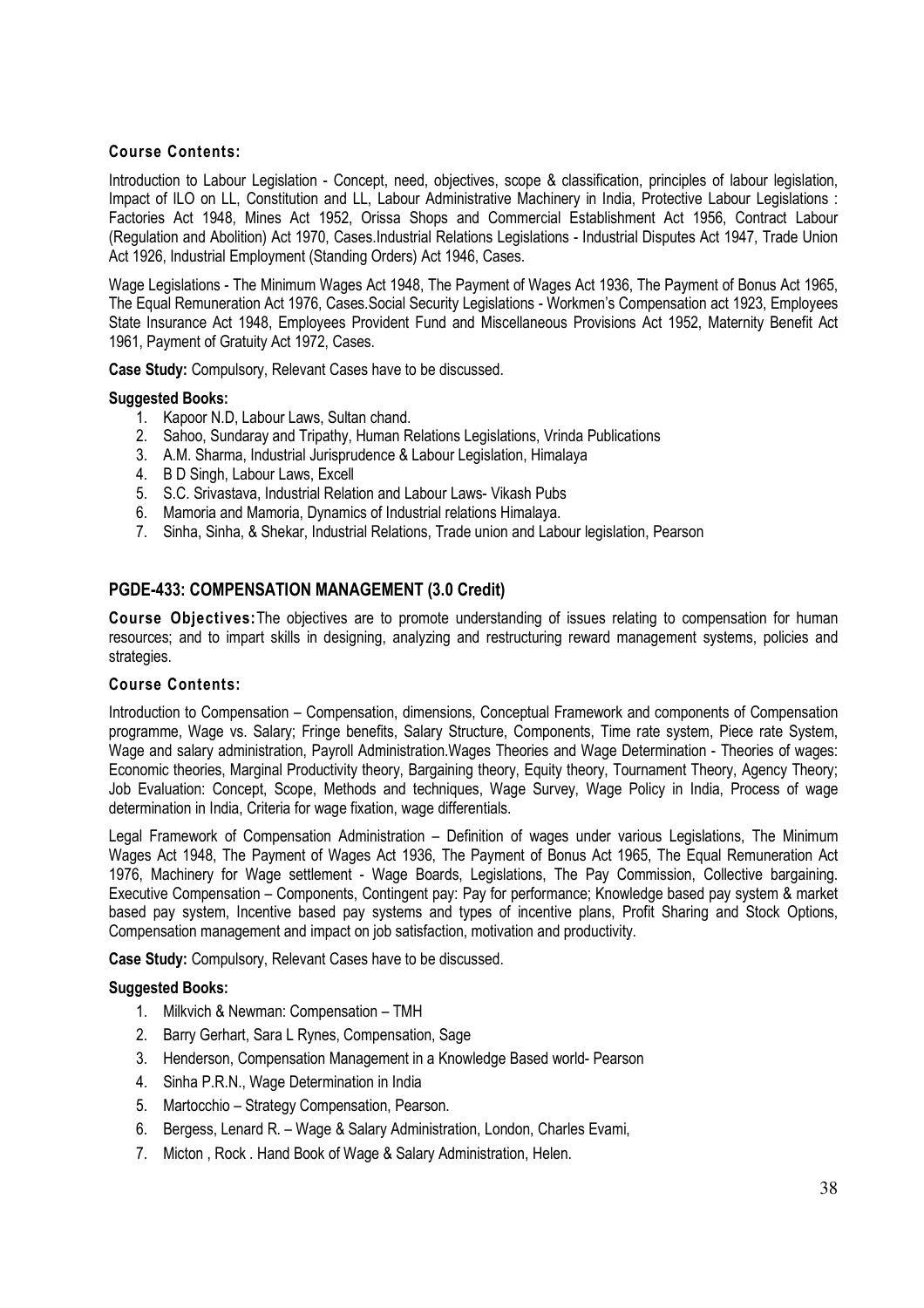- 8. K.N. Subramarniam. Wages in India
- 9. Pramod Verma-Labour Economics and Industrial Relations

#### PGDE-434: HUMAN RESOURCE PLANNING (3.0 Credit)

Course Objectives: The objectives of this course are create a critical appreciation and knowledge for understanding the determinants of human resource requirements in the organisation; and to develop a conceptual as well as practical understanding of human resource planning, deployment, maintaining HR information, preparing report on HR performance. To familiarize the students with the information system required for managing HR functions.

#### **Course Contents:**

Human Resource Planning – Concept, importance, objectives Types of HR plan, Dimensions of Human Resource Planning, Approaches to Human Resource Planning (Social Demand Approach, Rate of Return Approach and Mannower Requirement Approach)Human Resource Planning Process - Methods of demand forecasting and supply forecasting at micro level, Managing surplus and shortages, Evaluating human resource planning Effectiveness.

Career Planning – Career Planning, Career Development, Phases of Career, Problems and solutions of career stages, Succession Planning, Human Resource Information System - Need for HRIS; Different schedules of HRIS; Procedure of maintaining HRIS, Computerized HRIS; Human Resources Evaluation: Human Resources Audit, Human Resource Accounting, Human Resource Reporting, HR Metrics.

Case Study: Compulsory, Relevant Cases have to be discussed.

#### **Suggested Books:**

- 1. Bhatacharya, Dipak Kumar Human Resource Planning, Excel Books.
- 2. Belcoourt, Strategic Human Resource Planning, Cengage / Thomson
- 3. Human Resource Information Systems Michael J Kavanagh & Mohan Thite
- 4. Robert D Gatewood, Hubert S Field, Murray Barrick, Human Resource Selection, Cengage
- 5. Gordon MC Beath, Man Power Planning

#### PGDE-435: PERFORMANCE MANAGEMENT SYSTEM (3.0 Credit)

Course Objectives: The objectives are to provide an in-depth understanding of the role of performance management in developing the human base of the organization. This will help to understand the challenges organizations face while implementing performance management system.

#### **Course Contents:**

Performance Management – Introduction to Performance Management, nature, scope, importance, Link between Performance Management and Performance Appraisal, Benefits of Performance Management.Performance Management Process - Competency mapping – Concept and Methods, KPAs and KRAs, Performance Planning, Managing, Appraising, Monitoring, Evaluating performance management.

Performance Appraisal - Steps in appraising performance. Approaches and Methods of performance appraisal. 360 Degree Appraisal, Assessment Centre, Balance Scorecard, HR Scorecard, Obstacles in appraisal, Designing appraisal for better results. Performance Appraisal interview. Potential Appraisal.Performance Feedback – Performance Review and feedback, Analyzing Performance problems, Performance Counseling – Principles and skills for counseling process; competency based Performance Management, Ethics in Performance Management.

Case Study: Compulsory, Relevant Cases have to be discussed.

- 1. Rao, T.V. Performance Management and appraisal systems, Response Books
- 2. Chadha, Prem., Performance Management, Macmillan, New Delhi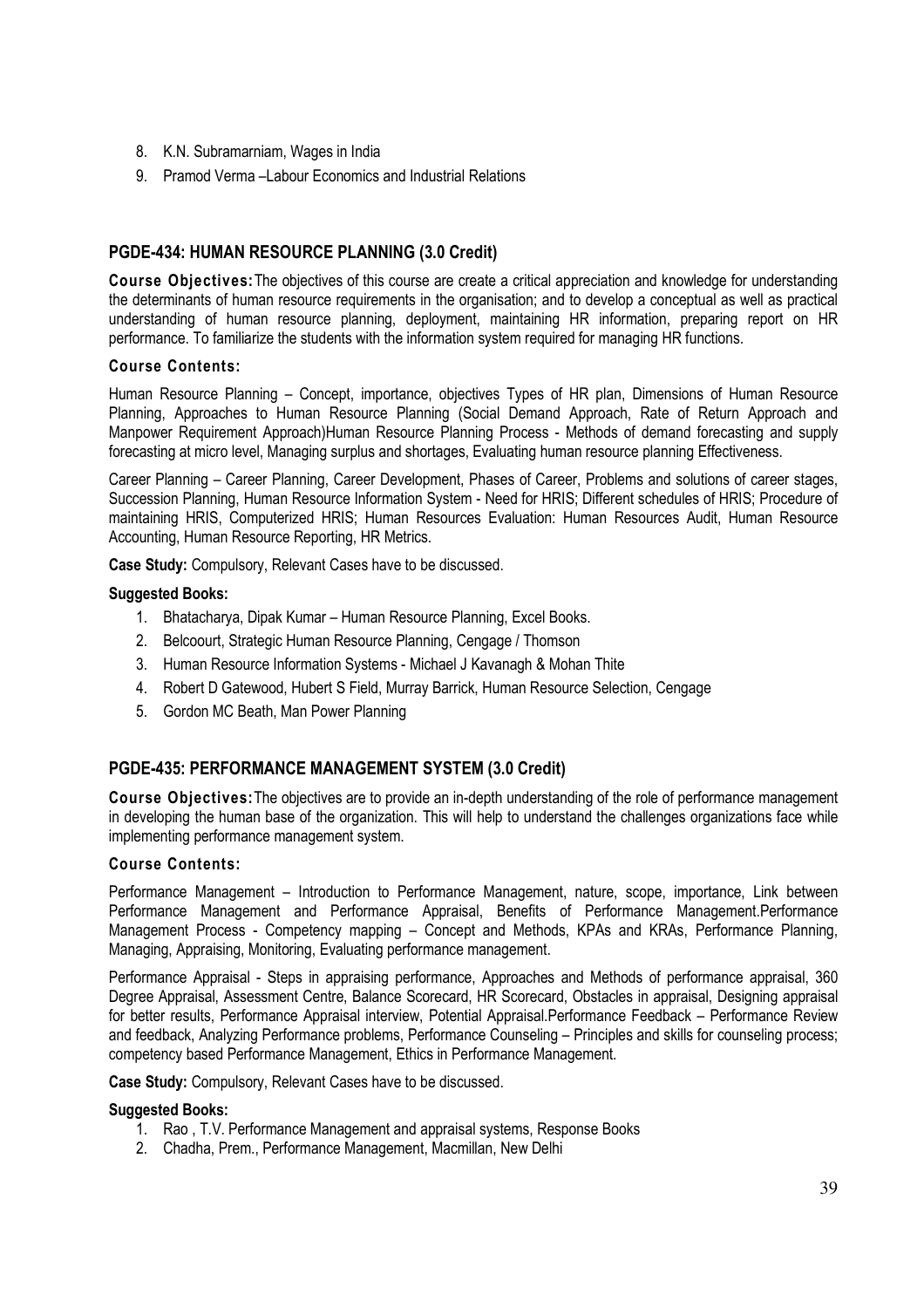- 3. A S Kohli, T Deb. Performance Management, Oxford
- 4. A M Sharma, Performance Management System, Himalaya
- 5. Sahu R.K., Performance Management System, Excel Books.
- 6. Srinivas R. Kandula Performance Mgt., Strategic, Interventions, Drives PHI
- 7. Srivastava K. Dinesh, Strategies for Performance Management, Excel Books.

#### PGDE-436: STRATEGIC AND INTERNATIONALHRM (3.0 Credit)

Course Objectives: To familiarize the students with the HRM practices in MNCs and help them in managing the career in cross-cultural organizations. The objective of the course is to develop a diagnostic and conceptual understanding of the management of global organization and Managing cross-cultural diversity. The students are enabled to understand the strategic HR practices and their impact on business performance.

#### **Course Contents:**

Overview of Business Environment, Globalization in India and Impact on the Indian economy and Industry; Changing Environment of Organizations; Strategy - Definition of organizational strategies; Strategic Management; Concept, Models and Process of SHRM: Formulating & Implementing HR Strategy: Relationship of organizational strategy with HR Strategy.HRD & its linkage to organizational strategy, Strategic HRD Facilitators - Top Management, trade Unions, Supervisors, Workers, Strategic responses of organizations and Strategic HRD System. Critical Success Factors in SHRM; Strategic Response of Organizations to changing environment; Portfolio related, Process Related and Structure Related Strategic Responses and Alignment with HRD.

International Business Environment, Cross cultural variables and managerial implication: Hofstede study, Cross Cultural Leadership and Decision making, Cross Cultural Communication and negotiation, Approaches to International HRM, Developing International staff; EPRG Model, Expatriation and Repatriation Process, Recruitment and Selection.International human resource management -, Performance Management, Training and Development, International Compensation, Labour Unions and International Labour Relations, Managing Deputies, International HRM roles in multinational organizations.

Case Study: Compulsory, Relevant Cases have to be discussed.

#### **Suggested Books:**

- 1. Srinivas R Kandula, Strategic Human Resource Development, PHI
- 2. Jeffrey A Mello, Strategic Human Resource Management, Thomson
- 3. Tayeb, International HRM-Oxford
- 4. K Aswathappa, Sadhna Dash, International Human Resource Management, Tata McGraw
- 5. Anuradha Sharma, Aradhana Khandekar, Strategic Human Resource Management, Response
- 6. Doweing, P.J. International Dimensions of Human Resource Mgt. End Edition Words Worth
- 7. G. Hofstede Cultures Consequence ; International Differences in Work related Values Sage
- 8. Deresky- International Management, PHI/Addision Wesley.
- 9. Meraic, D and Puffer, S. Management International cross Exercises and Reading St .Paul . West Publish.
- 10. Dowling, Welch & Schuler, International H.R.M. Excel Books

### **4. OPERATIONS MANAGEMENT**

#### PGDE-441: MATERIALS MANAGEMENT (3.0 Credit)

CourseObiective: To expose the students to an integrated view of materials management, its functions, the latest concepts, tools and techniques, and the practices prevalent in various organizations - The concepts and evolution of materials management. The economic justification of investing in materials management related activities. The process of determining how much, from whom and when to buy? and Cost reduction tools available to a materials manager.

#### **Course Contents:**

An Overview; Objectives; Evolution; Strategies; Functions; Profit Making Potential; Costs, Stages; Selective Control; Demand Forecasting; Lead-time; Safety Stock; Fixed Quantity Reorder System; Fixed Period Reorder System; MRP and JIT systems; Multi – item inventory Modelling: Deterministic and Probabilistic joint replacement Policy, Stock out Model.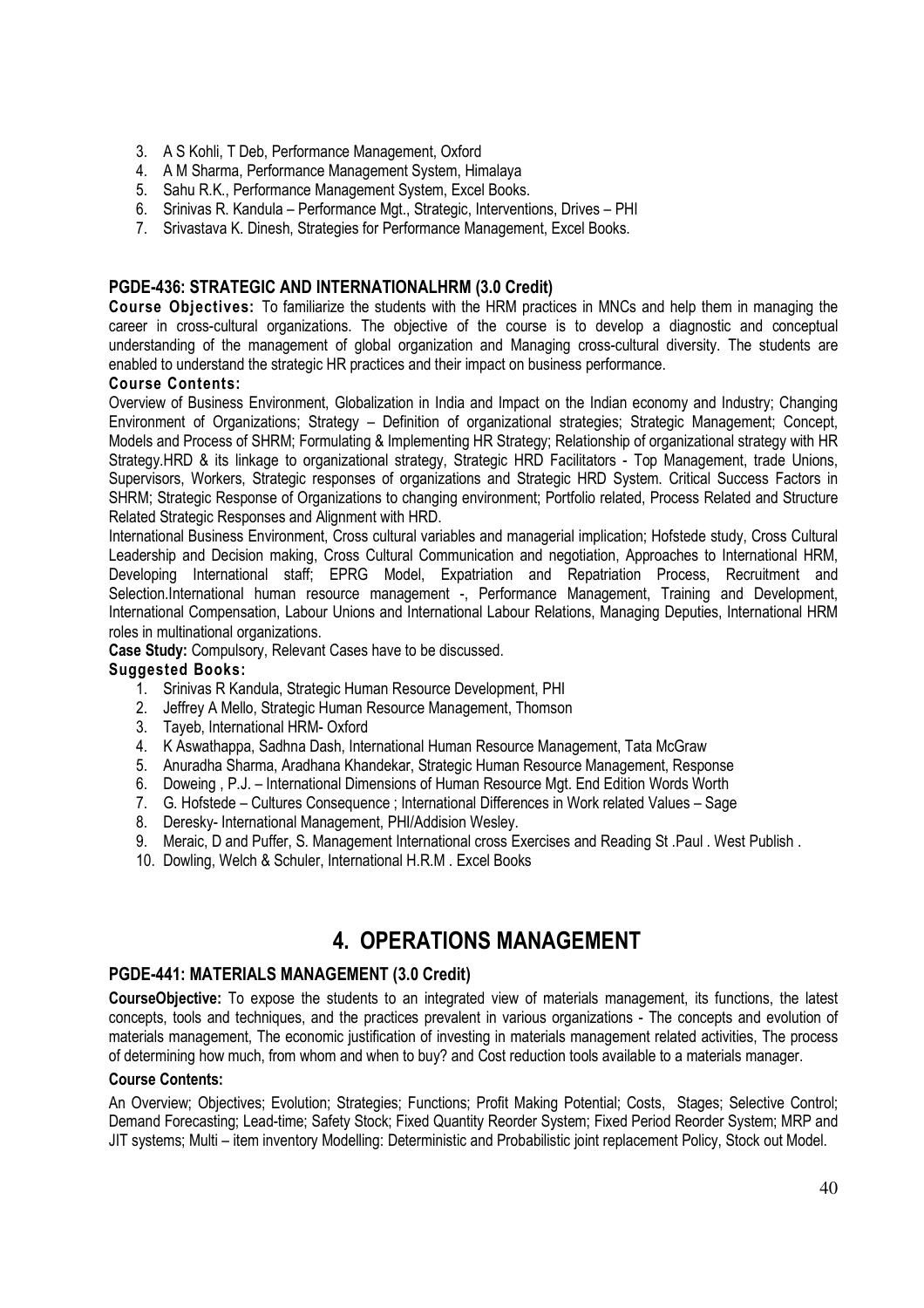Procurement process: Types of Materials: Important Aspects: Quality: Quantity, Time, Price and Source: Standardization and Codification; Vendor selection and evaluation, Vendor development; Value Analysis; Make or Buy Decisions; Negotiations; Institutional, Government and International Buying; Capital Equipment Purchases; Warehousing and Transportation, Warehouse Location; Transportation; Receiving, Issuing and Store Keeping. Concept of Spare parts management, Principles and Guidelines for Spare Parts Management.

Case Study: Compulsory, Relevant Cases have to be discussed.

#### **Suggested Books:**

- 1. Gopalakrishna and Sundaresan: "Materials Management", Tata McGraw Hill.
- 2. K. Datta, "Materials Management: Procedures, Text and Cases", Pearson.
- 3. K. Sridhar bhatt, "Materials Management" HPH.
- 4. Menon K. S., "Purchasing and Inventory Control", Wheeler
- 5. Gupta & Chital Materials Management: Text & Cases, PHI.

#### PGDE-442: PROJECT MANAGEMENT (3.0 Credit)

Course Objectives: The basic purpose of this course is to understand the framework for evaluation of capital expenditure proposals, their planning and management in the review of the projects undertaken- To provide the participants an integrative approach to management of projects including theory, techniques, pitfalls and best practices, To give an understanding of project phases, project planning and project monitoring tools and To develop amongst the participants the ability to design and develop a project through its complete life-cycle.

#### **Course Contents:**

Concept of a Project and Project Management, The three goals of a Project, Project Life Cycle Phases; Role and responsibility of Project managers: Qualities of a Project Manager. Project organization: Team building: Project formulation and evaluation. Design of project management system; project work system; work breakdown structure, project execution plan, work packaging plan, project procedure manual; project scheduling; bar charts, line of balance (LOB) and Network Techniques (PERT / CPM), Crashing of network: time-cost-trade off, Resource allocation.

Planning, Monitoring and Control; Design of monitoring system; Computerized PMIS (Project Management Information System), Coordination; Procedures, Meetings, Control; Scope/Progress control, Performance control, Schedule control, Cost control. Evaluation, Evaluation criteria, measurement, Performance Indicators; Project Audit; Project Audit Life Cycle, Responsibilities of Evaluator/ Auditor.

Case Study: Compulsory, Relevant Cases have to be discussed.

#### **Suggested Books:**

- 1. Nagranjan, "Proejct Appraisal", New Age Publications.
- 2. Basant Desai: Project Management: HPH
- 3. Prasan Chandra, Proejct Management: TMH
- 4. H. Karzner, "Project Management A System Approach to Planning, Scheduling and Controlling", CBS Publishers & Distributors, Delhi.
- 5. Clements & Gido: Effective Project Management, Cengage Learning

#### PGDE-443: AIR, OCEAN AND TRANSPORT MANAGEMENT (3.0 Credit)

#### **Course Objectives**

Understanding the micro aspects of global distribution and logistics; imparting knowledge of Multi-modal Transport operators, ocean & air transportation in world trade.

#### **Course Contents**

Value chain and value delivery system, Concept of multi-modal transportation and infrastructure needs; Transportation Choices and Third Party Logistics. Fourth Party Logistics Distribution Channel Design, Strategic Alliances, Communication Flow of Supply Chain, Documentation needs and liabilities; Inter-functional coordination, Inter-corporate cooperation, Outsourcing in Supply Chain; Vendor Management & Development, Strategic Lead Time Management, Warehousing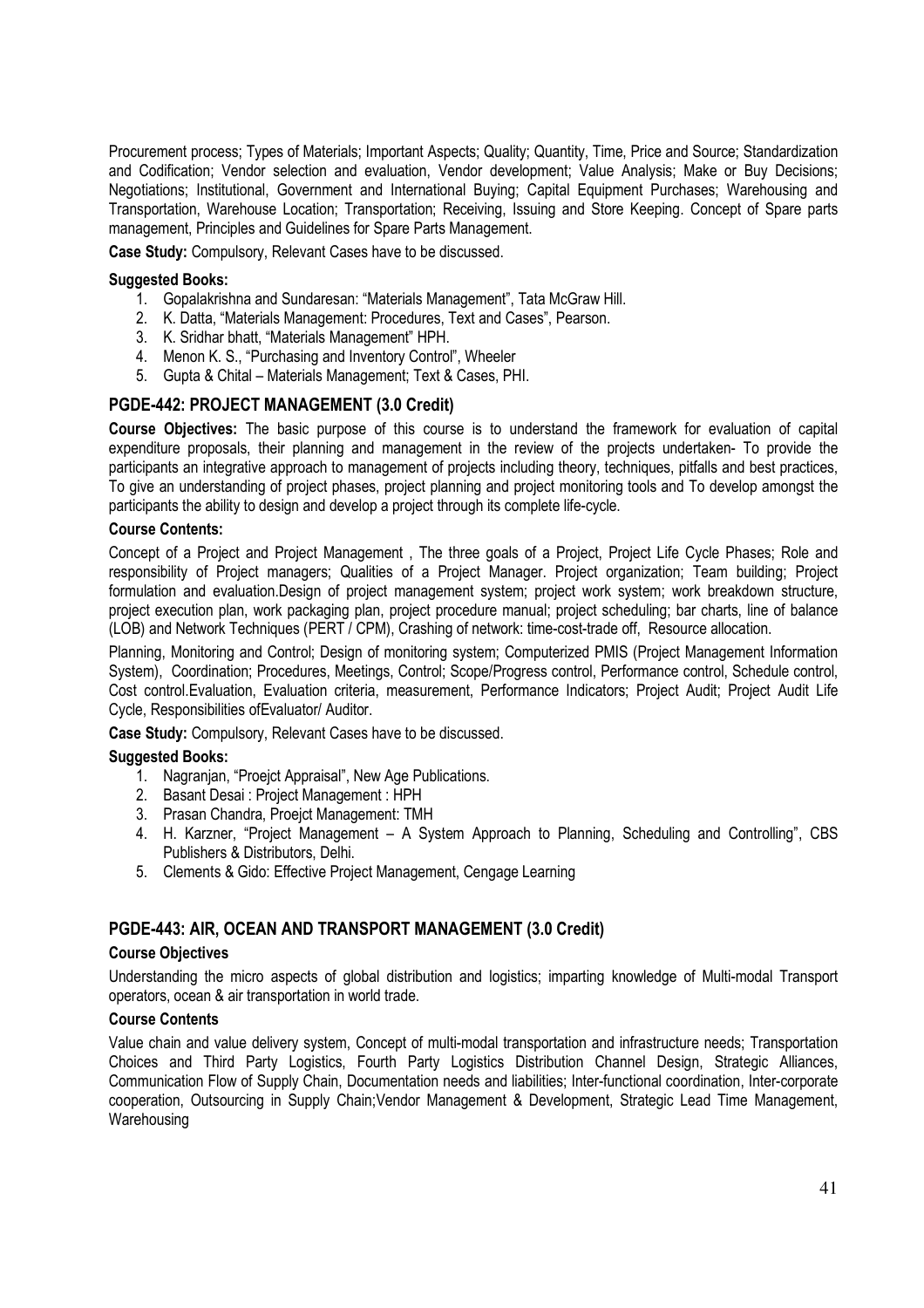The General Structure of shipping industry. Characteristics of Shipping Industry. Liner and Tramp Operations and Significance, World Seaborne Trade and World Shipping, Composition of World Seaborne Trade, Problems of Developing Countries, Liner Freighting Practice, Principles - Freight Structure, Voyage Charter, Time Charter, Barboat Charter, Indian Shipping, Growth and Perspective, Problems of Shipping Industry, Shipping Policy, International Air Transport System, Air Transport and PDM Approach to Export Distribution, International Set - up for Air Transport, Air Freight Rates, India's Export - Import Trade by Air, Problems and Prospects, Law Relating to Carriage of Goods

Case Study: Compulsory, Relevant Cases have to be discussed.

#### **Suggested Books:**

- 1. Bowersox, Closs and Cooper (2008), Supply Chain Logistics Management, Tata McGraw-Hill
- 2. Chopra, Meindl and Kalra (2008), Supply Chain Management: Strategy, Planning, and Operation, Pearson **Education**
- 3. Rangarai, Raghuram and Sriniyasan (2009), Supply Chain Management for Competitive Advantage: Concepts and Cases, Tata McGraw-Hill
- 4. Ray (2010). Supply Chain Management for Retail, Tata McGraw-Hill
- 5. Shah (2009), Supply Chain Management: Text and Cases, Pearson Education
- 6. Simchi-Levi, et al (2008), Designing and Managing the Supply Chain: Concepts, Strategies and Case Studies, Tata McGraw-Hill
- 7. Wisner, Leong and Tan (2005), Principles of Supply Chain Management, Cengage

#### PGDE-444: TOTAL QUALITY MANAGEMENT (3.0 Credit)

Course Objective: This course aims at exposing the students to various facets of quality, its relevance to business and its management- To inculcate the appreciation of the quality philosophy amongst the students and its relevance in the modern business. Be able to select and use basic quality concepts and statistical tools besides being able to economically justify the investment in quality related activities and Understand the importance of the employee role in quality implementation and the specific quality problems faced by the Indian industry.

#### **Course Contents:**

Concept and its relevance to business competitiveness, Definition and dimension of quality, Philosophies of Deming, Crosby, Juran, PDCA Cycle, Quality orientation, employee involvement. Developing Quality Culture, Profitability and Cost. Quality Function Deployment, House of Quality, Taguchi Method; Principles of Control Charts: Control Charts for attributes and variables, Acceptance Sampling Techniques, Seven basic tools of quality.

Evolution of TQM, Components of TQM, TQM implementations, Limitations of TQM. Management tools, Poka Yoke, Force field analysis, FMEA, FTA, DRM and 5S principles, Quality Circle, Suggestion Scheme, Kaizen & Continuous Improvement, ISO Systems, Certification Schemes, Preparing an Organization for ISO Certification, Bald ridge, Tata Excellence and JIPM Award Systems. Role of Consultants: Evolution & process of Bench Marking. Understanding current performance, Types of Bench Marking, Issues in Bench Marking.

Case Study: Compulsory, Relevant Cases have to be discussed.

#### **Suggested Books:**

- 1. Sridhar Bhatt: Total Quality Management: Himalyan Publishing House
- 2. Kanishka Bedi: Quality Management, Oxford
- 3. N. Srinivasa Gupta, B. Valarmathi: Total Quality Management, Tata McGraw Hill.
- 4. Montgomery, D.C. "Introduction to Statistical Quality Control", John Wiley and Sons, 1996

#### PGDE-445: BUSINESS LOGISTICS & TRANSPORT MANAGEMENT (3.0 Credit)

Course Objectives: The objective of the paper is to give the students awareness about the decisions that take place in the business logistics and transport management.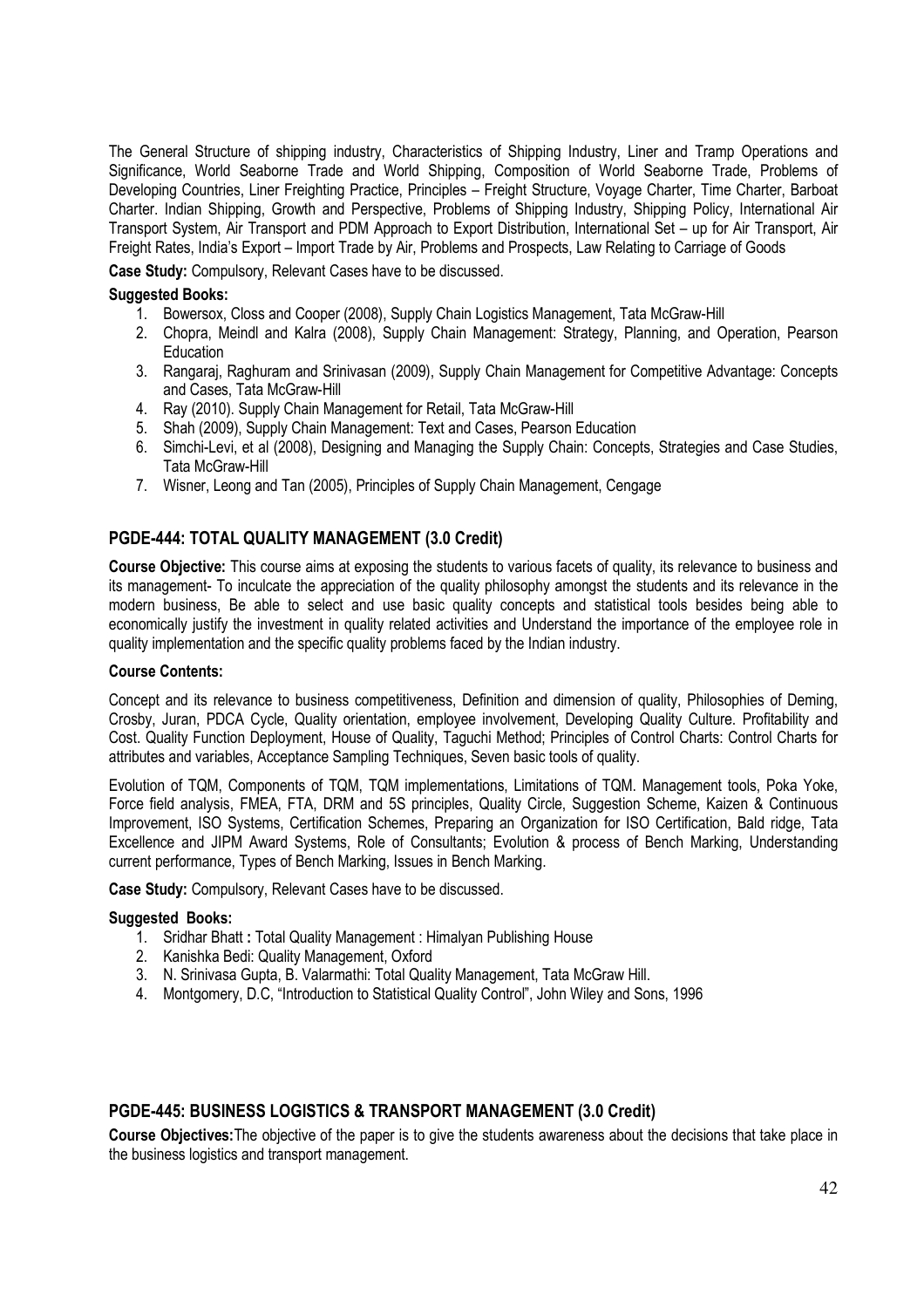#### **Course Contents:**

Introduction to Logistic System: Concepts of Logistics, Scope and Objectives of Logistics, System Elements, Importance of Logistics, Relevance of Logistics to Expert Management, Logistics Excellence; Structure of Shipping Industry and World Seaborne Trade: Different type of Ships. Shipping Routes. Operating Ships-Linear and Tramp. Organization of a Shipping Company; Volume and value of World Trade, World Tonnage, Flags of Convenience, Conference System, Chartering.

Freight Structure and Role of Intermediaries: Principles of Freight Rates, Linear Freight Structure, Tramp Freight Structure, Shipping Agents, Freight Brokers, Freight Forwarders Stevedores; Indian Shipping and Containerization, Ports in India, Developments in India Shipping, Ports Infrastructure Development, Shipping Association, Shipment of Govt. Controlled Cargo. Concept of Containerization, Classification of Constraints in Containerization, I.C.D's; International Air transport: Concept of Air Transport, Advantages of Air Transport, Constraints, Air Cargo, Tariff Structure.

Case Study: Compulsory, Relevant Cases have to be discussed.

#### **Suggested Books:**

- 1. Khanna K K Physical Distribution Management : Logistical Approach (Himalaya, 2007)
- 2. Krishnaveni Muthiah- Logistics Management and World Seaborne Trade (Himalaya, 2007 Suggested Books)

#### PGDE-446: DEMAND PLANNING AND FORCASTING (3.0 Credit)

Course Objectives: Course is designed to: Identify the factors that affect demand. Expose to the data types and identification problem. Equip with qualitative and quantitative forecasting techniques (with focus on noneconometric techniques). Illustrate the forecasting techniques with the help of computer softwares. Enable the interpretation of results

#### **Course Contents:**

Demand Analysis: An Overview, Significance of Demand Analysis and Forecasting, Determinants of Demand, Elasticity of Demand, Revenue and Profit of a Firm; Estimation of Demand- Marketing Research Techniques, Consumer Surveys, Consumer Clinics and Focus Groups, Market Experiments in Test Stores, Time Series and Cross Sectional Data Collection. Specification of the Model.

Forecasting Demand: Selecting a Forecasting Technique, Purpose of Forecast, Type of Users, Patterns in the Data Series, Lead Time, Minimum Data Requirement. Desired Accuracy, Cost of forecasting, Qualitative Forecasting Techniques, Survey and Opinion Polling Techniques, Time Series Analysis, Smoothing Techniques, Moving Averages, Exponential Smoothing and Other Advanced Techniques, Accuracy of Forecast, Short Run Forecast, Long Term Forecast, Use of Software Packages for Forecasting.

Case Study: Compulsory, Relevant Cases have to be discussed.

#### **Suggested Books:**

- 1. Panda and Sahadev Sales and Distribution Management, Oxford University Press
- 2. Havaldar & Cavale Sales and Distribution Management, TMH
- 3. J K Sharma, Business Statistics, Pearson
- 4. Suma Damodaran, Managerial Economics, Oxford

### **5. INFORMATION SYSTEM**

#### PGDE-451: RELATIONAL DATABASE MANAGEMENT SYSTEM (RDBMS)(3.0 Credit)

Course Objectives: One of the most popular applications of computers is in the management of large databases. The focus of this course is on three aspects of database management systems. One is the appreciation of the database technology. This technology is mature and has been implemented by large number of vendors. The second aspect is the methodology of developing applications that depend on databases. The third aspect is the exposure to development environments used for database application development. We will use one popular database for illustration: Oracle.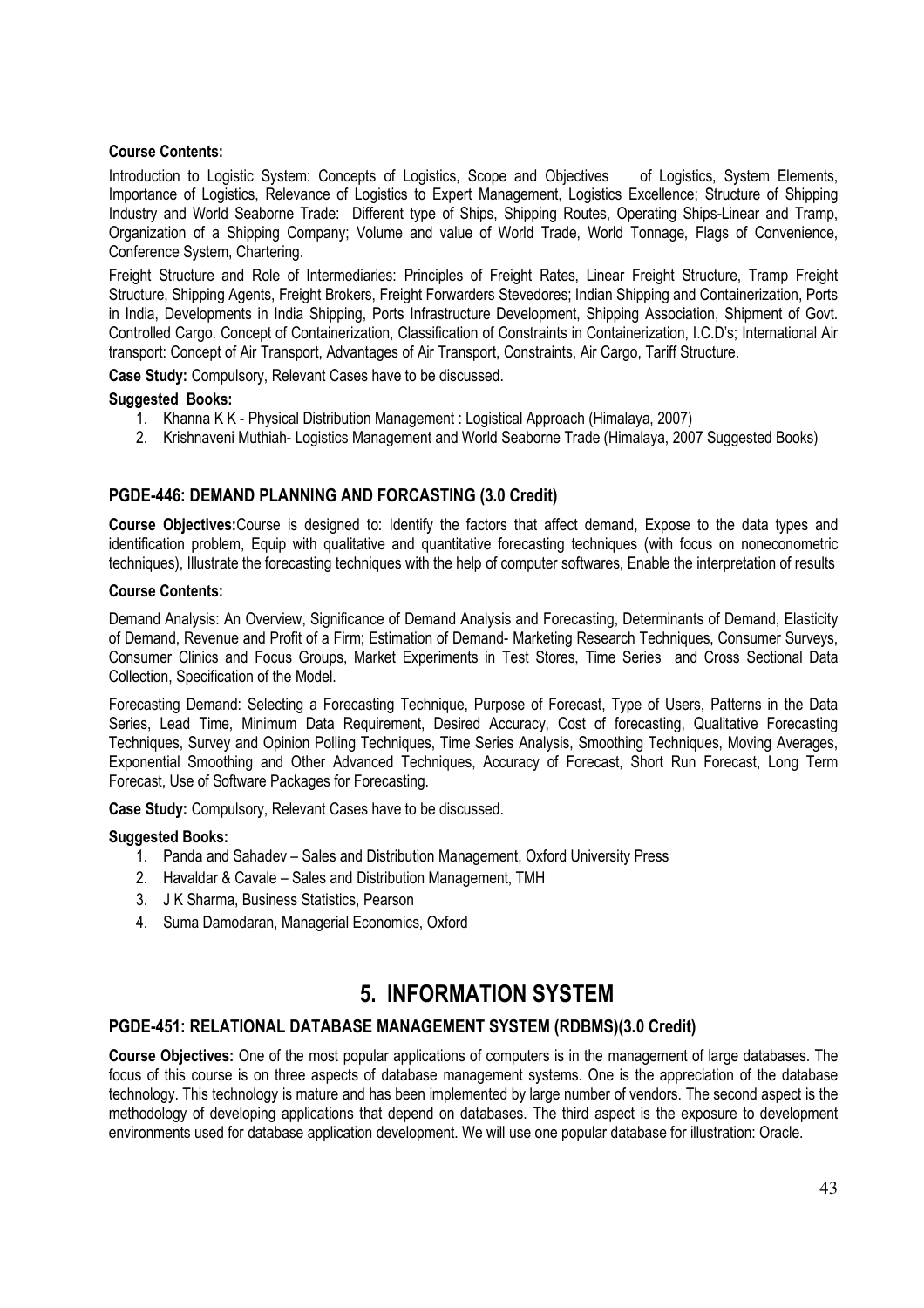#### **Course Contents:**

Introduction to Database Technology, Physical Data Organization, File Systems Vs. Database Systems, Database Languages, Database Models: Hierarchical, Network, Relational Model, Database System: Applications, Users, Administrators, Database Design: ER Modeling, Normalization, Functional Dependency etc.

SQL: DML, DDL etc; Database Integrity and Security , Transactions, Concurrent database access; Database Storage and File Structure. Database System Architecture. Application Development Tools. Form based development tools. Report writing tools. Indexing & Hashing

Case Study: Compulsory, Relevant Cases have to be discussed.

#### **Suggested Books:**

- 1. Silberschatz, Korth, Sudarshan: Database System Concepts, McGraw Hill Int.
- 2. Elmasri Navrathe, Somayajulu, Gupta: Fundamentals of Database Systems, Pearson Education
- 3. C. J. Date: Introduction to Database System 6th Edition, Addison Wesley
- 4. J. Ullman: Principles of Database Management, Galgotia Publication
- 5. R. Ramakrishna et al..: Database Management System, TMH

#### **PGDE-452: BUSINESS FUNCTION AND PROCESS (3.0 Credit)**

Course Objectives: The objective of the course is to familiarize the students with the various concepts of Business Process Management: Business Process Modeling, Business Process Improvement and Business Process Automation and help students develop a strong interest in the relationship between Business and IT. An understanding in Business Process Management helps students to specialize in aligning Business Processes with Strategy, Business Objectives and IT. This course also provides students with the tools and techniques to perform Process Audits, and be able to pinpoint fundamental problems, formulate quick wins and provide innovative and sustainable solutions.

#### **Course Contents:**

Business Process Management: The Conceptual foundation: Understanding business, Functions to Process; The paradigm shift, process orientation. Business Process identification and mapping. Business Processes in various functional areas; Process visioning, process modeling concepts and benchmarking, Tools and techniques.

Business process improvement: Business Process Reengineering, BPR Implementation: Framework, Methodology, Techniques; Business Process Automation: Automation in communication, finance, HR, marketing, on-line marketing, service marketing, retail industry, hotel industry, ROI framework for investment decisions in automation etc., Usage of tools for automation.

Case Study: Compulsory, Relevant Cases have to be discussed.

#### **Suggested Books:**

- 1. Jaiswal Mahadeo & Garg Rajendar K (Ed), Enterprise Systems And Business Process Management: Global Best Practices, Macmillan
- 2. Gelinas Ulric J (Et AI), Business Processes And Information Technology, Thomson
- 3. Anupindi Ravi (Et AI), Managing Business Process Flows, Pearson Education.
- 4. Jayaraman M S, Business Process Reengineering, Tata Mcgraw Hill
- 5. Dey B R, Business Process Reengineering And Change Management, Biztantra

### **6. BANKING MANAGEMENT**

#### PGDE - 461: CREDIT ANALYSIS & NPA MANAGEMENT (3.0 Credit)

Course Objective: Identify the basic principles of credit risk management, Perform financial, management, and business environment analysis to practice the process bankers use to make sound lending decisions. Demonstrate the process lenders use to present credit decisions to loan committee for approval. Prepare a loan write-up to support a classification decision in accordance with System quidelines.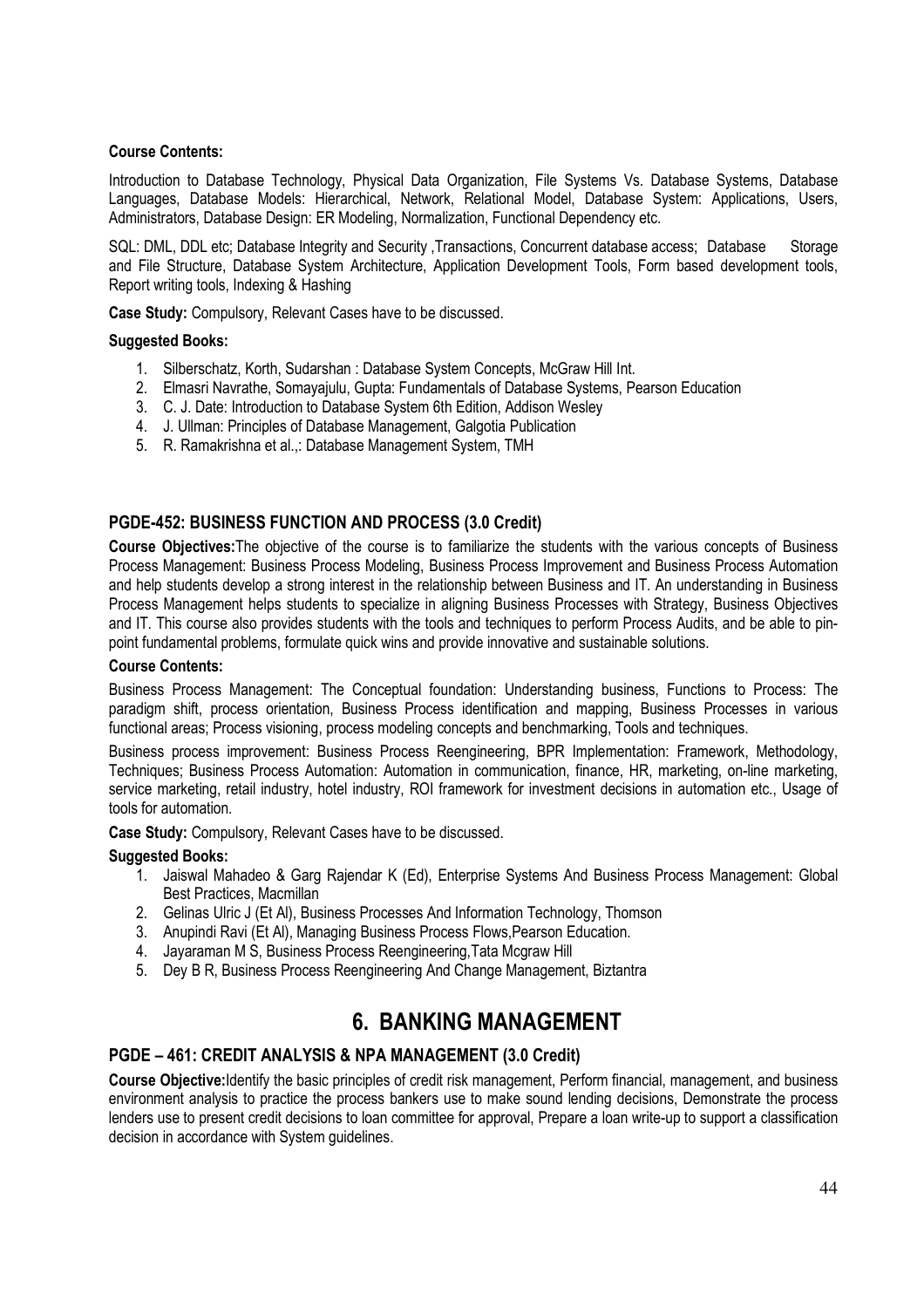#### **Course Content:**

Credit management in banks-Screening of applications, Appraisal of creditSanction limit- Post sanction compliance, Monitoring supervision, Review, Government policies for credit extension- Credit institutions, Principles of good lending. Borrower study and bankers opinion. Credit policy by banks. Government regulation of credit. Prudential norms; Over view of credit policy and loan characteristics-The credit process, Characteristics of different types of loans, Evaluating commercial loanrequests, Financial statement analysis, Cash flow analysis, Projections, Management of the firm and other factors, Feasibility study, Fundamentalcredit issues, Credit analysis, Different types of borrowersBalance sheetanalysis for lending, Forms of advances secured and unsecured advances. Short term and long term advances.

Financing to small scale industries and large scale industries, Term lending, Syndicated Ioan system, Role of development banks in industrial finance, Working capital finances, Turnover method, Modified version of MPBF, Cash budget approach, Long term finance, Project financing, Industrialsickness and BIFR; NPA management - Introduction, Identification of NPA's, CC-OD-Termloans-Bills purchased. Other accounts, Asset classification. Prudential norms, Capital adequacy, International Banking Regulation, Basel II, assetclassification provisioning, effect of NPA on profitability. Assessmentprocedure. Pre-sanction appraisal. Post sanction supervision. Monitoringsystems for existing and likely NPA's, Rehabilitation of sick NP units, Recovery of NPA's, Compromise and negotiated settlements, Securitization of Debts, Credit derivatives, Credit portfolio management (concentration risks)

Case Study: Compulsory, Relevant Cases have to be discussed.

#### **Suggested Books:**

- 1. Financial Analysis for Bank Lending In Liberised Economy By Dr.S.Singh & Sampat Singh
- 2. Credit Appraisal Risk Analysis and Decision Making By D.D.Mukherjee
- 3. Banker's Handbook on N.P.A. Management By Banambar Sahoo
- 4. Managing Non-performing Assets in Banks S. N. Bidani

#### PGDE - 462: RETAIL BANKING & MARKETING OF FINANCIAL PRODUCTS(3.0 Credit)

Course Objective: To understand the future growth of the industry, to determine the potential customers towards Retail Banking and to understand the promotional strategy provided by Retail Banks.

#### **Course Content:**

Introduction, History and definition, role within the bank operations, Applicability of retailing concepts, distinction between Retail and Corporate / Wholesale Banking; Retail Products Overview - Customer requirements, Products development process.Liabilities and Assets Products / Description of Liability products. Description of AssetProducts. Approval process for retail loans, Credit scoring, Important Asset Products -, Prepayment issues. Repayments / Collection. Personal Loans Eligibility, Purpose, Amounts, Security, Disbursement, Moratorium, Prepayment issues, Repayments / Collection, Educational Loans Eligibility, Purpose, Amounts, Security, Disbursement, Moratorium, Prepayment issues, Repayments, Credit / Debit Cards - Credit Vs Debit Cards, Eligibility, Purpose, Amounts, Margin, Security, Process of using the cards, Billing Cycle, Credit Points, Other Products / Remittances / Funds Transfer.

Retail Strategies: Tie-up with Institutions for Personal Ioans / Credit cards / Educational Ioanswith OEMs / Authorised Dealers for Auto / Vehicle Ioans, and with Builders / Developers forHome Ioans, Customer Relationship Management -Role and impact of customer relationshipmanagement, Stages in customer relationship management process; Regulations and compliance, Technology for Retail Banking, Accounting entries - Loan process and the relevant accounting including EMI Computation; Securitisation, mortgage based securities, Trends in retailing - New products like Insurance. Demat services, online / Phone Banking. Property services, Investment advisory / Wealth management. Reverse Mortgage - Growth ofe-banking, Cross selling opportunities, Recovery of Retail Loans - Defaults, Rescheduling, recovery process. SARAFAESI Act. DRTAct. use of Lok Adalat forum. Recovery Agents - RBI quidelines.

Case Study: Compulsory. Relevant Cases have to be discussed.

- 1. Retail Banking- Emerging Trends by K. Nageswar Rao
- 2. Retail Banking- A Practical Approach by Dr.S.C.Bihari, Deepak Tandon
- 3. Fundamentals of Retail Banking by O.P. Agarwal
- 4. Retail Banking An Introduction by Dhandapani Alagiri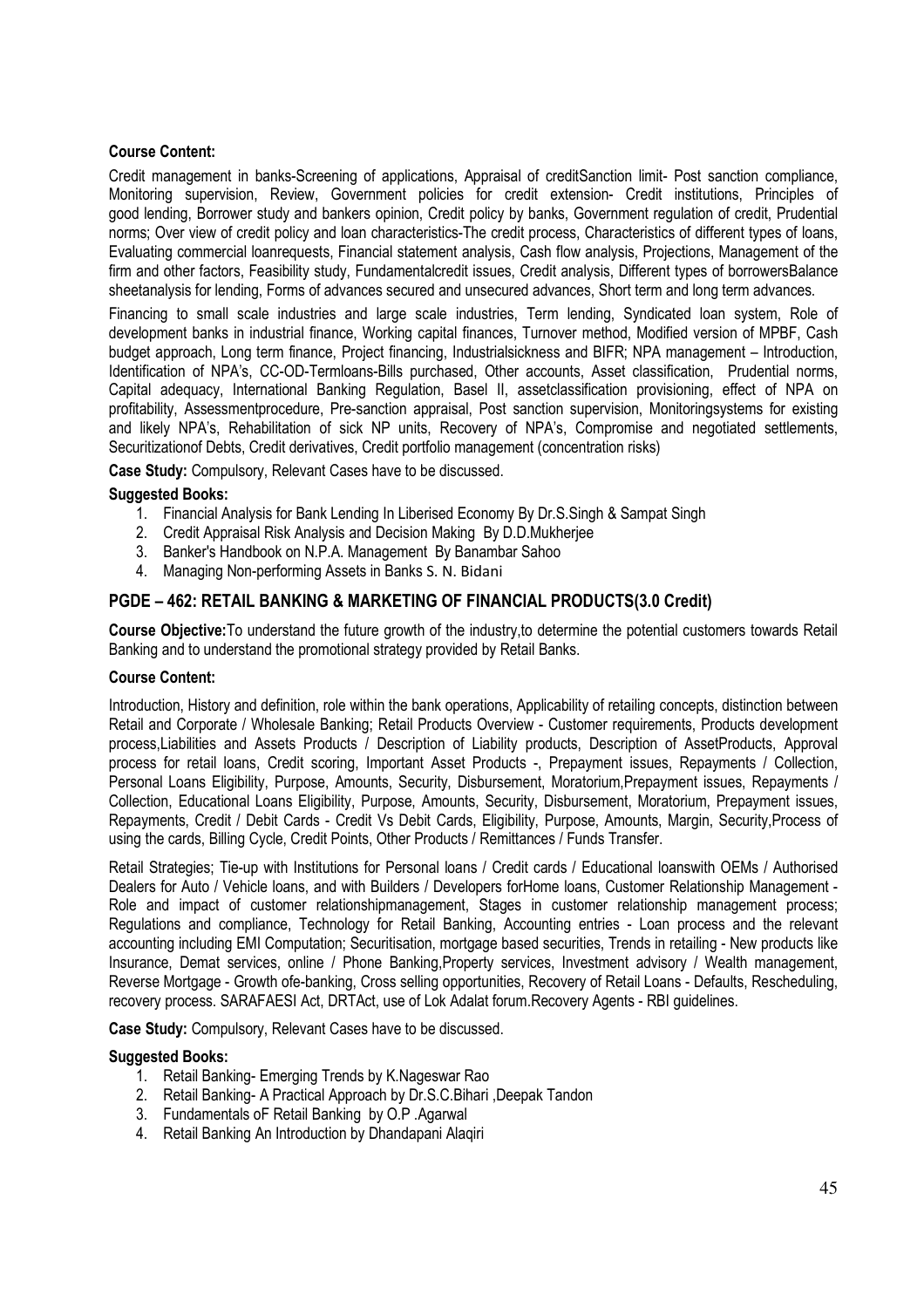# TRIMESTER-V **SPECIALISATION**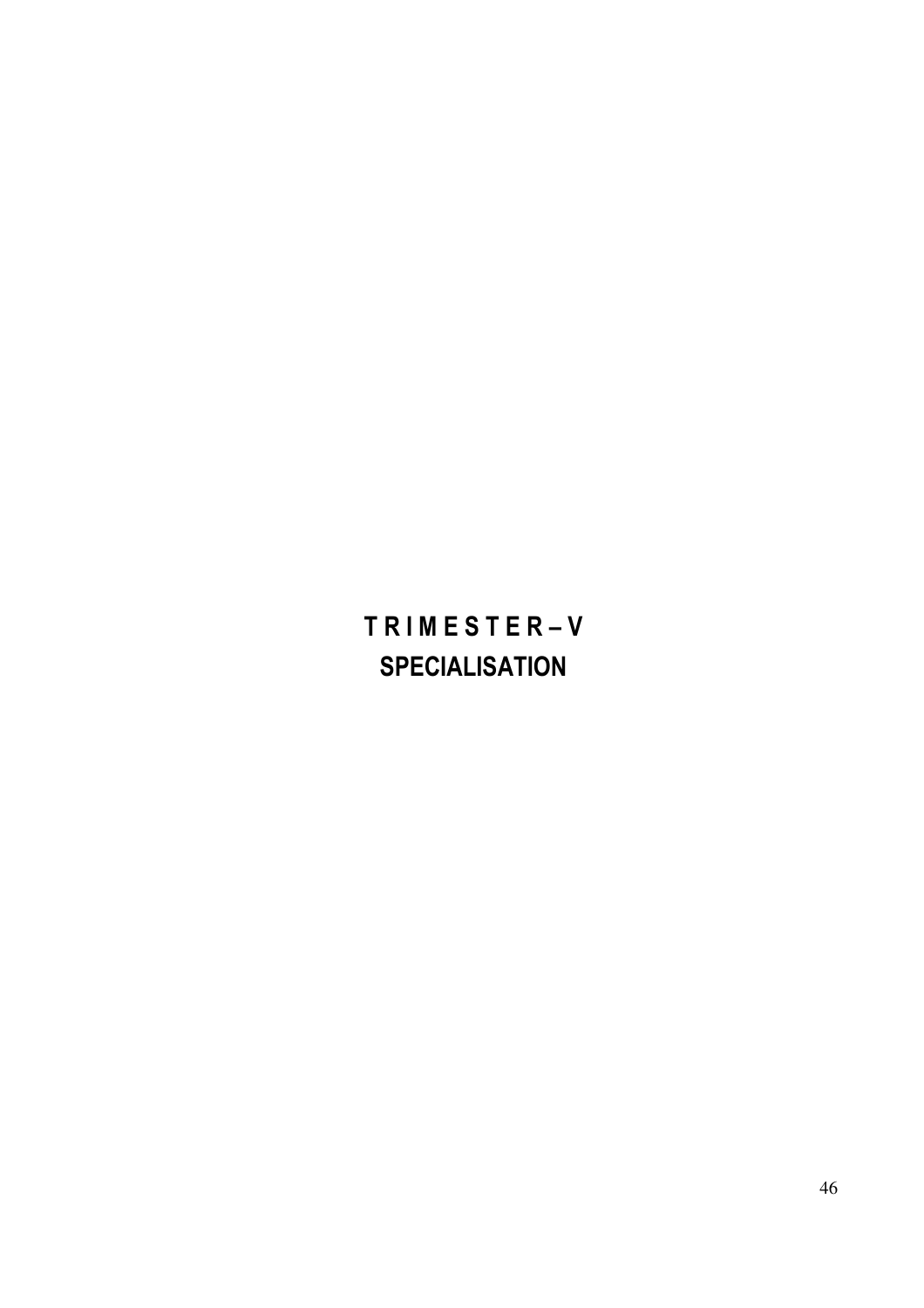### **1. MARKETING MANAGEMENT**

#### PGDE-511: SERVICE MARKETING (3.0 Credit)

Courses Objectives: The objective of this course is to acquaint the students to the uniqueness of the services characteristics and its marketing implications. The intent of the course is to discuss measure and analyze several facets in the area of services marketing essential for the success of a service sector firm.

#### **Course Contents:**

The Emergence of Service Economy; Nature of Services; Goods and Services marketing Marketing Challenges in Service Businesses; Marketing Framework for Service Businesses; The Service Classification; Service Management Triangle Service Product Development: The Service Encounter: The Service Consumer Behaviour: Service Management Trinity; Service Vision and Service Strategy; Quality Issues and Quality Models.

ManagingProductivity and Differentiation in Service Organizations; Demand-supply Management; Advertising; Branding and Packaging of Services: Recovery Management and Relationship Marketing: Service Marketing: Origin and Growth-Classification of Services - Marketing of financial services - The Indian Scene - Designing of service strategy.

Case Study: Compulsory, Relevant Cases have to be discussed.

#### **Suggested Books:**

- 1. Lovelock, Writz, Chatterjee. Services Marketing: People, Technology, Strategy, Pearson Education, New Delhi
- 2. Zeithaml, V. A and Bitner, M. J. Services Marketing. New York, McGraw Hill.
- 3. Jha Service Marketing, Himalaya.
- 4. Hoffman & Bateson Marketing of Services, Cengage Learning.
- 5. Rajendra Nargundkar, Services Marketing, Tata McGraw-Hill
- 6. Bhattarcharjee, Services Marketing, Excel Books
- 7. Zikmund: Customer Relationship Management, John Wiley & Sons.
- 8. Rama Mohana Rao, K., Services Marketing, Pearson Education
- 9. Ravi Sankar, Services Marketing, Excel Books.
- 10. Sahajahan, Services Marketing, Himalaya. Publishing house.

#### PGDE-512: CUSTOMER RELATIONSHIP MANAGEMENT (3.0 Credit)

Course Objective: The primary purpose of any business is to win and keep customers. Its competitors also seek to do the same. Most successful firms have developed capabilities for attracting customers through their marketing programs. But they have shown mixed results when it comes to retaining these customers. Customer Relationship Management helps businesses in successfully implementing strategies aimed at winning and retaining customers profitably. It is also helping businesses shift from a short-term transaction based mode of operation in their interactions with customers to a long-term relationship mode.

#### **Course contents:**

Introduction and Significance of Customer Relationship Management: Evolution of customer relationships, Benefits of CRM, Transaction vs. Relationship orientation of marketing. Need of CRM, Types of CRM: analytical, collaborative, Operational, CRM in Retail.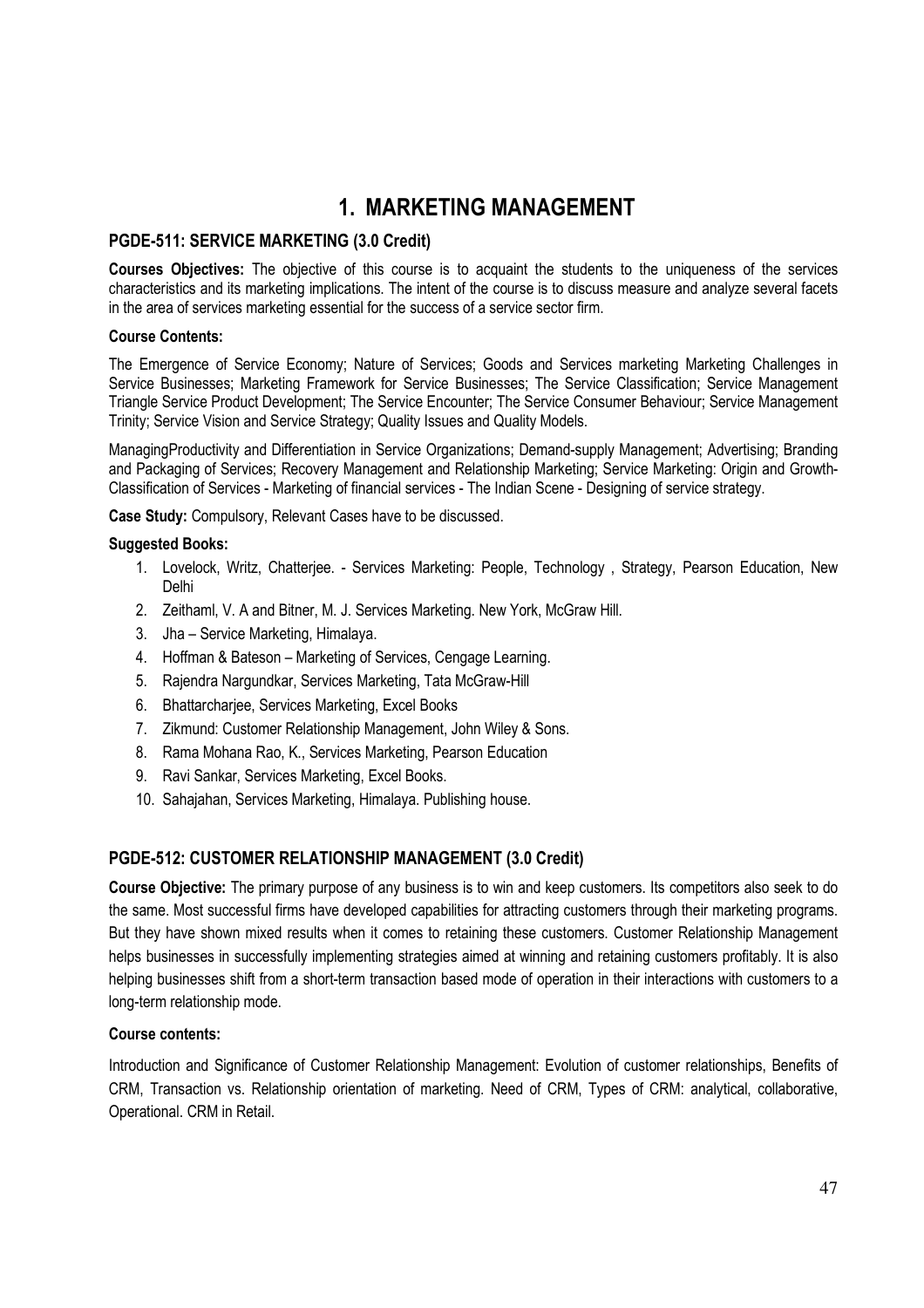CRM Process: Objectives and benefits of CRM Process. Components of eCRM Solutions. Product Offerings in the CRM Market Space, Contact Centers for CRM, The CRM Roadmap,

CRM strategy, Operational issues in implementing CRM

Relationship Building Strategies, Building Customer Relationship Management by Customer Retention, Stages of Retention, customer retention strategy, Sequences in Retention Process, Customer interaction management (CIM), Factors influencing CIM.

Concept of customer loyalty, loyalty grid, Customer value: economic, functional and psychological value; Customer life time value: Meaning, Dimension and measurement, CVM(Customer value management) and its importance.

Case Study: Compulsory, Relevant Cases have to be discussed.

#### Suggested books:

1. G. Shainesh and Jagdish N Sheth (2006). Qustomer Relationship Management - A Strategic PerspectiveQ Macmillan: New Delhi.

#### PGDE-513: RURAL AND AGRICULTURAL MARKETING (3.0 Credit)

**Course Objectives:** The objective of this course is to give the students an understanding of concept, various policies, strategies and decision relating to marketing that can be developed by rural & agribusiness firms.

#### **Course Contents:**

Introduction to rural marketing, meaning, significance, nature & characteristics of rural market, rural market vs. urban market, rural marketing environment, rural market segmentation, rural marketing model.

Rural marketing mix, New product development for rural market, rural market & product life cycle, rural consumer behavior & factors affecting it. Managing brand in rural market, marketing strategy for Indian rural market, challenges &opportunities in rural marketing.

Introduction to agricultural marketing, History & growth of agricultural marketing, Differences in marketing of agricultural & manufactured goods, importance of agricultural marketing, Agricultural marketing process, Organization of agricultural market, Functions of agricultural marketing, Factors affecting agricultural marketing.

Marketing of agricultural inputs, Classification of agricultural products, Grading, standardization and quality control, storage & warehousing, Agricultural marketing Agencies, institutions & channels, Processing of agricultural commodities, Application of IT in agricultural marketing, Agricultural marketing & economic development, Government sponsored national organizations& their roles.

Case Study: Compulsory, Relevant Cases have to be discussed.

#### **Suggested Books:**

- 1. Rural Marketing, BalaramDogra&KarminderGhuman, TMH
- 2. Rural Marketing, U.C.Mathur, excel books
- 3. Agricultural marketing in India, S.S. Acharya& N.L. Agarwal, Oxford & IBH publishing co. pvt. Ltd.
- 4. Micro level planning for agricultural marketing, Rajagopal, Rennaissance publishing house.
- 5. Rural Marketing, C G Krishnamacharyulu, LalithaRamakrishnan Pearson Education

#### PGDE-514: Marketing of FMCG/FMCD/HIGH ENG/TECH. (3.0 Credit)

Course Objective: The course will help the students to formulate marketing strategy for FMCG and Consumer Durables. Gain insight to practical application of the theories learnt and innovatively design the marketing strategy for a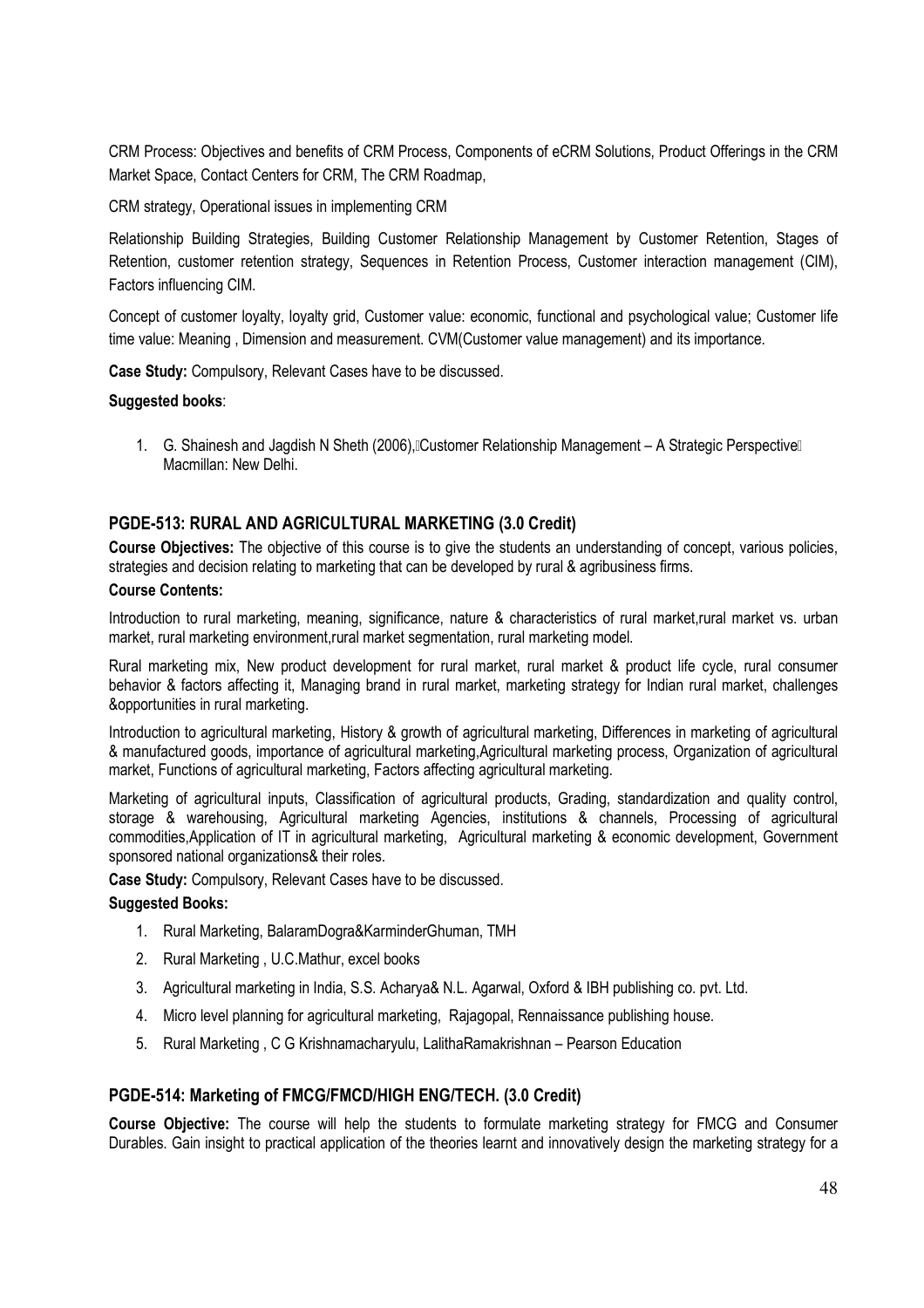hypothetical product. By attending this Course the participants will be exposed to the practical application of 7Ps of marketing practiced by major players in the market in the field of Consumer Durables & FMCG. They will be able to relate their learnings on marketing concepts with real market scenarios

Course Contents: Definition & Classification of Consumer Durables& FMCG. Market Share, Market Growth and latest trends in Consumer Durable Market and FMCG Market - With specific stress to India.

Analysis of Top 3 Consumer Durable and FMCG companies in each sub group in reference to application of 7Ps of Marketing.

Marketing of Consumer Durables and FMCG - A Rural Perspective.

#### **Market Simulation Exercise**

Case Study: Live Projects with Primary and Secondary data analysis and Relevant Cases have to be discussed.

#### **Text Books:**

- 1. Kotler, Keller, Koshy & Jha Marketing Management, Pearson Education
- 2. V.S. Ramaswamy& S. Namkumari A Text Book of Marketing Mgmt., Macmillan
- 3. R. Saxena Marketing Management, Tata Mcgrawhill Publishing Company Ltd.
- 4. Arun Kumar, N Meenakshi Marketing Management, VIKAS Publishing House
- 5. Datta&Datta Marketing Management, Vrinda Publications (p) Ltd.
- 6. Drummond & Ensor Introduction to Marketing Concepts, Elsevier.
- 7. Paul Braines, Chris Fill, Kelly Page Marketing, OXFORD
- 8. Armstrong, Kotler Marketing Management, Pearson
- 9. Evans & Berman Marketing Management, Cengage Learning.

#### PGDE-515: INDUSTRIAL MARKETING (3.0 Credit)

Course Objectives: Learning of Industrial marketing provides theoretical, imperial and case based concepts geared to the needs of the students interested to work in business to business market. This course will develop a through understanding of business to business activities – economical and trade relations between business firms.

#### **Course Contents:**

Introduction to business marketing, Business vs. Consumer marketing, understanding business market and Environment. Segmentation. Targeting and Positioning of Business marketing. Organisational buying and buying behavior. Sheth model of Industrial Buver Behaviour

Distribution Management, Formulating Distribution Strategy, Marketing Channels, Channel Structure and Intensity, Distinctive nature of Business marketing Channels, Chanel conflict and Channel Integration: HMS, VMS, MMS,

Market logistics: logistics management, Market Logistics decision: Logistical activities performed in SCM, order Processing, Transportation, Ware Housing, Inventory Management, Reverse Logistics.

Case Study: Compulsory, Relevant Cases have to be discussed.

#### **Suggested Books:**

- 1. Krishna K Havaldar, Business Marketing: Text and Cases, TMH Publications, New Delhi.
- 2. Havaldar&Cavale, Sales & Distribution Management, TMH
- 3. S.L.Gupta-Sales & Distribution Management, Excel books

#### PGDE-516: SPORTS AND ENTERTAINMENT MEDIA MARKETING (3.0 Credit)

Course Objectives: The Sports, Entertainment and Event Planning industry has emerged as one the leading occupational areas of the 21st Century. It has been estimated that over 5 million sport, entertainment, or even-related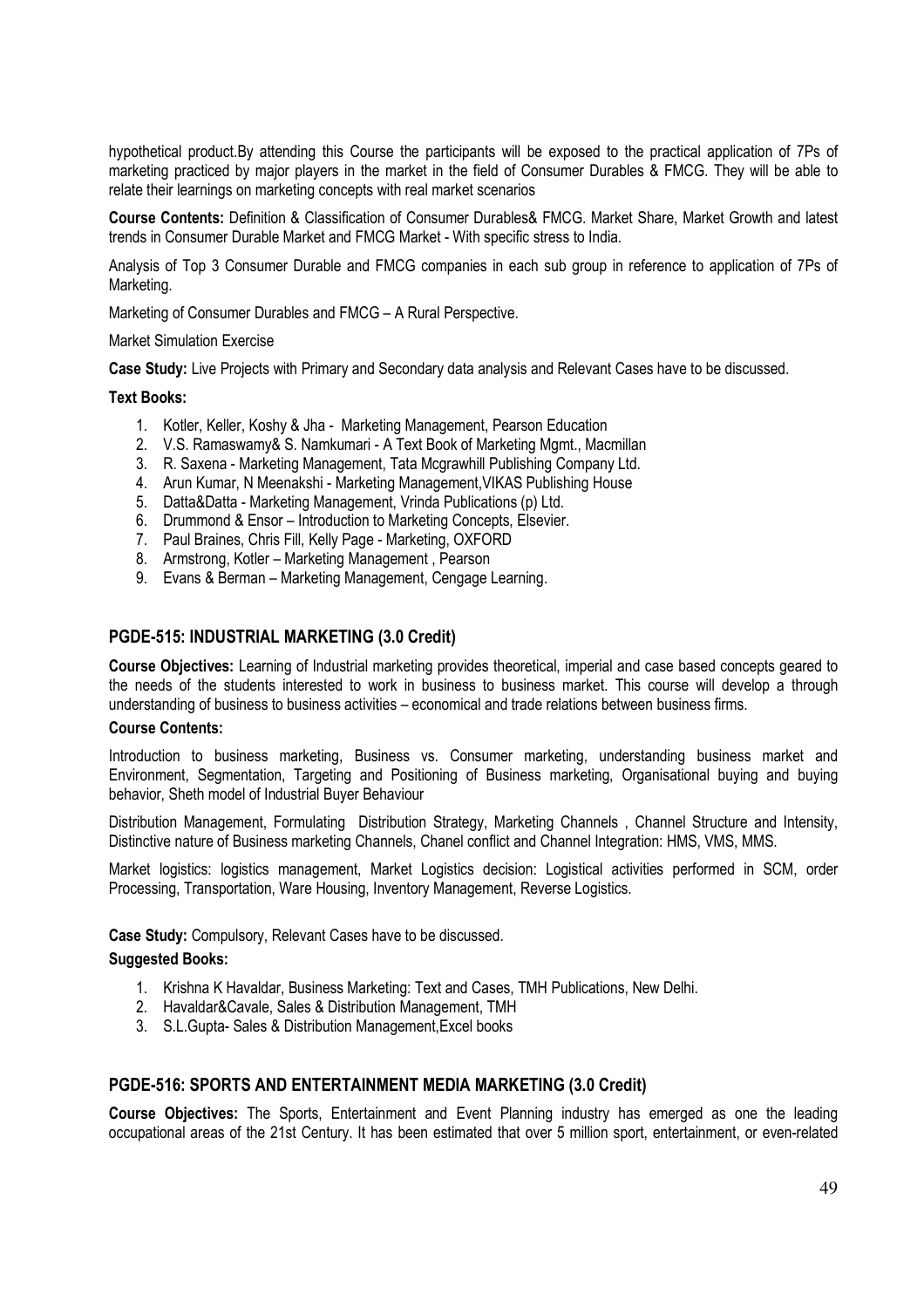jobs are in existence today. This course will give an overview of the industry: inform about career opportunities and give hands on experience using projects as they relate to the marketing of a major sport or entertainment venue.

#### **Course Contents:**

Sports and Entertainment Marketing: College Sports, Pro Sports, Entertainment Industry, Target Market, Market Segmentation, The 4 P's of Marketing, Product - Market Research, Product Life Cycle, Product Design, Pricing Strategies, Distribution & Promotion Mix - Channels of Distribution: Direct and Indirect, Location, Promotion Mix

Sales Process/Personal Selling - Steps of the Sales Process, Sales Promotion; Advertising - Types of Media, Advantages and Disadvantages, Developing Print Advertisement, Advertising Methods; Publicity/Public Relations -Charities, Public Relation Activities, Labor Relations, Agents

Case Study: Compulsory, Relevant Cases have to be discussed.

#### **Suggested Books:**

- 1. Entertainment marketing and Communication, Shay Sayre, Pearson Education
- 2. Sports and Entertainment Marketing, Kaser and Oelkers, South-Western Educational Publishing, 2001
- 3. Sports Marketing, Donald Roy and Kenneth E.Clow, Pearson Education
- 4. The Entertainment Marketing Revolution: Bringing the Moguls, the Media, and the Magic to the World.Al Lieberman and Patricia Esgate, Prentice Hall.

### 2. FINANCIAL MANAGEMENT

#### PGDE-521: PORTFOLIO MANAGEMENT (3.0 Credit)

Course Objective: To provide insight and various techniques available for minimizing risk and optimizing return for a combination of financial assets.

#### Course Content:

Introduction: Introduction to Portfolio Management, Portfolio Analysis, Portfolio Risk, Markowitz Model & its limitations, Sharpe Model, Generating the Efficiency Frontier: Portfolio selection: Portfolio Selection, Risk and Investor Preferences. Selecting the Best Portfolio, Markowitz Portfolio Optimisation, Sharpe Portfolio Optimisation, Cut off Rate,

Portfolio Theories: CAPM, Identifying mispriced Securities, Arbitrage Pricing Theory, Assumptions underlying APT, Portfolio Revision: Portfolio Revision, Portfolio Rebalancing and Upgrading, Investment Timing, Formulae Plans, Portfolio Performance Evaluation, Methods for Calculating Rate of Return, Risk Adjusted Performance Measures, Fama Model, Portfolio Performance Measures(Sharpe, Treynor & Jenson's), Market Timing.

Case Study: Compulsory, Relevant Cases have to be discussed.

#### **Suggested Books:**

- 1. Alexander, Sharpe & Bailey, Fundamentals of Investment, PHI
- 2. Fisher & Jordan, Security Analysis and Portfolio Management, Pearson.
- 3. P.Chandra, Security Analysis and Portfolio Management, TMH
- 4. D. K. Khatri- Investment Management and Security Analysis (Text and cases)-
- 5. V.K. Bhalla, Investment Management, S. Chand

#### PGDE-522: PROJECT PLANNING AND CONTROL (3.0 Credit)

Course Objective: To focus on the acquiring knowledge and application of various financial concepts into the appraisals of a project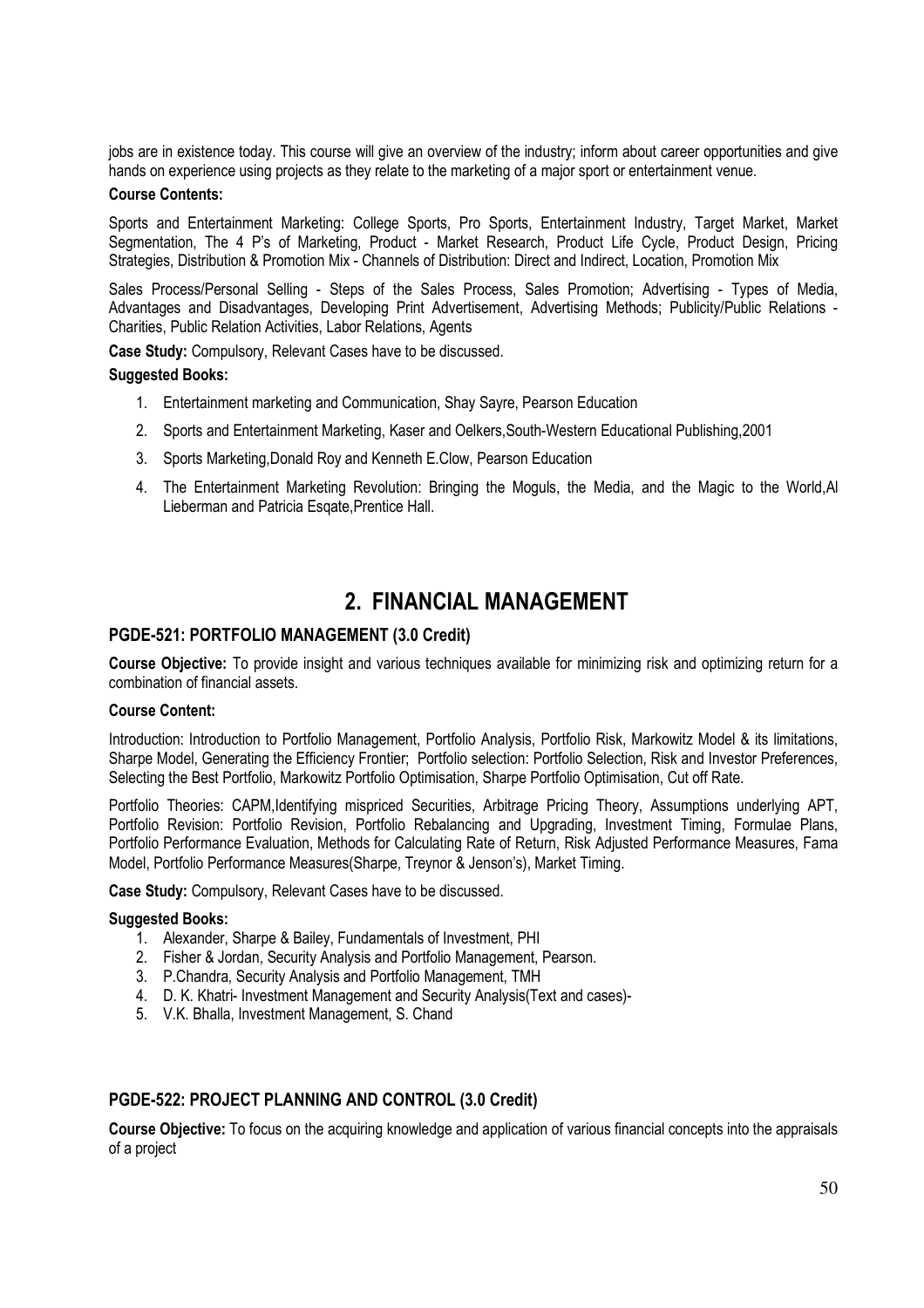#### **Course Content:**

Project Identification and Formulation: Project characteristics, Taxonomy of projects, Project Identification, Preparation, project formulation. Tools for Identifying investment opportunities, Project Appraisal: Technical appraisal, Commercial appraisal, Economic appraisal, Financial Appraisal, Management appraisal, Social Cost benefit analysis, Project risk analysis.

Project Financing: Cost of project. Components of capital cost of a project. Apportionment of contingency provision towards fixed assets, Apportionment of preliminary and pre-operative expenses. Sources of financing, Role of Financial Institutions in project financing, Covenants attached to lending. Project Evaluation and post Audit: Project evaluation, Objectives, Evaluation Methods, Post project evaluation objectives, Phases of post audit, Type of post audit, Agencies for project audit.

Case Study: Compulsory, Relevant Cases have to be discussed.

#### Suggested books:

- 1. Samuel J. Mantel, Jack R. Meredith, & M. R. Gopalon: Project Management Core text book" (1st edition), Wiley India.
- 2. Basant Desai : Project Management : HPH
- 3. Gray & Larsen: Project Management: TMH.
- 4. H. Karzner, "Project Management A System Approach to Planning, Scheduling and Controlling", CBS Publishers & Distributors, Delhi.
- 5. Klashen and Menor: Cases in Operations Management: Sage Publishing

#### PGDE-523: FINANCIAL DERIVATIVE AND RISK MANAGEMENT (3.0 Credit)

Course Objective: The purpose of this course is to provide the basic knowledge on derivative products such as forward, future, option & swap and to make the students aware about the on line trading on futures and options.

#### **Course contents:**

Introduction, Types of Financial Derivatives, Forward contract, features of Forward contract, Notions used in Forward contracts. Forward Pricing-Meaning and features. Difference between futures and forwards. Trading Mechanism. Requirement of Margins, Mark to Market, Settlement of Accounts . Types of futures, Stock futures, Stock Index futures,

Option contacts : Meaning, Features. Types of Options, Option terminology, Option pay offs, Option Hedging strategies using Options, Black-scholes option pricing model,

Case Study: Compulsory, Relevant Cases have to be discussed.

#### Suggested books:

- 1. Derivative-Valuation and Risk Management: David A. Dubofsky & Thomas W. Miller JR. RCM Study Materials.
- 2. BSE website. NSE website, sites on Chicago Option trading.
- 3. Financial Engineering: John F. Marshall & Bipul K. Bansal. PHI
- 4. Option, Futures and other Derivatives: John C Hull. PHI
- 5. Introduction to futures and options markets: John C. Hull. PHI

#### PGDE-524: CORPORATE RESTRUCTURING (3.0 Credit)

Course Objective: To make students learn how to analyse the mechanisms underlying the creation of value in mergers, acquisitions and corporate restructuring. They will also study some instances of corporate restructuring.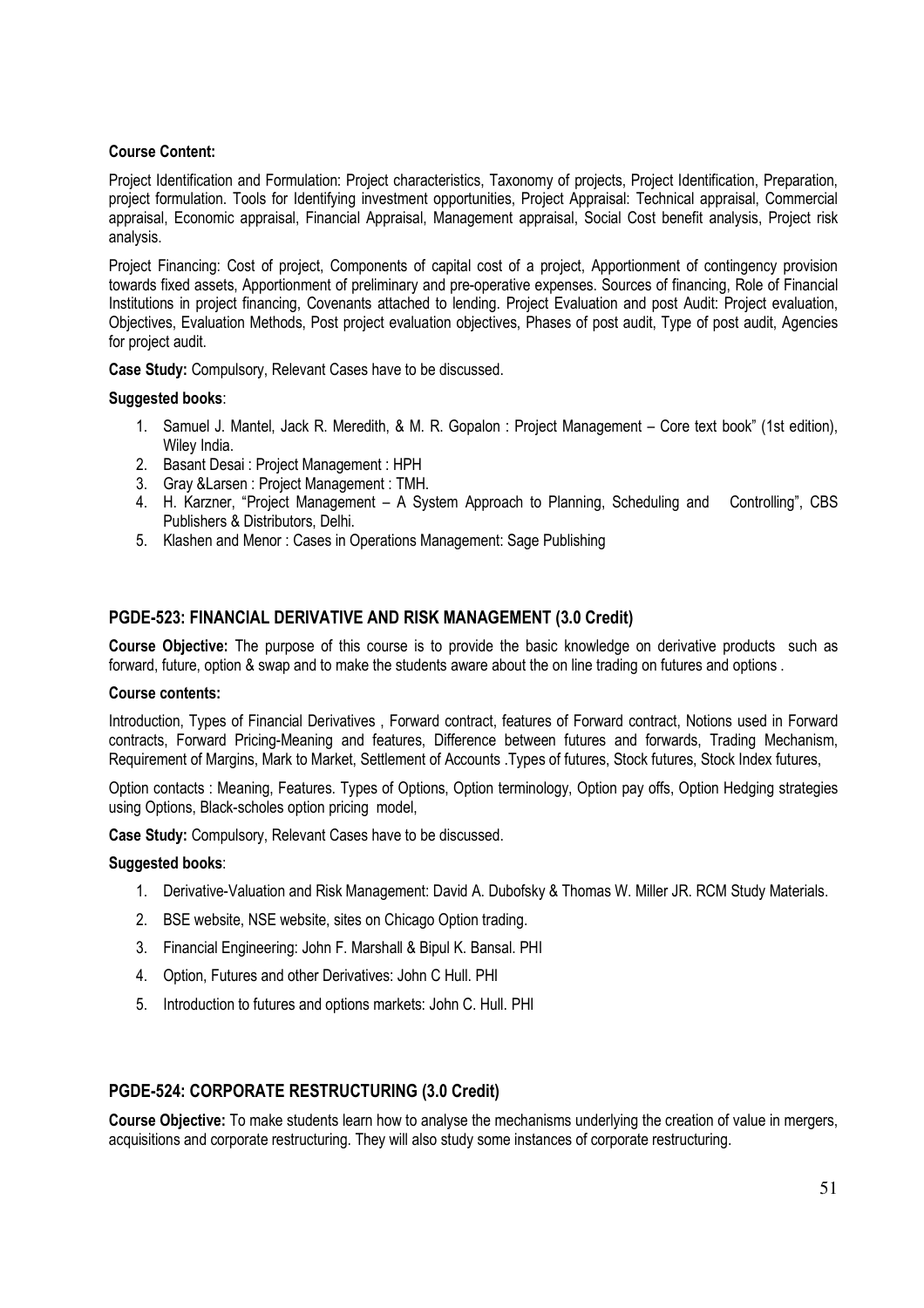#### **Course contents:**

Corporate restructuring-Objectives of merger, Demerger, acquisition, types of merger, Horizontal merger. vertical merger.conglomerate.Spin off.split-up.LBO.MBO.reverse merger, defensive actions on take over bids; Merger and Acquisition and Amalgamation as per AS-14, SEBI regulation on merger and acquisition. Take over code: Role of Merchant Banks in Merger and Acquisition, Valuation models on Merger

Acquisition: DCF model, Public Enterprises, Book Value, Adjusted Book Value, Three stage Growth Model: Swap Ratio, Valuation practices in India: Taxation Aspects in M&A: Treatment of goodwill.premium and Taxation Aspects 72A.Tax Benefit of Merger and Acquisition, Tax advantages of Demerger; Post Merger Analysis: Success and failure of Merger and Acquisition.

Case Study: Compulsory. Relevant Cases have to be discussed.

#### Suggested books:

- 1. Mergers, Acquisitions and Business valuation-Ravindhar Vedapalli-Excel Books
- 2. Takeovers, Restructuring.and corporate Governance-Fred Weston, Mark L Mitchell, J Harold Mulherin--Pearson

#### PGDE-525: BUSINESS VALUATION AND FINANCIAL MODELING (3.0 Credit)

Course Objective: To acquaint the students with the concepts of share valuation and business valuation . To familiarize the students to use Excel to develop the financial modules for various applications.

#### **Course contents:**

Why valuation? Importance of valuation , Key valuation questions, Valuation - subjectivity versus objectivity, Financial Statements (P&L, BS, Cash Flow Statements), Modification of statementsm; Free cash Flow, Introduction to discounted cash flow, Estimating Discounting rate, Forecasting future growth, Forecasting Cash flow, Terminal value overview, Exit value method, Perpetuity growth method, Terminal value concerns.

Approaches to valuation, Valuing a firm using FCFF, Valuation using FCFE, Dividend Discount Model, Limitation of each Model; What is a multiple? Value Drivers, Identifying comparablesm Equity value & Enterprise value; Calculation of valuation multiples, Enterprise value multiples, and terminal value using growth rate and WACC as inputs, Enterprise value using growth rate and WACC.

Case Study: Compulsory, Relevant Cases have to be discussed.

#### Suggested books:

- 1. Business Analysis and Valuation using Financial Statements-Palepu, Healy, Bernard
- 2. Damodaran valuation-Aswastha Damodaran
- 3. Financial statement Analysis and Security valuation-penman-TMH
- 4. Mastering Financial Modelling in Micro soft Excel-Day-Pearson

#### PGDE-526: RURAL FINANCE (3.0 Credit)

Course Objective: To Familiarise the students with the State-of-the-art, Policy and Operational Aspects of Institutional Finance in Rural India

#### **Course contents:**

Financial Environment of Rural India, Rural Finance at Macro and Micro Levels, Commercial Banks and Rural Development, Performance of Commercial Banks and State Bank of India, Regional Rural Banks in India.

Structural Features of Distribution of Farm Credit. Transaction Costs. Utilisation of Credit and its Impact. Repayment and Overdues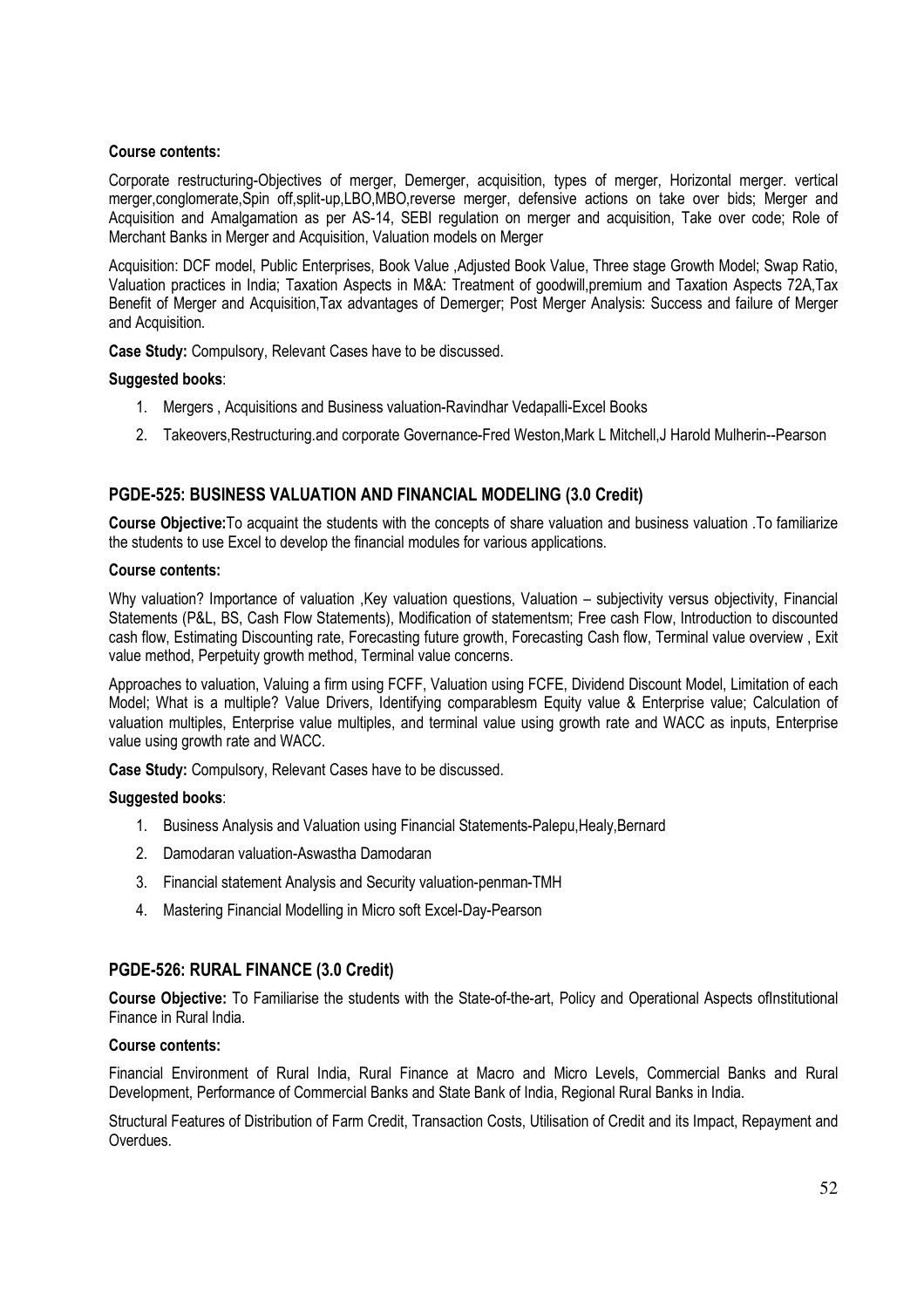Case Study: Compulsory, Relevant Cases have to be discussed.

#### **Suggested books:**

- 1. Dr. I. Sathya Sundaram, Rural Development, -2002, Himalaya Publishing house
- 2. Bankers Institute of Rural Development, Micro Finance 2000, Tata McGraw Hill
- 3. Thomas Fisher and M.S. Sriram, Beyond micro-Credit, 2002 Vistaar Publications
- 4. K.G. Karmakar, Rural credit and self help groups- micro finance needs and concepts inIndia- 1999, Pakistan development review
- 5. Malcom Harper, Practical Micro-Finance- 2003, Vistaar Publications
- 6. Veerashekarappa, Institutional Finance for Rural Development 1997, RawatPublications, New Delhi.
- 7. Laxminarasaiah M and A Udayasree, Financing of Weaker Sections by Regional RuralBanks 1999, Discovery Publishing House, New Delhi.
- 8. Laxminarasaiah M and L Venkatesulu. Financing of Agriculture by Commercial Banks -1999. Discovery Publishing House, New Delhi.
- 9. Gurudev Singh and S R Asokan, Institutional Finance in Rural India 1988, Oxford &IBH Publishing Company.
- 10. Journal of Rural Development.
- 11. Kurukshetra.
- 12. National Bank News Review and Grameena Vikas.

### 3. HUMAN RESOURCE MANAGEMENT

#### PGDE-531: RECRUITMENT AND SELECTION (3.0 Credit)

Course Objectives: The objectives of the course are to enable the students to acquire requisite skill and knowledge in devising appropriate methods and techniques in meeting the manpower needs of the organisation; and to equip them in using appropriate tools for effective selection process.

#### **Course Contents:**

Introduction to recruitment and selection: Manpower requirements of an organisation: demand and supply, attrition, deployment and redeployment, person-job fit, person-organisation fit, job analysis: concept and methods, job description, job specification, position profile.Recruitment: factors affecting recruitment, sources of recruitment, methods of recruitment, attracting applicants, effective advertising; designing and placing advertisement, legal issues in recruitment - equal employment opportunities, e-recruitment: types, levels, values and problems, global headhunting process, sourcing recruitment process, problems recruiters face.

Selection and placement process: selection techniques, screening resumes; application forms, weighted application blanks, interview as a selection tool: types of interviews, preparation, structuring, barriers in interviews, reference check: methods of reference check and sources of data. Employment Test: Tests as a selection tool, steps in developing the tests, measurements, reliability and validity of tests, individual differences, concept of personality trait assessment, test of Intelligence, test of mental ability, test of mechanical ability, psychological tests, evaluating the effectiveness of recruitment and selection process.

Case Study: Compulsory, Relevant Cases have to be discussed.

- 1. Human Resource Selection Robert D Gatewood, Hubert S Field, Murray R Barrick; Cengage Learning.
- 2. Psychological Testing Robert M Kaplan, Dennis P Saccuzzo: Thomson.
- 3. Psychological Testing Theresa J B Kline, Vistaar Publications.
- 4. V.S.P. Rao, Human Resource Management, Excel Books
- 5. Aswathapa. Human Resource & Personnel Management. TMH
- 6. Garry Dessler, Human Resource Management, Pearson / PHI
- 7. W.F.Cascio, Managing Human Resources, TMH
- 8. Mathies and Jackson, Human Resource Management, Thomson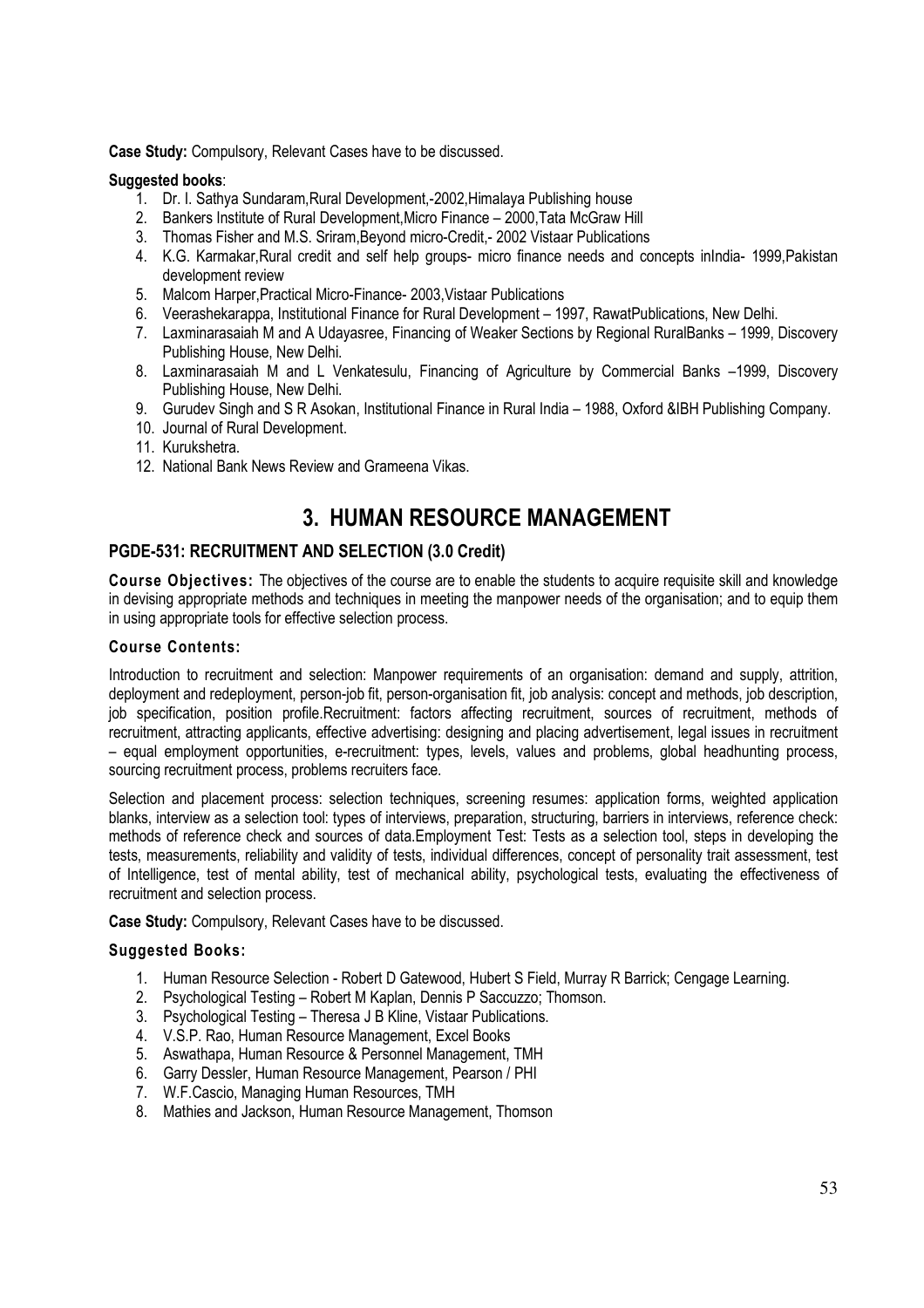#### PGDE-532: HUMAN RESOURCE DEVELOPMENT (3.0 Credit)

Course Objectives: The course aim is to develop a conceptual as well as practical understanding of human resource development in organizations and enable the students to keep abreast of new methods of HRD and understand issues involved in making HRD programmes successful.

#### **Course Contents:**

Evolution & Concept of HRD - Concept, HRD Function, HRD System, HRD Process, Role of HRD Professionals, Role of line Managers & supervisors in HRD, HRD Matrix, HRD climate & its elements, Need assessment and Designing HRD Programme - Assessing HRD needs -Task analysis, persons Analysis, Organizational analysis, Designing HRD Programme-selection of trainer, developing lesson plan, selecting program methods & techniques and scheduling the program.

Implementing HRD Programmes - On the job and Off-the-job training methods, JIT, job rotation, coaching, mentoring lecture, role play, case study, vestibule training, simulation techniques, in basket exercise, T-group training, psychological lab, business game, activity based training, programme. Evaluation of HRD Programme - Models and criteria of evaluation, collecting data for evaluation, research design, assessing impact of HRD, HRD Practices in manufacturing and services sector.

Case Study: Compulsory, Relevant Cases have to be discussed.

#### **Suggested Books:**

- 1. Werner & Desimone, Human Resource Development, Cengage
- 2. Dr. D.K. Bhattacharya, Human Resource Development,- HPH
- 3. T.V. Rao. Human Resource Development. Oxford
- 4. A.M. Sheikh, Human Resource Development and Management, S. Chand
- 5. Udaya Ku Haldar, Human Resource Development, Oxford
- 6. Pareek Udai & T.V. Rao, Designing & Managing Human Resource Systems
- 7. T.V. Rao, Performance Appraisal: Theory & Practice
- 8. D.M. Silvera. Human Resource Development
- 9. Kohli Unit & D. Sinha, Human Resource Development

#### PGDE-533: TALENT MANAGEMENT (3.0 Credit)

Course Objectives: To make the students realize the challenges of acquisition and retention of talents for the competitive advantage of the organisation. To develop a diagnostic and conceptual understanding of the management of talents in the 21st century organization

#### **Course Contents:**

Basics of Talent Management - Talent:- engine of new economy, difference between talents and knowledge workers, leveraging talent, the talent value chain, elements of talent friendly organizations, talent management process. Talent Management System - Components and benefits of Talent Management System; creating TMS, challenges of TMS; building blocks of talents management: competencies - performance management, evaluating employee potential

Talent Planning - Concept, succession management process; cross functional capabilities and fusion of talents; talent development budget, contingency plan for talent; building a reservoir of talent, compensation management within the context of talent management. Developing and Retaining Talent - Potential identification and development, employee retention- motivation and engagement, engaging talent through coaching and mentoring, Return on talent; developing talent management information system

Case Study: Compulsory, Relevant Cases have to be discussed.

- 1. The Talent management hand Book, Lance A Berger & Dorothy R Berger, TMH
- 2. Chowdhary, Subir, The Talent Era, Pearson Education, New Delhi
- 3. Chowdhary, Subir, Management 21C, Financial Times/Prentice Hall International
- 4. Capelli Peter (2008). Talent on Demand: Managing Talent in Age of Uncertainty. Harvard Business Press.
- 5. Allan Schweyer (2004). Talent Management Systems: Best practices in Technology Solutions for Recruitment, Retention and Workforce Planning. Wiley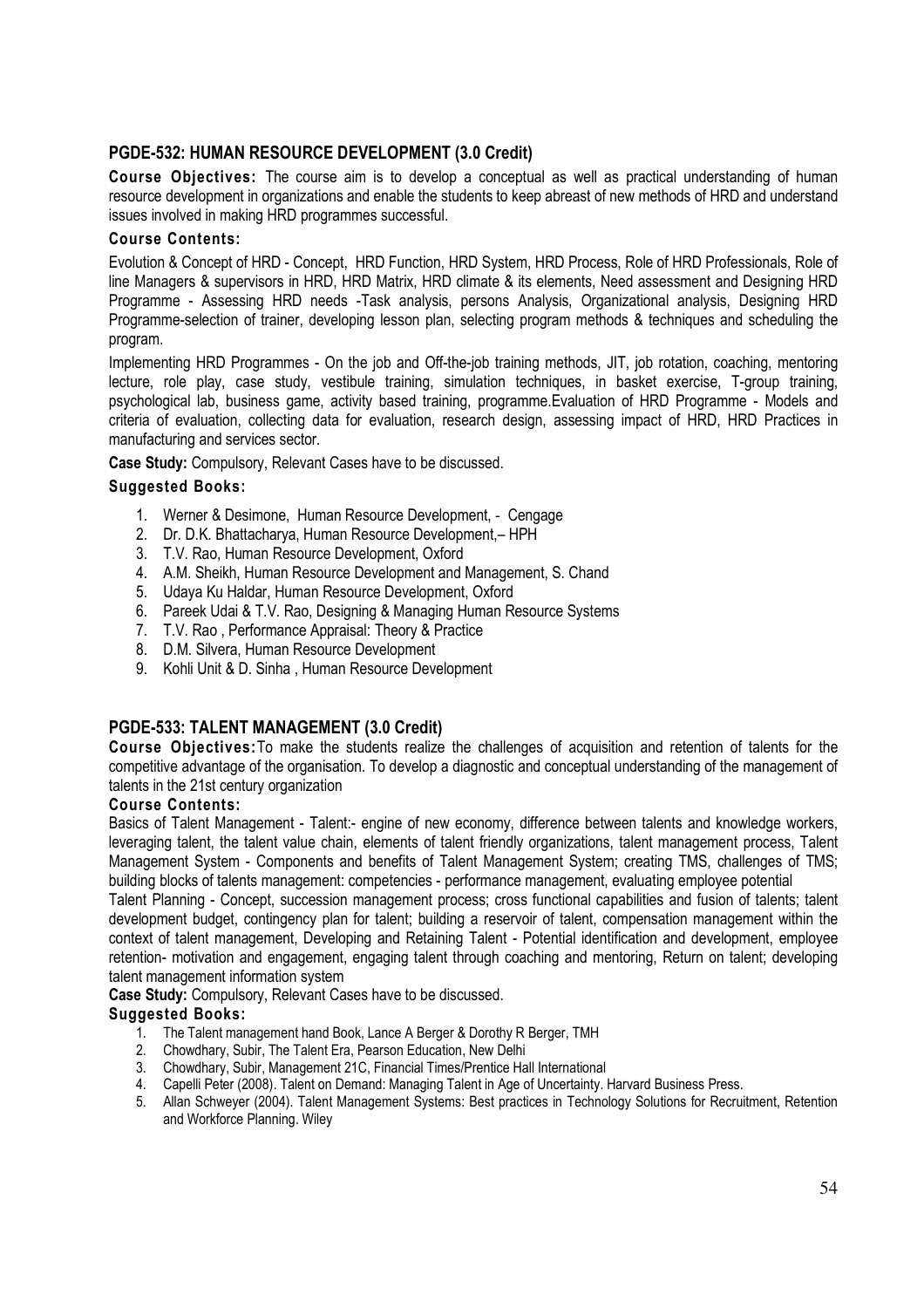#### PGDE-534: ORGANIZATIONAL CHANGE & DEVELOPMENT (3.0 Credit)

Course Objectives: The objectives are to provide the basic foundation in managing and driving organizational change and development in various organisations. This would enable the students to diagnose organisational issues, understand change requirements and apply appropriate change and developmental interventions.

#### **Course Contents:**

Organizational change analysis – Concept, Forces demanding organizational change, Types, Levels and Theories, models of designing and implementing change, process of organizational change. Problem diagnosis, Identifying alternate change techniques. Resistance to change: Resistance to Change, Managing resistances to change, Change agents, Managers as change agents - Internal and external change agents. The role of Change agent and skills of a change agent. Organizational change and its management in services sectors in India.

Organization Transformation: Managing Change and Transformation Planning, Creating the support system, managing the transition; organization restructuring; reorganizing work activities, Employee involvement and Work Redesign strategies; process oriented strategies, competitor and customer oriented strategies. Organisational Development, An overview of OD and process of OD, consultant client relationship, diagnosing organization, diagnosing groups and jobs, Action Research Model, collecting and analyzing diagnostic information, Designing intervention, OD Interventions.

Case Study: Compulsory, Relevant Cases have to be discussed.

#### **Suggested Books:**

- 1. Palmer Dunford Avin, Managing Organizational Change, TMH
- 2. K.Singh, Organisational Change and Development, Excel Books
- 3. K. Harigopal. Management of Organisational Change. Response
- 4. Sen Gupta, Managing Change in Organisations, PHI
- 5. Ramnarayan, Management of Change, Response
- 6. Robbins, Organisational Behaviour, PHI

#### PGDE-535: HR METRICES (3.0 Credit)

#### **Course Objectives:**

This course will enable the students to use the tools and techniques to quantify several parameters of the management of human capital, including the functions of HR.

#### **Course Contents:**

Introduction: Meaning & Definition of HR Measurement – Importance: HR measurement for HR Professionals: Principles of good measurement. Cost-benefit analyses for HR interventions, Understanding the role of workforce in strategy implementation. Understanding and developing the right metrics: Tools to manage the implementation of strategy, implementing the metrics.

Measuring HR alignment. Measuring hiring and staffing, Measuring the value of compensation and benefits. Measurement of training and development. Measuring the value of employee relations and retention program, Models for Assessing Return on Investment. Assesing value of outsourcing and call centers.

Role of TQM in HR Measurement. HR Audit, Implementing HR Audit, Methodology and Issues, HRD Audit - The Indian experiences and cases, Different types of scorecards-Balance Score Card, HRD Scorecard, People Capability Maturity Model (PCMM), Measuring Intellectual capital and web based HR systems

Case Study: Compulsory, Relevant Cases have to be discussed.

- 1. Fitz-Enz Jac, (2001), How to Measure Human Resource Management, 3rd Edition, McGraw Hill
- 2. Mello Jeffrey A., (2008), Strategic Human Resource Management, Thompson Press Publishing.
- 3. Rao T.V.(1999), HRD Audit, 3rd Edition Response Books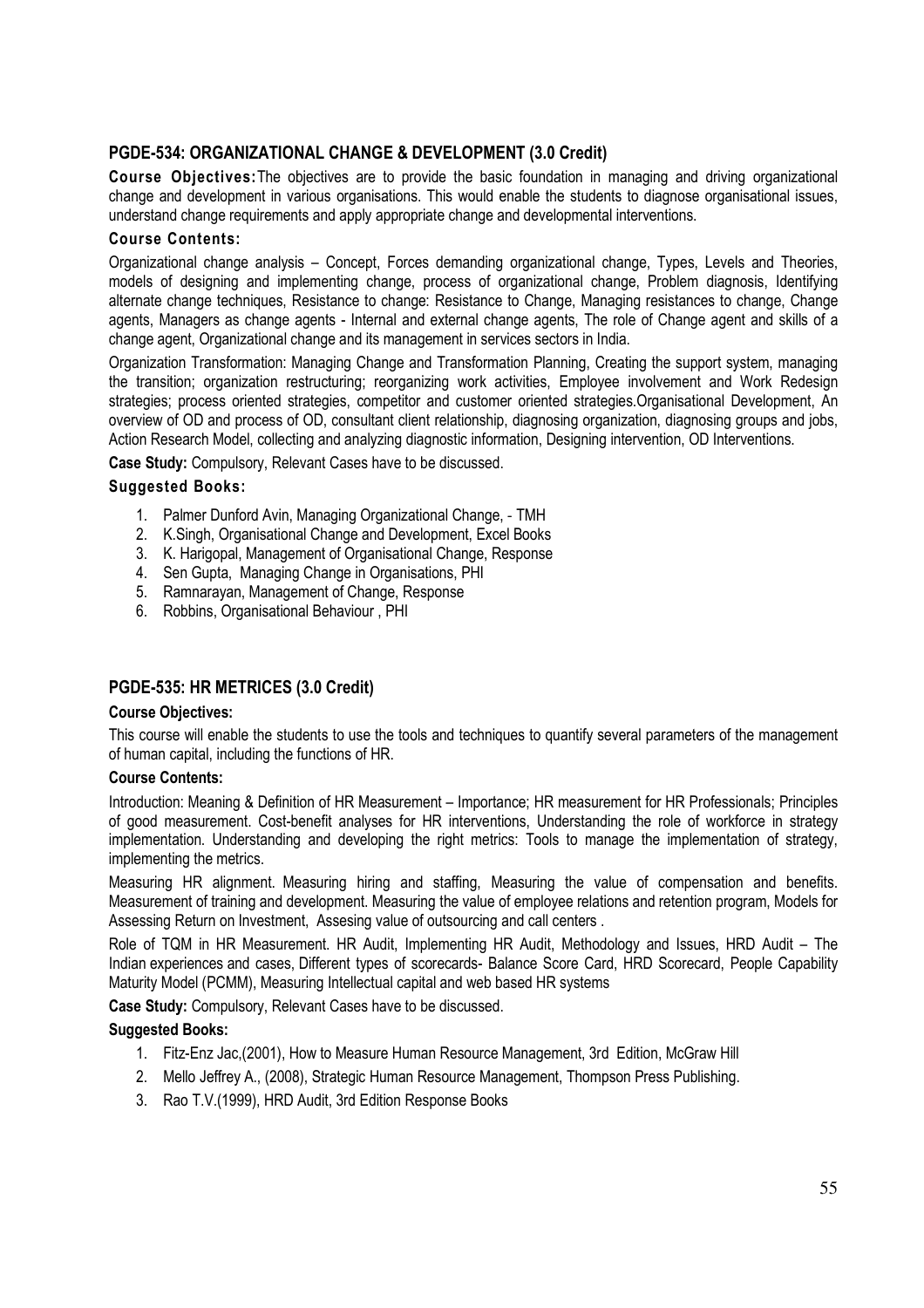#### PGDE-516: STRATEGIC HR OUTSOURCING (3.0 Credit)

Course Objectives: To introduce the students to the basic concepts of HR outsourcing and discuss related issues such as knowledge transfer, risk and strategies.

#### **Course Contents:**

Introduction to Outsourcing, Outsourcing Objectives, Potential Drivers of Outsourcing, Global scenario in Outsourcing, Managing Buver vendor relationship. Outsourcing contracts. Business Process Outsourcing and Knowledge Process Outsourcing, Strategic Outsourcing-Introduction, importance, level and types of Strategies

HR outsourcing, reasons of HR outsourcing, Biulding blocks of HR outsourcing, benefits of HRO, disadvantages & Risks involved, types of HRO services- PEOs. BPOs. ASPs, e-services. HRO planning initiatives. Strategic HRO and its implications. Trends in SHRO

Case Study: Compulsory, Relevant Cases have to be discussed.

#### **Suggested Books:**

## **4. OPERATIONS MANAGEMENT**

#### PGDE-541: SERVICE OPERATIONS MANAGEMENT (3.0 Credit)

Course Objective: This Course aims at acquainting the students with Decision Making in Planning, Design, Delivery, Quality and Scheduling of Operations including Field Service Operations.

#### **Course Contents:**

Difference between Manufacturing and Service Operations. Service Operations Characteristics. Different Pure Service Organizations and their peculiarities. Field Service and its impact on manufacturing organizations. Field Service and Customer satisfaction., nature of services, Service classification, Service package, distinctive characteristics of service operations; The strategic service concept, Classifying services for strategic insights, Understanding competitive environment of Services, Service objectives and goal formulation, Service organization: In house Vs. Outsourcing, Centralized Vs. Decentralized, Competitive service strategies, winning customers in the market place, Creating Customer Connection, Enhancing customer satisfaction, Service Operations as Profit Centre.

Field Service Organization, Field Service Inventory Management, Field Technical Support Service, Integrating Field Service with Information Technology, Field Service Effectiveness Evaluation, Field Service and Customer Relations Management; Defining service quality, Measuring service quality -SERVQAL, Bench marking, Scope of service quality, Quality service by design – incorporating quality in the service package, Taguchi method, Poka Yoke, QFD, Achieving service quality – cost of quality, tools for achieving service quality, Deming's 14 point program.

Case Study: Compulsory, Relevant Cases have to be discussed.

#### **Text Books:**

- 1. Metters. Pullman. Waltorn: Service Operations Management: Cengage.
- 2. Fitzsimons, A.J., Fitzsimmons M.J., "Service Management Operations, Strategy and Information Technology", Tata McGraw Hill, 2006.
- 3. Haksever C., Render, Russell R S., Murdick R G., "Service Management and Operations" Pearson.
- 4. Schemenner, R. "Service Operations Management", Prentice Hall
- 5. Kalakota R. & Whinston A. B., "Electronic Commerce A Manager's Guide", Pearson

#### PGDE-542: ADVANCED OPEREATIONS MANAGEMENT (3.0 Credit)

Course Objectives: The course is designed to acquaint the students with decision making in planning, scheduling and control of production and operation functions in both manufacturing and services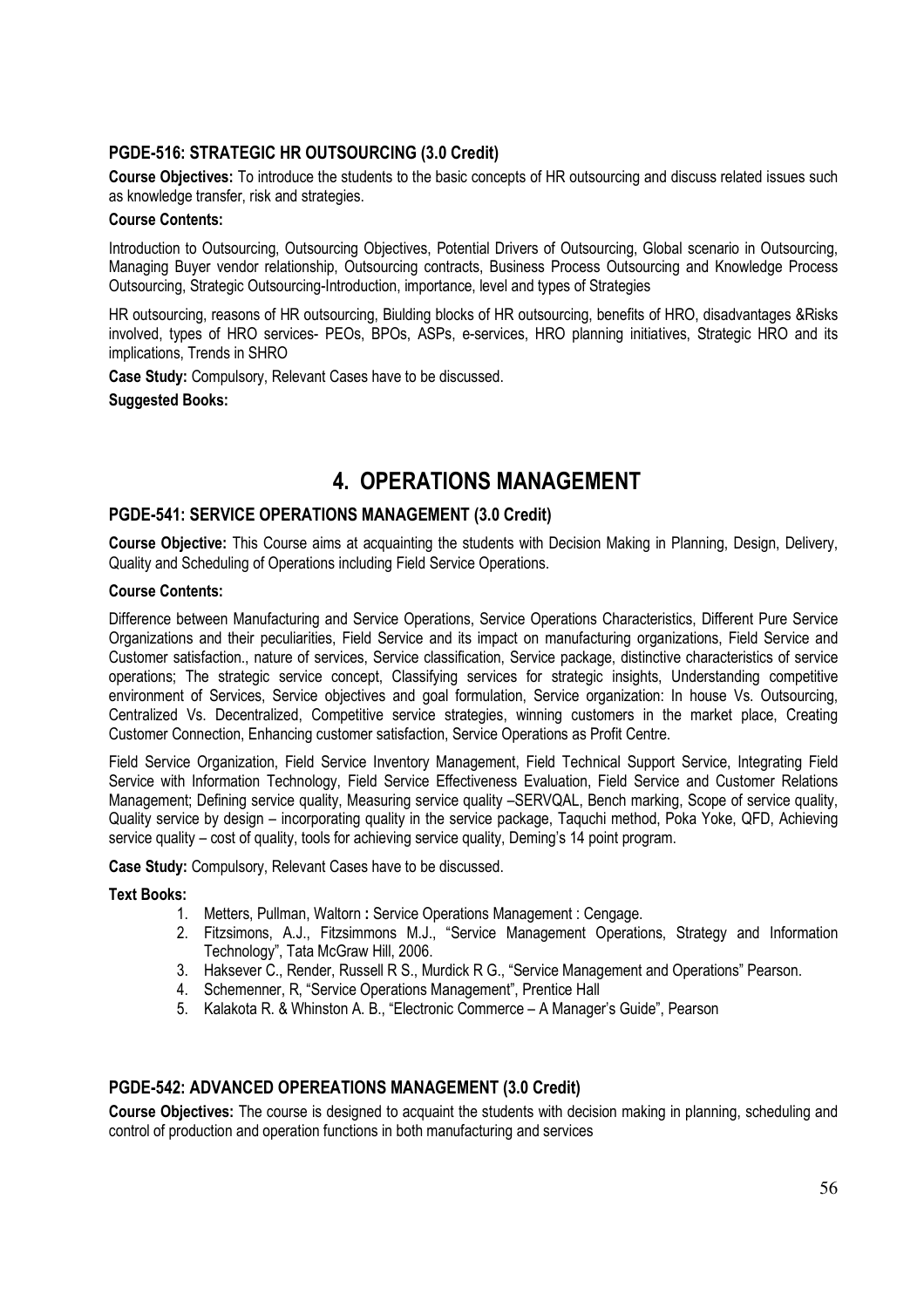#### **Course Contents:**

Selection and Justification of Advanced Manufacturing Technology, Outsourcing, Make or Buy Decisions, Capacity Planning, Operations Planning and Control: Planning and Control: Maintenance Management. Total Productive Maintenance (TPM), Implementation of TPM, Experimentation of TPM Implementation.

Lean Manufacturing, KANBAN, Value Engineering & Quality Assurance: Value Engineering and Quality Assurance. JIT, Business Process Reengineering (BPR). Imperatives for BPR. Strategic Shifts in Values Innovations. Flexible Manufacturing Systems (FMS), Agile Manufacturing, Flexibility and Agility,

Case Study: Compulsory, Relevant Cases have to be discussed.

#### **Suggested Books:**

- 1. Chase, Jacobs, Aguilano, Agarwal, "Operations Management", TMH
- 2. Kraiewski. Ritzman. Kansal. "Operations Management". Pearson
- 3. R. P. Mohanty & S. G. Deshmukh, Excel Books, Advanced Operations Management
- 4. Roberta S. Russell & Bernard W. Taylor III, "Operations Management", Pearson/ PHI
- 5. S.N.Chary, "Production and Operations Management", TMH
- 6. Jardine AKS., "Maintenance, Replacement and Reliability", Pitman.
- 7. Kelley, F.P., "Maintenance Planning and Control", Butterworth, 1984

#### PGDE-543: SIX-SIGMA (3.0 Credit)

Course Objectives: This course provides specifically to drive change and improve process performance within a specific industry segment. Significantly improved business results using a new Six Sigma methodology specifically designed for services companies, Develop proficiency among Black Belts, Green Belts and Yellow Belts with practical tools for maximizing effectiveness in a services environment. Develop a capability for using simulation tools, process mapping, decision point analysis and process management to minimize the risks associated with the improvements typical in a services company situation. Acquire the leadership and technical skills required to implement Six Sigma. including developing useful metrics, selecting and managing projects, leading teams, and effectively managing change.

#### **Course Contents:**

Key concepts of six sigma, Principles of six sigma, Evolution of six sigma, Quality principles of six sigma, why six sigma succeeding where TQM failed? six sigma and competitive advantages, six sigma problem solving, organizing six sigma-Master black belt, black belt, six sigma in service organisation, six sigma process improvement.

Methods of six sigma- DMAIC model, DMAIC vs DMADV, Design of six sigma, Six sigma implementation.

Case Study: Compulsory, Relevant Cases have to be discussed.

#### **Suggested Books:**

- 1. Evans and Lindsay: Introduction to Six Sigma and Process Improvement: Thomson
- 2. Deepali Desai: Six sigma; Himalaya Publishing House

#### PGDE-544: PRODUCT DESIGN AND INNOVATION (3.0 Credit)

Course Objectives: The course is governed by design thinking and facilities manpower development for greater coordination of design, manufacturing and marketing decisions. The students will be exposed to use of technology in which we integrate the process, materials and parameters developed in the laboratory, obtaining an industrial process with industrial control methods for the different parameters.

#### **Course Contents:**

Product development processes and organizations, organizing concurrent engineering, product planning, identifying customer needs, product specifications, Concept generation, concept selection, concept testing, product architecture, Industrial Product design, Design for Manufacturing, Design for environment, Prototyping, Robust design, Patents and Intellectual property, Product development economics, Managing Projects.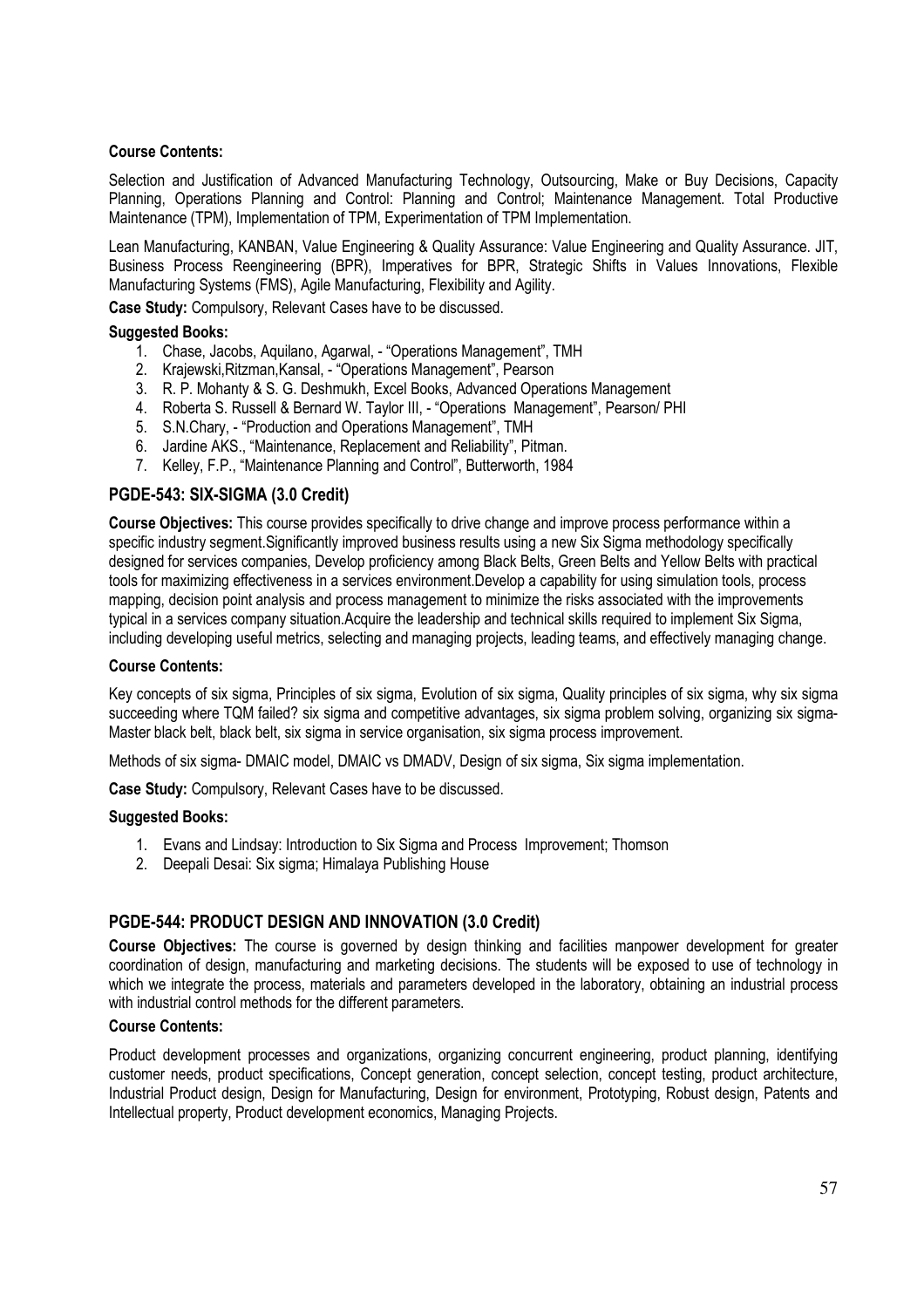Introduction. Components of Innovation. Types of Innovations. Models of Innovation Processes. Evolution and characteristics of Innovation Management, Key drivers of Innovation; Factors influencing Innovation, Organizing for Innovation, Factors influencing organizational design, Developing Innovation Strategy, Characteristics of creative of creative organization.

Case Study: Compulsory, Relevant Cases have to be discussed.

#### **Suggested Books:**

- 1. The management of technology and innovation **Q** strategic approach. White Cengage
- 2. Product Design and Development by Karl T. Ulrich and Steven D. Eppinger, Tat a McGraw-Hill
- 3. Innovation Management, S Moikal, Sage
- 4. Product Design Techniques in Reverse Engineering and New Product Development by Kevin Otto and Kristin Wood, Pearson Education

#### PGDE-545: MANAGEMENT OF PHYSICAL ASSETS (3.0 Credit)

Course Objective: The purpose of this paper is to ensure that the means of production/operation are available to meet mission, availability, yield, schedule, quality, and cost commitments effectively at optimum return. Physical Asset Management consists of a mix of processes, systems, practices, and technologies strategically implemented to achieve a specific mission and/or objectives. It considers market, business, and operating conditions; related opportunities; and site-specific conditions and requirements. The Physical Asset Management strategy addresses issues as diverse as safety, environmental compliance, reliability, operating efficiency, maintenance costs, work and spare parts management.

#### **Course Contents:**

Plant Acquisition: Technological alternatives - Generation and Selection, Life Cycle Costing and Womb-to-Tomb approach to Equipment Selection, Technological Obsolescence Consideration, Defender-Challenger Concept and Dynamic equipment policy; Inspection and Condition Monitoring: Inspection and routine maintenance, Preventive Maintenance and Replacement. Condition Monitoring Techniques: Vibration Analysis, SOAP. Thermo graphic Analysis etc., Condition Based and Reliability Centered Maintenance.

Failure data collection and statistical analysis: Failure density function, Reliability function, Hazard Rate function, Bath-tub-Curve, MTBF and MTTR calculations; Preventive Maintenance Models: Block, Age and Group Replacement Policies. Opportunistic Replacement Policies. Choice of Replacement Policy: Maintenance Crew size planning. Scheduling of maintenance activities. Failure Mode and Criticality Analysis. Fault Tree Analysis. Prioritizing the Maintenance Activities, Scheduling of Activities during Planned and Forced shutdowns.

Case Study: Compulsory, Relevant Cases have to be discussed.

#### **Suggested Books:**

- 1. Jardine AKS., "Maintenance, Replacement and Reliability", Pitman.
- 2. Kelley, F.P., "Maintenance Planning and Control". Butterworth. 1984

#### PGDE-546: TECHNOLOGY MANAGEMENT (3.0 Credit)

Course Objective: To develop managers with an international prospective who can manage technology strategically in order to ensure organizational competitiveness and growth in a dynamics technological and business environment-Understanding and insight into key theoretical and practical approaches to management and applying managerial knowledge within dynamic and competitive environments and Technology life cycle, Technology forecasting and Development, Technology strategy, Evaluation Policy, Technology replacement & Acquisition, absorption & transfer of Technology.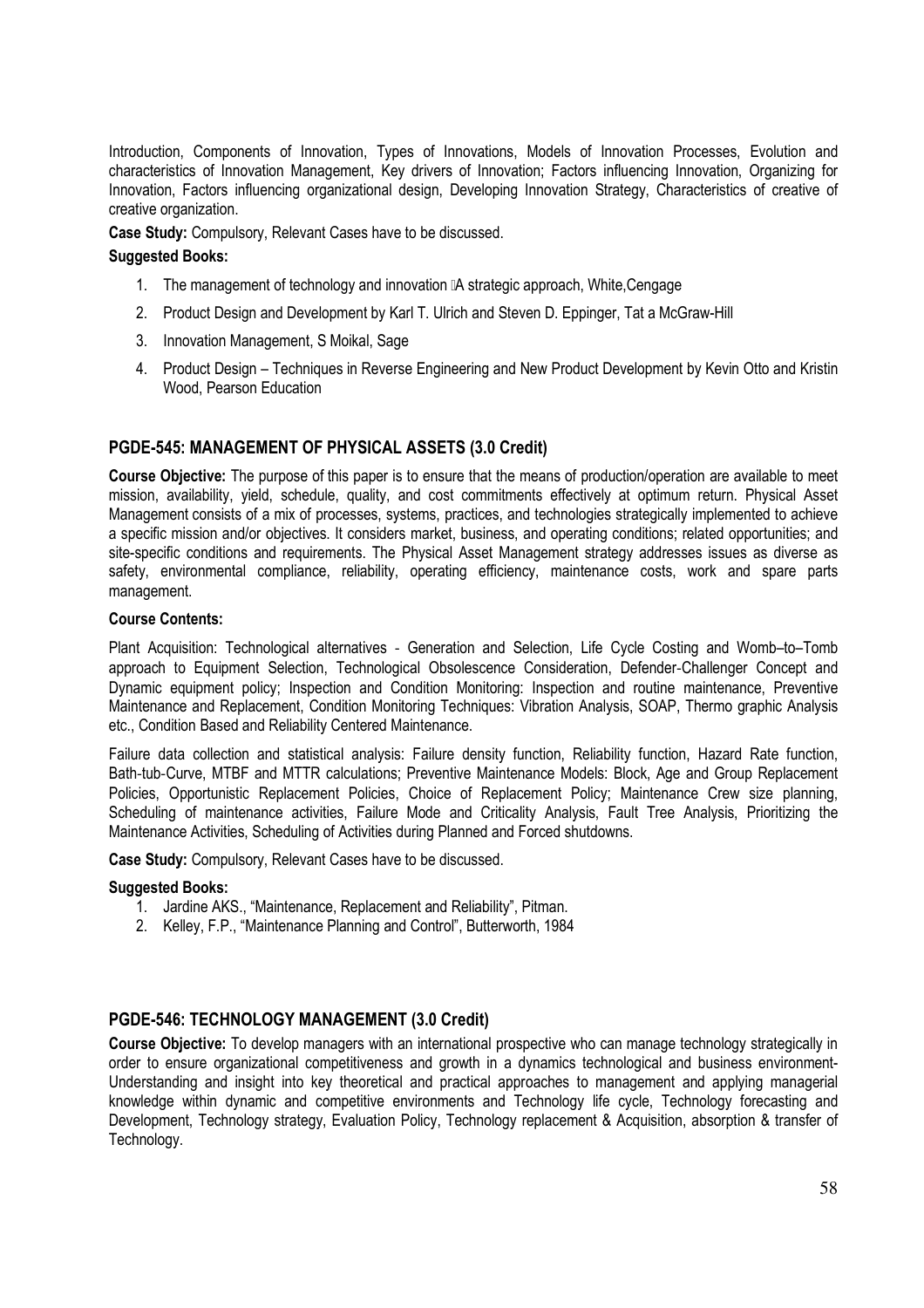#### **Course Contents:**

Scope, components and overview of technology, Technology and society, Technology Impact analysis, Technology policy strategy; Science and technology Policy of India, Implications to Industry Forecasting need, methodology and methods – trend Analysis, Analogy, Delphi, Soft System Methodology, Mathematical Models, Simulation and System Dynamics.

Methods of analyzing alternate technologies, Techno economic feasibility studies, Need for multi-criteria considerations; implications of "Uruguay Round" and WTO, Bargaining process, Transfer option, MOU, Adopting technology-human interaction, Technology productivity, technology absorption and innovation status in India, Need for new outlook, Absorption strategies for acquired technology, Creating new/ improved technologies, Innovations, Technology Measurement, Technology Audit.

Case Study: Compulsory, Relevant Cases have to be discussed.

#### **Suggested Books:**

- 1. C.V.S. Murthy: "Technology Management" Himalay Publishing House.
- 2. Management Technology Treak Khail, Tata McGraw Hill.
- 3. Whit, Bruton: The Management of Technology and Innovation: A Strategic Approach, Cengage Learning.
- 4. Managing Technoligical Innovation Twiss, B. Pitman.
- 5. Kathleen R. Allen: Bringing New technology to Market-Prentice Hall India

# **5. INFORMATION SYSTEM**

#### PGDE-551: ENTERPRISE RESOURCE PLANNING (3.0 Credit)

Course Objective: This course will help the students to appreciate the various aspects of Enterprise Resource Planning and how ERP can be used profitably within the organization. This course would further help the students in understanding the degree of interaction and integration of business processes with IT tools like ERP.

#### **Course Contents:**

Fundamentals of Enterprise Resources Planning: Concepts of ERP, Enterprise Models: The ERP Model, How ERP is used to integrate the business processes and helps define and identify a process- Integrating with other systems. ERP: Present and Future, Benefits measurement, ERP packages, ERP products, vendors, consultants and users, The ERP Market-opportunities and problems in ERP selection and implementation; Future directions in ERP, Case Study.ERP implementation: ERP implementation: To be or not to be, ERP implementation Life Cycle, Implementation methodology or methods of ERP implementation. Organizing the implementation team formation-consultant intervention-selection of ERP-process of ERP implementation and sustaining the change, Case Study.

ERP and related Technologies: Legacy Systems Vs. Enterprise System, ERP Architecture and Infrastructure, BPR and ERP, Data warehousing, Data Mining, OLAP, E-Commerce and ERP, E-business and ERP, ERP and Internet, SCM, CRM, Case Study.ERP Business Modules: Business modules in ERP package: Finance, Production and Operations, Sales and Distribution, Human Resource, Quality Management, Case Study. Case Study: Compulsory, Relevant Cases have to be discussed.

### **Text Books:**

- 1. Ellen Monk. Bret Wagner. "Concepts in Enterprise Resource Planning". Second Edition. CENGAGE Learning India Pvt. Ltd., New Delhi.
- 2. Alexis Leon, ERP Demystified, TMH
- 3. Mary Sumner, "Enterprise Resource Planning", 2005, PHI Learning India Pvt. Ltd. / Pearson Education, Inc. New Delhi.
- 4. Ptak, Carol A. & Eli Schargenheim ERP, St. Lucie Press, NY
- 5. F.R. Jacubs. Why ERP? A Premier on SAP Implementation. TMH
- 6. C.S.V. Murthy, Enterprise Resource Planning (ERP), Himalaya Publishing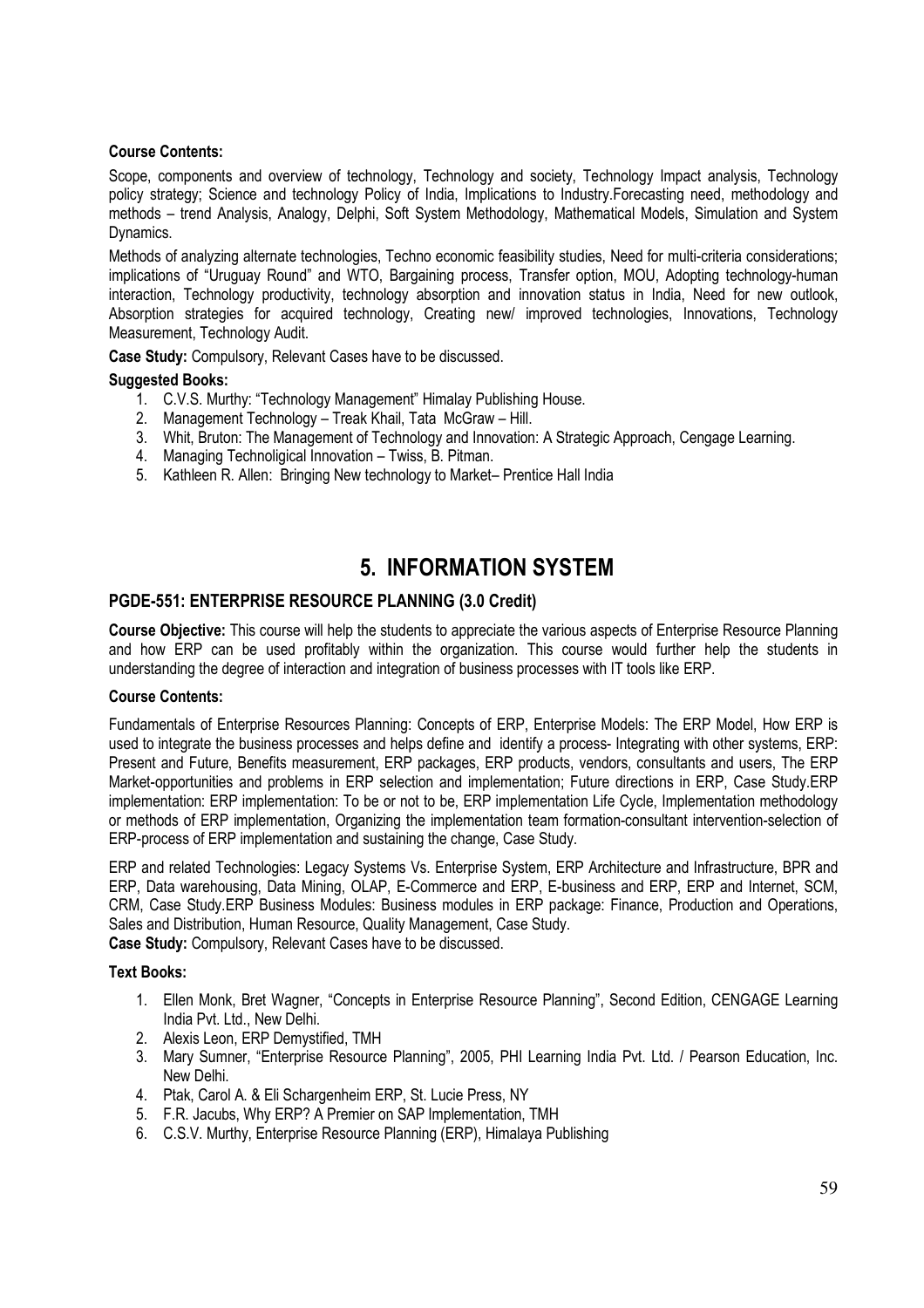- 7. Dave Chaffey, "E-Business and E-Commerce Management", Third Edition, 2009, Pearson Education Inc., New Delhi.
- 8. Gary P. Schneider, "Electronic Commerce", Seventh Edition, CENGAGE Learning India Pvt. Ltd., New Delhi.
- 9. K.K.Bajaj, D. Nag "E-Commerce", 2nd Edition, McGraw Hill Education, New Delhi
- 10. Bhaskar Bharat, "Electronic Commerce-Technology and Application", McGraw Hill Education, New Delhi
- 11. Chan, "E-Commerce fundamentals and Applications", Wiley India, New Delhi

#### PGDE-552: BUINESS MODELING AND SIMULATION (3.0 Credit)

Course Objectives: This course help the students in modeling business situations using simple tools such as a spreadsheets.

#### **Course Contents:**

Generation of Random Numbers: Generation of random numbers which follow continuous, triangle, Normal, Binomial, Exponential distribution; Simulation of Queuing Systems: Components of waiting line system, stationary and time dependent queues. Transient and steady state of the system, measures of system performance, time flow mechanisms, events oriented simulation.

Simulation of Inventory Systems: Simulation of Gradual replenishment, Multi-item systems, Quantity discount, Varying Demand, varying led time; Simulation of Network Systems: Simulation logistic Systems, Distribution Systems, Pert networks; Simulation of Business Functions: Simulation in Finance, Marketing, and Human Resources.

#### **Text Books:**

- 1. Law A.M. Kelton W.D, Simulation Modeling and Analysis, McGraw Hill
- 2. Bush Ronald R, Brobst Bob, Marketing Simulation: Analysis for Decision Making, Happer and Row
- 3. Chorafas Dimitris N., Financial Models and Simulations St. martin's

# **6. BANKING MANAGEMENT**

#### PGDE - 561: TREASURY MANAGEMENT & ALM (3.0 Credit)

Course Objective: The objective of the course is to help the student gain insight into the myriad functions of a treasurer ranging from cash and liquidity management, reserves management, funds management to transfer pricing, risk management and foreign exchange management.

#### **Course Content:**

TREASURY- an overview. Objectives of Treasury, Structure and Organization. Functions of a Treasurer, Responsibility of a Treasurer; implication of treasury on international banking, Global scenario & treasury operation, Exchange rate mechanism, Structure: Front, Back & Mid office, Dealing and trading operations: Control and orderly conduct, moral and ethical codes, checks of balances, Revaluation: Mark to market and profit calculations, VaR (Value at Risk)

RISK MANAGEMENT - Definitions, Risk Process - Risk Organization, Key Risks - Interest Rate Risk, Market Risk, Currency Risk, Credit Risk, Liquidity Risk, Legal and operational Risk Calculation, Risk Exposure Analysis, Risk Management / Mitigation policy, Risk Immunization Policy / Strategy fixing exposure limits, Delegation with accountability, Open position, Asset position limit, Deal size, Individual dealer's limit, Stop loss limits; ASSET LIABILITY MANAGEMENT - Components: Multi currency balance sheet, Organizational Structure, Risk Management policy & procedure. Risk adjusted return on capital. Capital adequacy norms, ALCO techniques / tools - GAP Analysis, Simulation, Duration Analysis, Linear and other statistical methods of Internal Control.

Case Study: Compulsory, Relevant Cases have to be discussed.